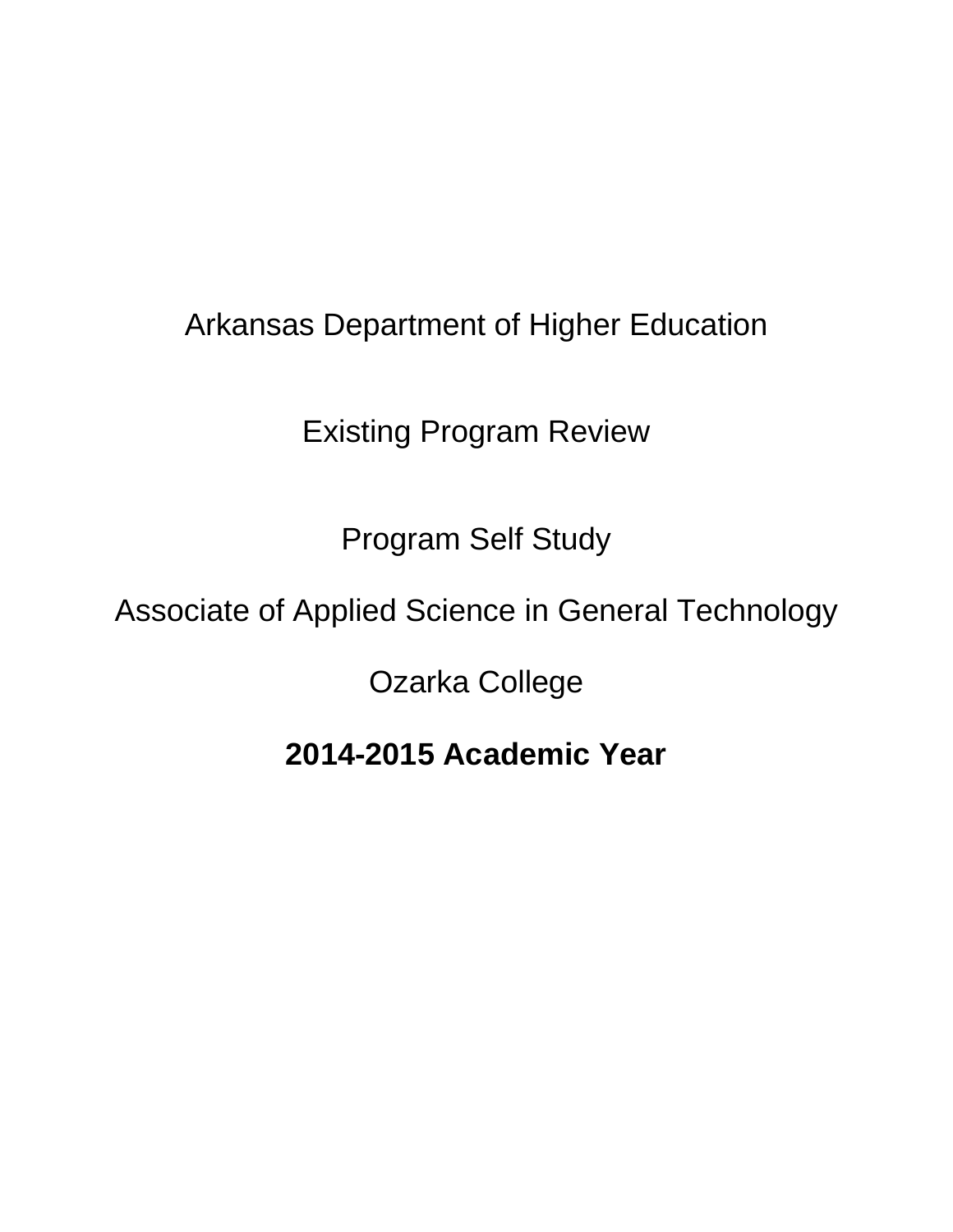# TABLE OF CONTENTS

| Section        | Description                         | Page |
|----------------|-------------------------------------|------|
| 1              | Goals, Objectives, and Activities   | 3    |
| $\overline{2}$ | Curriculum                          | 4    |
| 3              | <b>Program Faculty</b>              | 15   |
| 4              | Program Resources                   | 17   |
| 5              | Instruction via Distance Technology | 18   |
| 6              | Majors/Declared Students            | 20   |
| $\overline{7}$ | Program Assessment                  | 22   |
| 8              | <b>Program Effectiveness</b>        | 25   |
| 9              | <b>Institutional Review Team</b>    | 26   |
|                | Appendix A Syllabi                  | 27   |
|                | <b>Appendix B Faculty</b>           | 40   |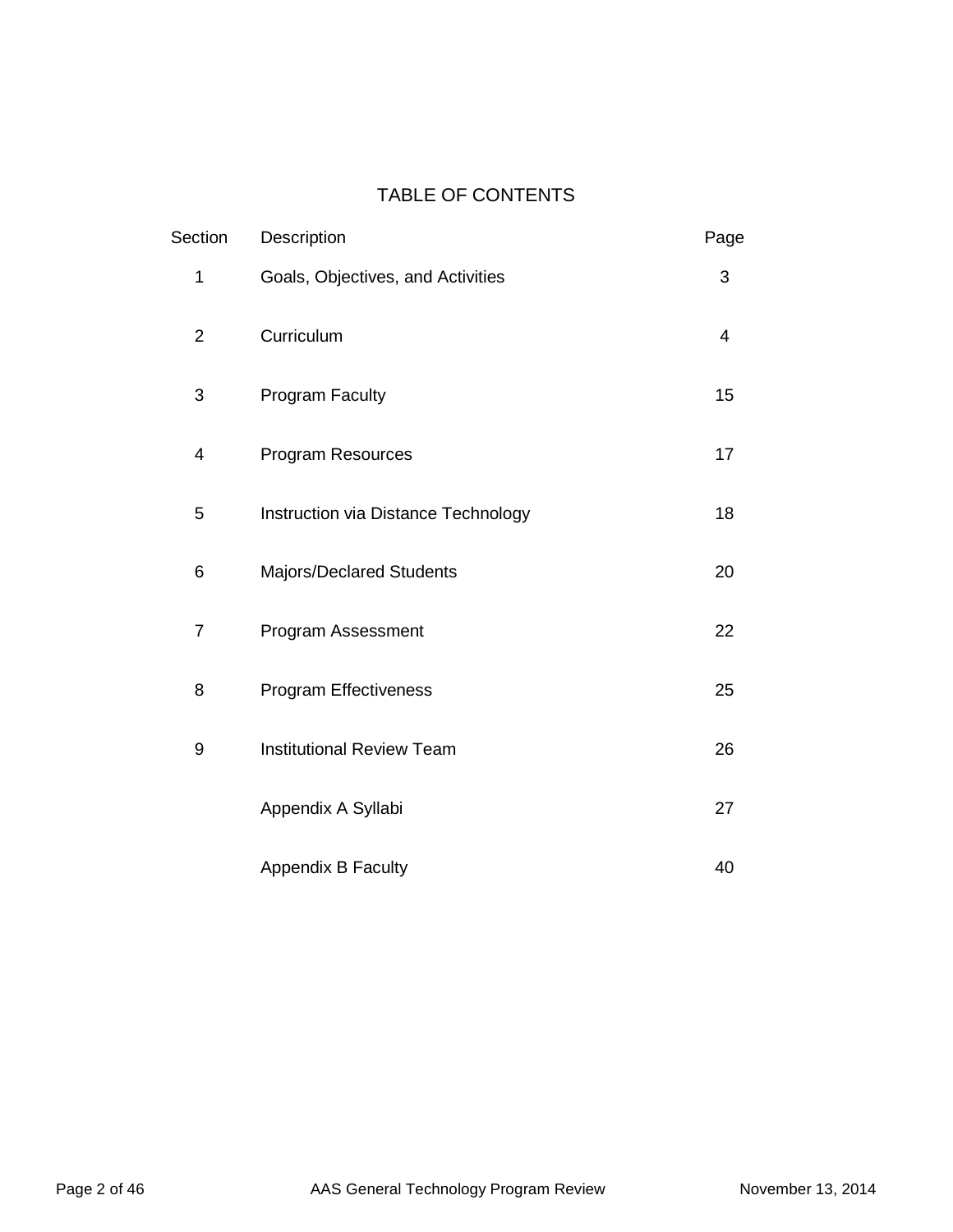# **SECTION ONE**

# **Goals, Objectives, and Activities**

# 1. **Describe specific educational goals, objectives, and activities of the program**.

Successful completion of the requirements of the Associate of Applied Science degree program in General Technology provides students with the opportunity to achieve marketable skills and the knowledge necessary to succeed in a technical occupation. The curriculum is provided for those individuals who desire to train, retrain, or upgrade their skills for an occupation in a broad technical environment. All students have the opportunity to develop to their highest potential in the best learning environment possible through guidance and instruction by a well-trained staff and hands-on applications using equipment, software and skills needed in technical occupations. Program graduates will possess the knowledge and skills needed to:

#### **Outcomes**

Upon completing the General Technology program, graduates will be able to:

- 1. Apply the technical knowledge and skills necessary to move into entry level positions in their chosen field of study.
- 2. Perform basic computer skills to effectively and accurately obtain, formulate and compile data and/or documents.
- 3. Perform mathematical functions accurately within their field of study.
- 4. Use effective communication and interaction respectfully with peers and other professionals in both verbal and written form.

### **2. Explain how the program serves the general education program and other disciplinary programs on the campus, if applicable.**

The Associate of Applied Science General Technology program serves the general education program and other disciplinary programs by providing an opportunity for students to complete the general education course requirements of English and Mathematic course prerequisites, eligible requirements of specified core courses and elective options for Students seeking other degrees.

#### **3. Document market demand and/or state/industry need for careers stemming from the program.**

According to the Arkansas Works system (available at www.arworks.arkansas.gov), General Technology salary and employment outlook in Arkansas vary depending on the number of electives graduates chose in their AAS-GT degree plan. Since this degree offers such a diverse possibility of electives for students to choose, it is impossible to narrow down a specific vocational field.

With additional training and education, general technology professionals in Arkansas can pursue a variety of positions, technology based employment and self-employment opportunities depending on the electives chosen for their particular degree and focus of study.

#### **4. Document student demand for the program.**

Student demand for the General Technology AAS program at Ozarka College is has increased over the past 10 years from 34 students in the program in fall of 2004-2005 to 154 enrolled in the fall of 2014-2015. This, in part, is due to the use of the General Technology program as a bridge from the LPN to the RN program as students are obtaining the necessary courses for entry and for those transferring to a four-year university for a baccalaureate degree.

The General Technology AAS degree plan contains students who are undecided on their major area of study, who are working on prerequisites to enter the LPN to RN program, or who have dropped out of another program and wish to use their completed courses to obtain a degree.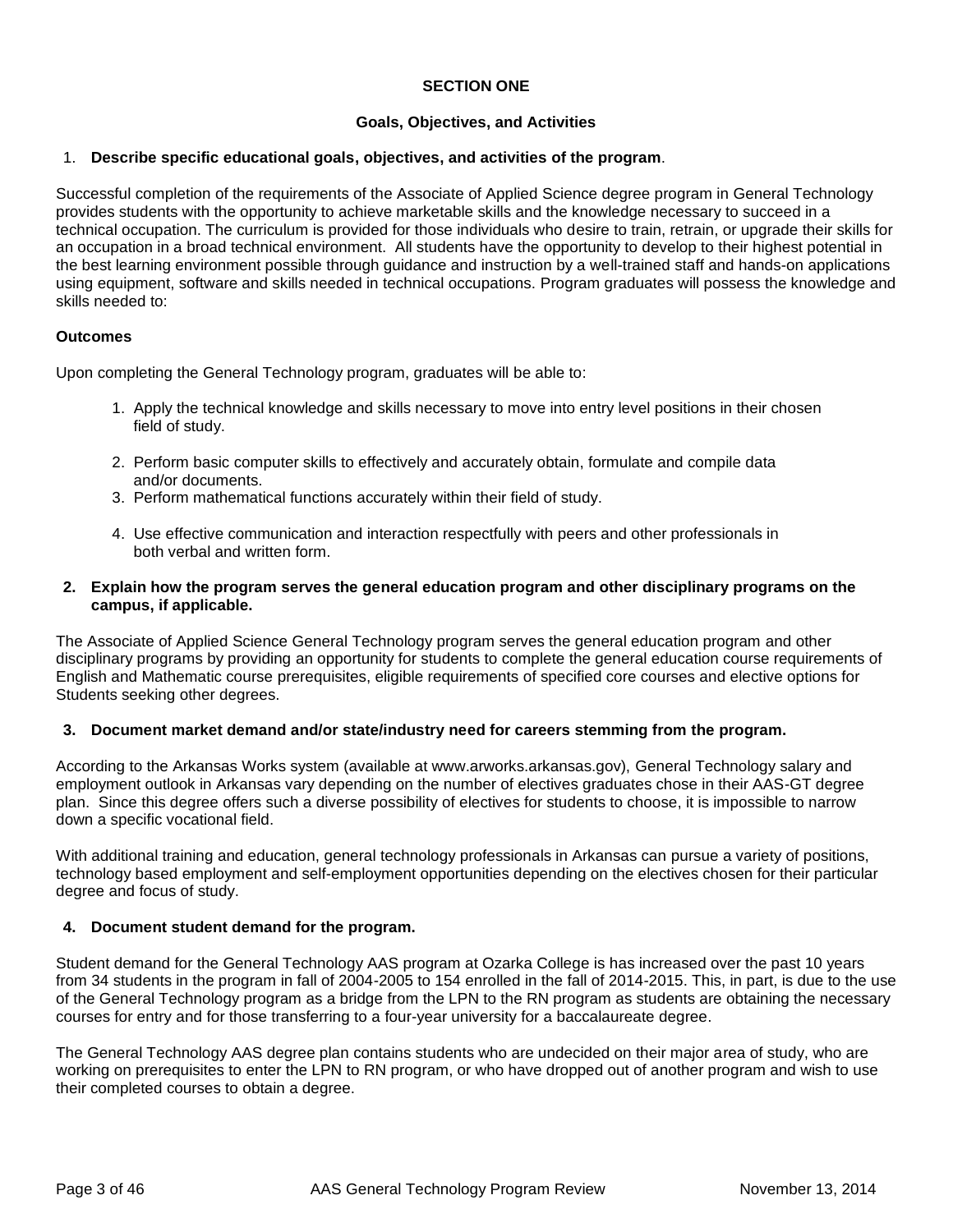# **SECTION TWO**

# **Curriculum**

### **1. Describe how program content parallels current thinking/trends in the field/trade (best practices, advisory committee recommendations, etc.).**

Advisory Boards meet annually for technical areas. Within these meetings, input from the advisory members is solicited for specific fields of study, such as: what the trends are, needs for the community, students, and employers. These Boards have minutes and documentation of all information obtained and the use of the information drives the decision making process to meet the demands of the market to help ensure employability for our students.

The current program content for the AAS-GT has been designed to meet curriculum requirements for students who are undecided on a technical field of study and wish to explore their interests, acquiring prerequisites to enter the LPN to RN program, or who have dropped out of a program and wish to achieve an AAS degree using their previous course work.

# 2. **Provide an outline for each program curriculum, including the sequence of** courses.

| <b>FIRST Semester</b>                                                                                                                                                 |       | <b>Second Semester</b>                                                                                  |       |  |
|-----------------------------------------------------------------------------------------------------------------------------------------------------------------------|-------|---------------------------------------------------------------------------------------------------------|-------|--|
| Course                                                                                                                                                                | Hours | Course                                                                                                  | Hours |  |
| PCEN English Developmental if required by<br>Compass Scores. Or English 1013 Composition<br>I with Supplemental PCEN 0001 Lab, or ENGL<br>1013 English Composition I. |       | ENGL 1023 English Composition II or ENGL 1123 Tech &<br><b>Bus English</b><br>(Prerequisite: ENGL 1013) | 3     |  |
| College Success is required of all First Time,<br><b>Full Time Students.</b>                                                                                          | 1     |                                                                                                         |       |  |
| ENGL 1013 English Composition I                                                                                                                                       | 3     | BTMA1033 Math for Business Technology or higher<br>math.                                                | 3     |  |
| COMM 1313 Communications                                                                                                                                              | 3     | CPSI 1003 Introduction to Computer Applications                                                         | 3     |  |
| <b>BUS 1133 Keyboarding Essentials</b>                                                                                                                                | 3     | Social Science Elective                                                                                 | 3     |  |
| <b>MGMT 2643 Human Relations</b><br>FATH Fine Arts Theatre (RN only-Gen Ed)<br>FAVI Fine Arts Visual (RN only-Gen Ed)<br>FAMU Fine Arts Music (RN only-Gen Ed)        | 3     | <b>Technical Course Elective</b>                                                                        | 3     |  |
| CIS 1303 Computer Information Systems                                                                                                                                 | 3     |                                                                                                         |       |  |
| Total                                                                                                                                                                 | 15    | Total                                                                                                   | 15    |  |
| <b>Third Semester</b>                                                                                                                                                 |       | <b>Fourth Semester</b>                                                                                  |       |  |
| <b>Technical Course Elective</b>                                                                                                                                      | 3     | Technical Course Elective                                                                               | 3     |  |
| <b>Technical Course Elective</b>                                                                                                                                      | 3     | <b>Technical Course Elective</b>                                                                        | 3     |  |
| <b>Technical Course Elective</b>                                                                                                                                      | 3     | Technical Course Elective                                                                               | 3     |  |
| <b>Technical Course Elective</b>                                                                                                                                      | 3     | <b>Technical Course Elective</b>                                                                        | 3     |  |
| <b>Technical Course Elective</b>                                                                                                                                      | 3     | <b>Technical Course Elective</b>                                                                        | 3     |  |
| Total                                                                                                                                                                 | 15    | Total                                                                                                   | 15    |  |
|                                                                                                                                                                       |       | Total hours for the AAS in General Technology                                                           | 60    |  |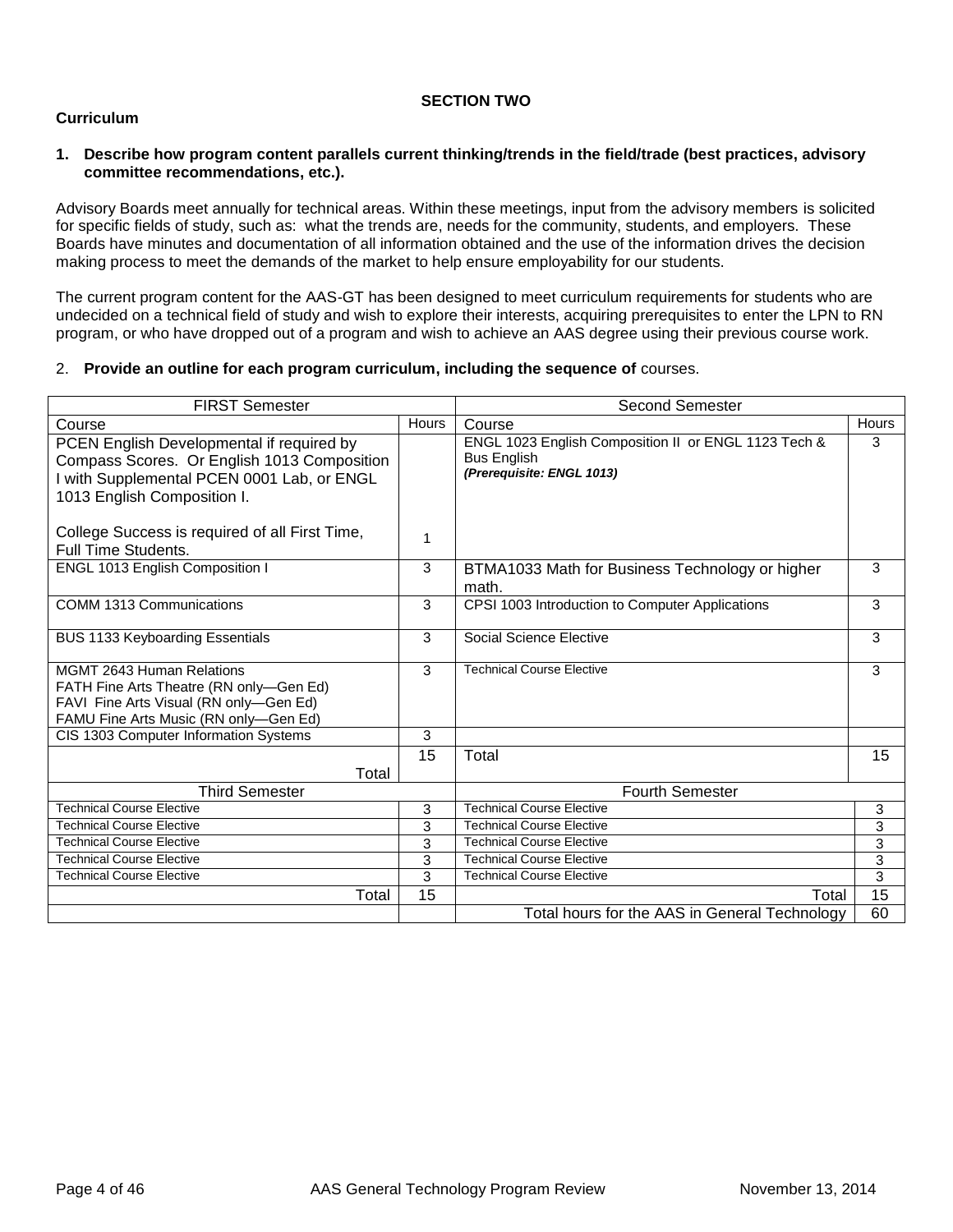3. **State the degree requirements, including general education requirements, institutional, college or school requirements, and major requirements**.

# **Associate in Applied Science**

**General Technology**

#### **Gen Ed Requirements 16 hours:**

English 6 hours Social Science Elective 1 course or 3 hours Computer Elective 1 course or 3 hours Math 3 hours

#### **All Courses Listed Below**

**BUS 1133** Keyboarding Essentials **CIS 1303** Computer Information systems<br> **CPSI 1003** Introduction to Computer Applic **Introduction to Computer Applications COMM 1313** Communications

#### **Required – Select 1 course from the following: MGMT2643** Human Relations

FAMU1003 Fine Arts Music (RN only Gen Ed) FATH 1003 Fine Arts Theater (RN only Gen Ed) FAV1003 Fine Arts Visuals (RN only Gen Ed) (27 semester credit hours)

#### **Plus Technical Education Requirements**

(33 semester credit hours)

#### **Students must complete at least 33 semester credit hours from 1000 and 2000 level courses in a technical area.**

The following technical areas are currently available at Ozarka College.

- Automotive Service Technology
- **Business Technology**
- Criminal Justice and Corrections
- **Culinary Arts**
- **Hospitality Management**
- **Early Childhood Development**
- Health Information Technology
- Licensed Practical Nursing
- Registered Nurse

### **REQUIREMENT: 33 CREDITS FROM BELOW**

| ACCT1003        | Introduction to Accounting              |
|-----------------|-----------------------------------------|
| ACCT1123        | Accounting I                            |
| ACCT2133        | Accounting II                           |
| ACCT2143        | Computerized Accounting                 |
| ACCT2153        | Payroll Accounting                      |
| ACCT2163        | Federal Income Tax Accounting           |
| ACCT2283        | <b>Managerial Accounting</b>            |
| AST1105         | Engine Repair                           |
| AST1215         | <b>Electrical Systems</b>               |
| AST1305         | Suspension and Steering                 |
| AST1405         | Engine Performance                      |
| AST2105         | <b>Brake Systems</b>                    |
| AST2205         | Automotive Heating and Air Conditioning |
| AST2305         | Automatic Transmissions and Transaxles  |
| AST2415         | Manual Drive Train & Axles              |
| AST2504         | Automotive Service Technology Lab       |
| <b>BANK1013</b> | Principles of Banking                   |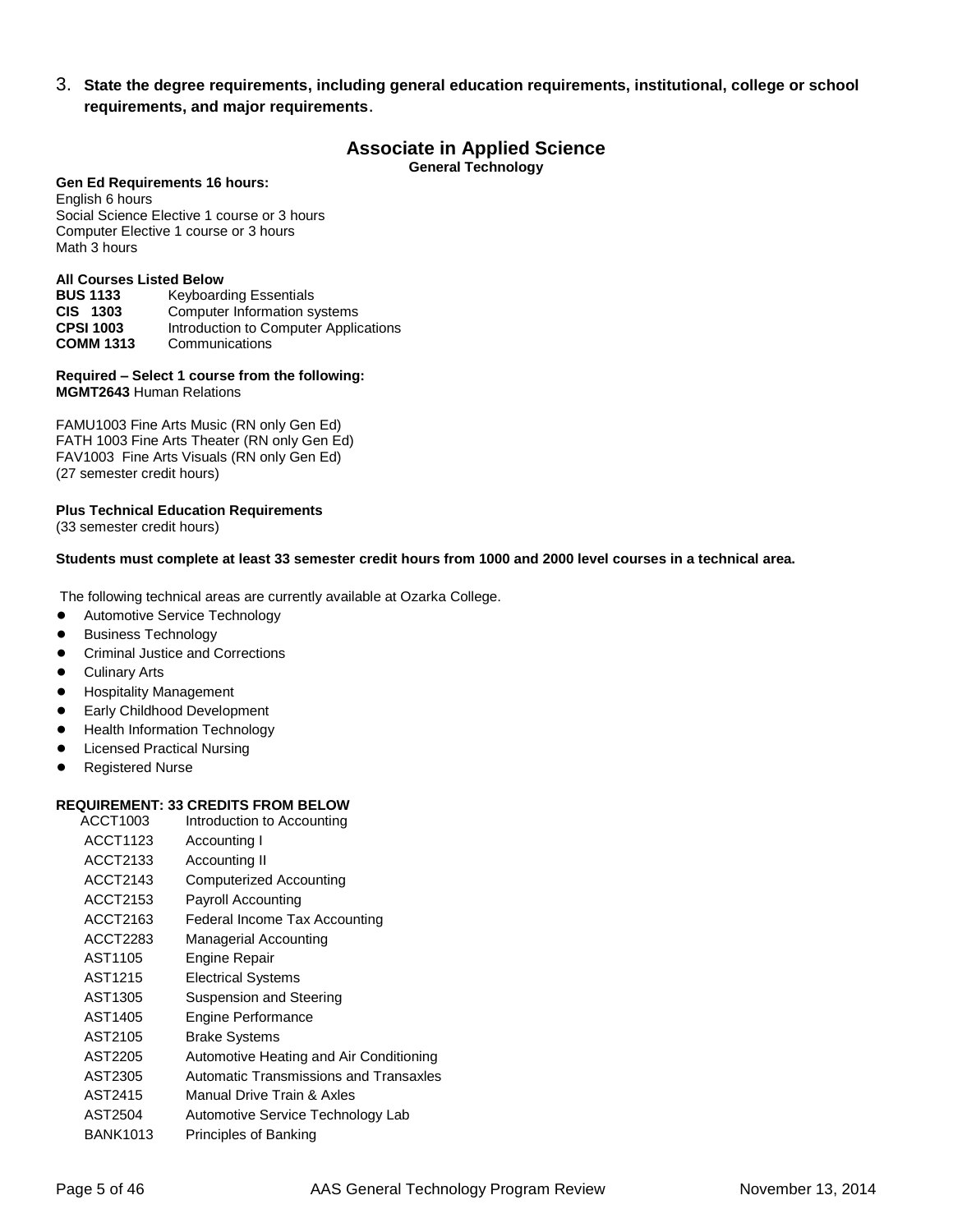| BANK2013                    | Law & Banking: Principles                                         |
|-----------------------------|-------------------------------------------------------------------|
| <b>BIOL1204</b>             | Body Structure & Function                                         |
| <b>BIOL2014</b>             | Microbiology and Lab                                              |
| <b>BIOL2214</b>             | Anatomy and Physiology I and Lab                                  |
| <b>BIOL2224</b>             | Anatomy and Physiology II and Lab                                 |
| <b>BUS1213</b>              | <b>Information Processing</b>                                     |
| <b>BUS2013</b>              | <b>Business Communications</b>                                    |
| BUS2613                     | <b>Business Principles</b>                                        |
| <b>BUS2663</b>              | <b>Legal Environment of Business</b>                              |
| CIS2353                     | <b>Electronic Spreadsheet</b>                                     |
| CIS2393                     | Desktop Publishing                                                |
| CRIM1013                    | <b>Criminal Law</b>                                               |
| CRIM1023                    | Introduction to Criminal Justice                                  |
| <b>CRIM1033</b>             | Introduction to Law Enforcement                                   |
| CRIM1043                    | Law Enforcement II                                                |
| CRIM1053                    | Introduction to Corrections                                       |
|                             |                                                                   |
| CRIM2001<br><b>CRIM2253</b> | Overview of Criminal Justice System                               |
|                             | Criminal Investigations<br><b>Criminal Evidence and Procedure</b> |
| <b>CRIM2263</b>             |                                                                   |
| CRIM2403                    | <b>Police Community Relations</b>                                 |
| <b>CUL1103</b>              | Sanitation & Safety                                               |
| <b>CUL1203</b>              | <b>Dining Room Service</b>                                        |
| CUL1303                     | Introduction to Food Production                                   |
| <b>CUL1305</b>              | <b>Food Production I</b>                                          |
| <b>CUL1503</b>              | <b>Basic Food Service &amp; Nutrition</b>                         |
| <b>CUL1603</b>              | Introduction to Baking                                            |
| CUL1605                     | Baking I                                                          |
| CUL1703                     | <b>Advanced Food Production</b>                                   |
| <b>CUL1705</b>              | <b>Food Production II</b>                                         |
| <b>CUL2203</b>              | <b>Advanced Culinary Arts I</b>                                   |
| <b>CUL2403</b>              | <b>Advanced Baking</b>                                            |
| <b>CUL2405</b>              | <b>Baking II</b>                                                  |
| <b>CUL2503</b>              | Catering & Banquet Service                                        |
| <b>CUL2603</b>              | Menu Planning/Quantity Purchase                                   |
| <b>CUL2703</b>              | <b>Advanced Culinary Arts II</b>                                  |
| <b>CUL2803</b>              | Garde Manger                                                      |
| ECD1003                     | Fundamentals of Early Childhood Education                         |
| ECD1103                     | <b>Child Development</b>                                          |
| ECD1203                     | Healthy, Safe Learning Environment                                |
| ECD1303                     | Practicum I                                                       |
| ECD1403                     | Practicum II                                                      |
| EMT1107                     | Basic Emergency Med. Tech.                                        |
| HIM2223                     | <b>Advanced HIM Procedures</b>                                    |
| HIM2233                     | Medical Insurance Processing                                      |
| HIM2253                     | Health Data Management and Statistics                             |
| HIM2263                     | <b>Clinical HIM Practicum</b>                                     |
| HIT1003                     | <b>Health Data Content and Structure</b>                          |
| HIT1013                     | <b>Computer Applications for Healthcare Professionals</b>         |
| HIT1203                     | Medical Terminology I                                             |
| HIT1213                     | <b>Medical Terminology II</b>                                     |
| HIT1504                     | Pathophysiology with Pharmacology                                 |
| HIT1803                     | Diagnostic Coding                                                 |
| <b>HIT1813</b>              | Procedural CPT Coding                                             |
| HIT2003                     | <b>Fundamentals of Medical Transcription</b>                      |
| HIT2203                     | <b>Healthcare Statistics</b>                                      |
| HIT2213                     | Legal/Ethical Aspects of Healthcare                               |
|                             |                                                                   |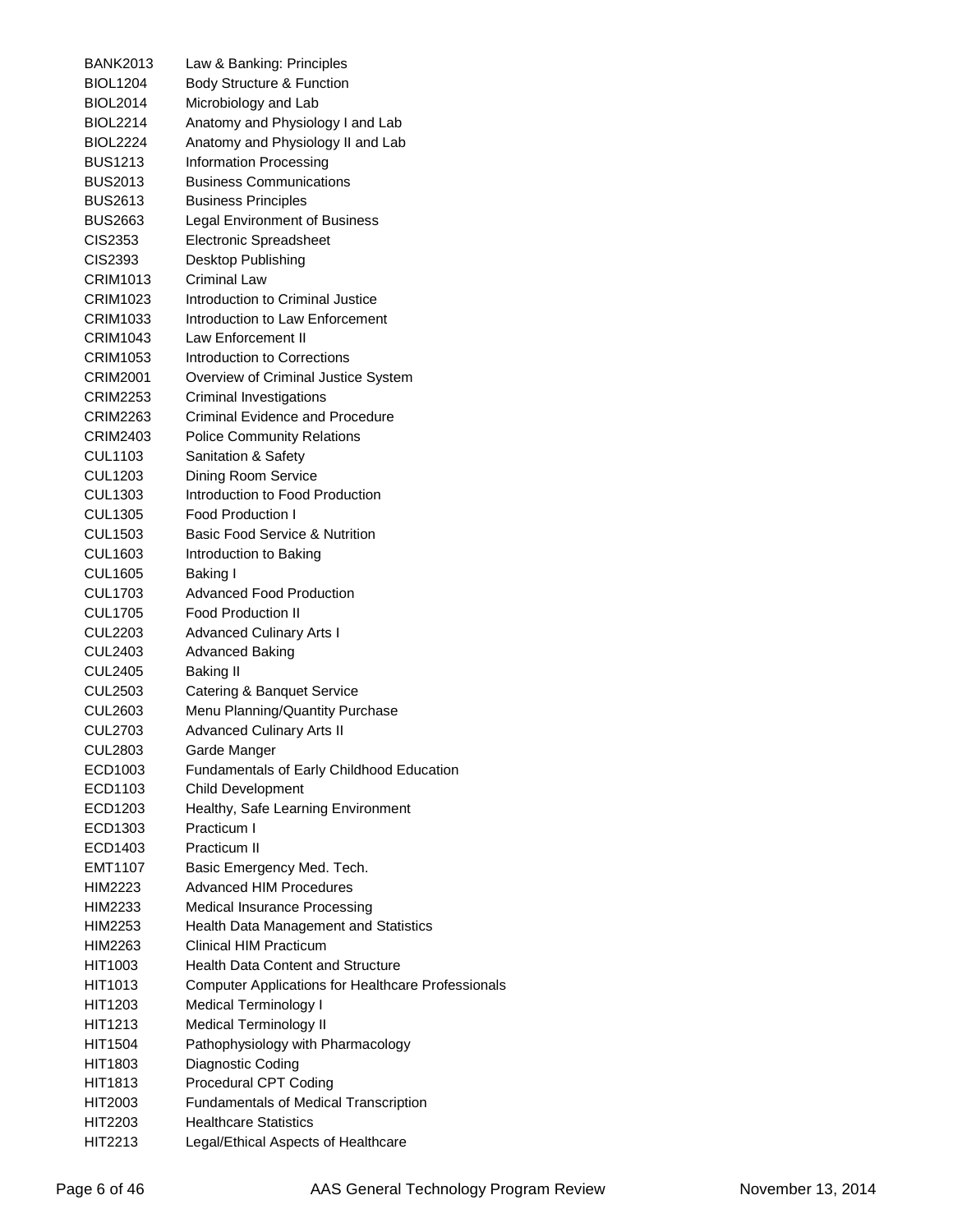| HIT2253         | Reimbursement Methods/Health Care Quality                 |
|-----------------|-----------------------------------------------------------|
| HIT2263         | <b>Clinical Practicum</b>                                 |
| <b>HIT2264</b>  | <b>Clinical Practicum Experience</b>                      |
| HIT2313         | <b>Healthcare Delivery System</b>                         |
| <b>HLTH1013</b> | Personal Health & Wellness                                |
| <b>HLTH1023</b> | <b>Basic Health Skills I</b>                              |
| <b>HLTH1033</b> | <b>Basic Health Skills II</b>                             |
| <b>HLTH1107</b> | <b>Basic Health Skills</b>                                |
| HOSP1103        | Introduction to Hospitality                               |
| <b>HOSP1203</b> | <b>Hospitality Purchasing</b>                             |
| HOSP1303        | <b>Hospitality Operations &amp; Supervisor Management</b> |
| HOSP1403        | <b>Hospitality Marketing</b>                              |
| <b>IST1213</b>  | Intro to Computer Programming                             |
| <b>IST1223</b>  | Introduction to Visual Basic                              |
| <b>IST1403</b>  | <b>Networking Essentials I</b>                            |
| <b>IST1503</b>  | Internet Technologies                                     |
| <b>IST2713</b>  | <b>Computer Ethics and Security</b>                       |
| <b>IST2803</b>  | Intro to Database Concepts                                |
| LPN1013         | <b>Nursing Process I</b>                                  |
| LPN1106         | <b>Nursing Process II</b>                                 |
| LPN1108         | <b>Nursing Process II</b>                                 |
| LPN1208         | <b>Nursing Process III</b>                                |
| LPN2402         | Nursing Clinical Experience I                             |
| LPN2404         | Nursing Clinical Experience II                            |
| LPN2504         | Nursing Clinical Experience III                           |
| LPNE1104        | Nursing Clinical Experience I                             |
| <b>LPNE1112</b> | <b>Nursing Process I</b>                                  |
| <b>LPNE1204</b> | Nursing Clinical Experience II                            |
| <b>LPNE1211</b> | <b>Nursing Process II</b>                                 |
| <b>LPNE1302</b> | Nursing Clinical Experience III                           |
| <b>LPNE1306</b> | Nursing Process III                                       |
| <b>MDTR2110</b> | <b>Medical Transcription Capstone</b>                     |
| <b>MGMT2403</b> | <b>Business Records Management</b>                        |
| <b>MGMT2603</b> | <b>Financial Planning</b>                                 |
| MGMT2623        | Management                                                |
| <b>MGMT2663</b> | Small Business Management                                 |
| <b>MKTG2633</b> | Principles of Marketing                                   |
| <b>NRSG1213</b> | Math for Nurses                                           |
| <b>NUTR2203</b> | <b>Basic Human Nutrition</b>                              |
| RNSG2119        | <b>Nursing Process I</b>                                  |
| <b>RNSG2123</b> | Nursing Practicum I                                       |
| <b>RNSG2216</b> | <b>Nursing Process II</b>                                 |
| <b>RNSG2223</b> | Nursing Practicum II                                      |
| <b>RNSG2311</b> | <b>NCLEX-RN Preparation</b>                               |
| <b>RNSG2318</b> | <b>Nursing Process III</b>                                |
| <b>RNSG2333</b> | Nursing Practicum III                                     |
|                 |                                                           |

**Total Credit Hours Required..........................................................................................................................60 Hours**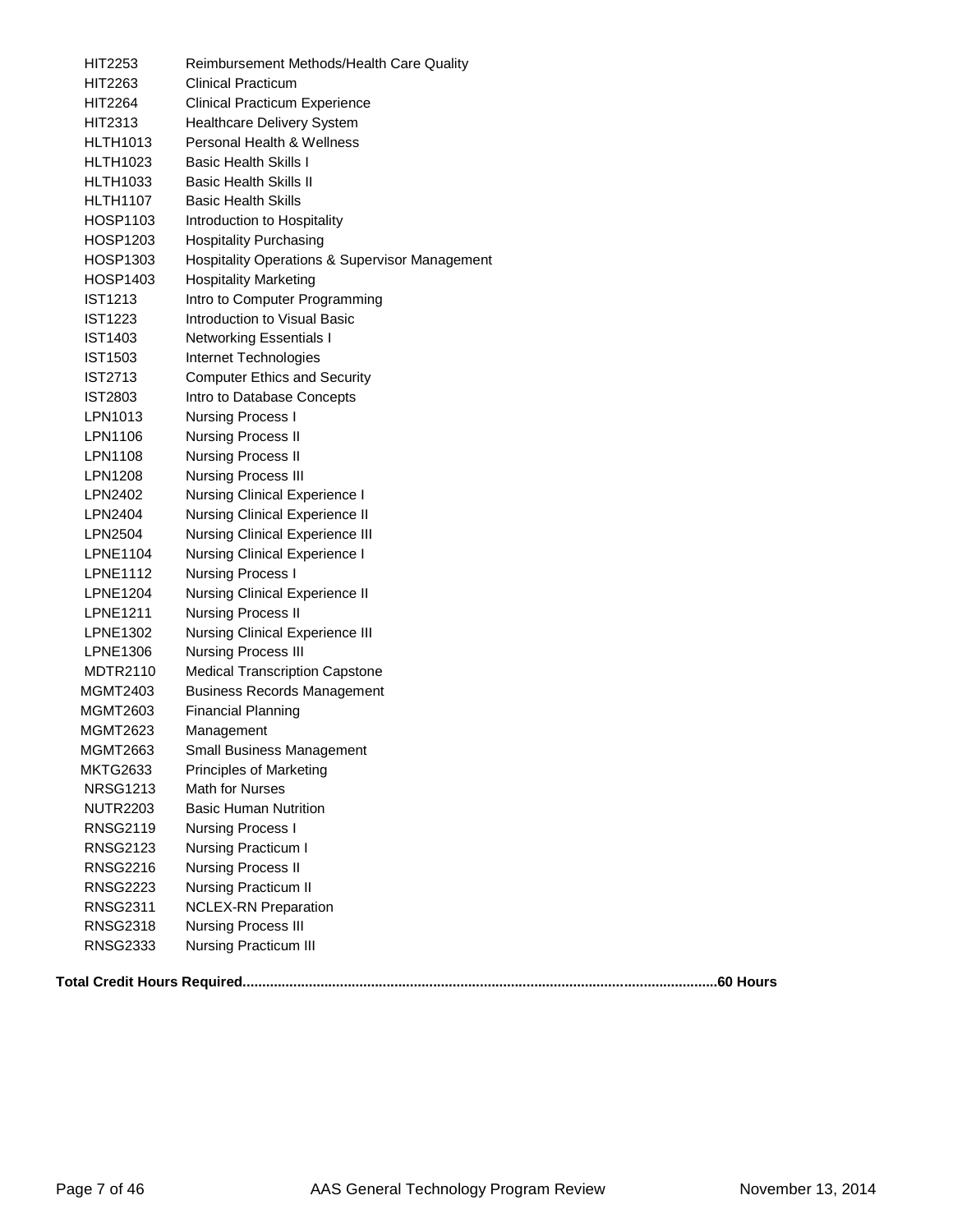### **4. Indicate the semester/year the core program courses were last offered. Exclude general education courses.**

Core program courses are offered every semester. All courses are taken with completion in mind within the two year timeframe for the AAS degrees from general education courses, electives and core.

# **5. Provide syllabi for discipline-specific courses and departmental objectives for each course.**

Syllabi included in Appendix A

### **6. Outline the process for the introduction of new courses, including all internal curriculum review processes and the findings.**

Curriculum development is a key element in the education process at Ozarka College and requires careful planning and implementation in order to meet student and community needs within the scope of the institution's mission.

To enable the College to be accurate and consistent in curriculum development, the following plan complements existing Board academic policies. These policies can be found in Section 4 of the Ozarka College Board Policy and Procedures Manual.

Proposals for new curriculum are generated from many sources. Common sources include faculty initiative, administrative initiative, curriculum committee, advisory committee, needs assessment, and program review.

Minor curriculum changes or developments such as adding or deleting specific courses necessitate the following procedure:

- 1. Curriculum Committee Review and Approval
- 2. Faculty Council Review and Approval
- 3. Administrative Council Review and Approval

Additionally, minor curricular changes must also be examined before implementation to determine whether the proposal is compatible with the institution's mission and resources, and whether the proposed change will supplement (not supplant) current curriculum.

Major curriculum changes or developments include new programs that result in a certificate or degree, new majors leading to a certificate or degree, and others as defined by the Arkansas Department of Higher Education. These require more intense research, planning, and documentation that will result in a formal written proposal to the Arkansas Higher Education Coordinating Board.

Generally, major curricular change or development requires a steering committee comprised of professionals in the field or related area, college faculty, and administration. As with all curriculum proposals, major curriculum proposals are subject to approval through the progressive committee structure of the College, the Ozarka Board of Trustees, the Arkansas Department of Higher Education, and the Arkansas Higher Education Coordinating Board.

Any new programs involving Title IV funding that are comprised of 50 percent new courses must also be approved by the Higher Learning Commission. The Ozarka College curriculum development process involves a hierarchy of procedures and opportunities for evaluation, assessment, and revision. At any step in the process, the proposal may be returned to the originator and/or the previous decision-

making body for additional information, clarification, or revision. Curriculum changes, additions, and revisions reflect a persistent focus on program and course relevancy.

Instructor-to-student interaction for distance courses are achieved through various means. All courses offer interaction through email, phone conversations, and office appointments. Instruction of course material is offered through instructor videos, PowerPoint presentations, and classroom discussion through discussion board, assignments, and test/quizzes. Some tests may be proctored.

7. List courses in the proposed degree program currently offered by distance delivery.

All of the core courses and most of the electives that are included in the AAS-GT are offered via distance delivery through ITV, Internet, or distance-such as practicum or clinical components.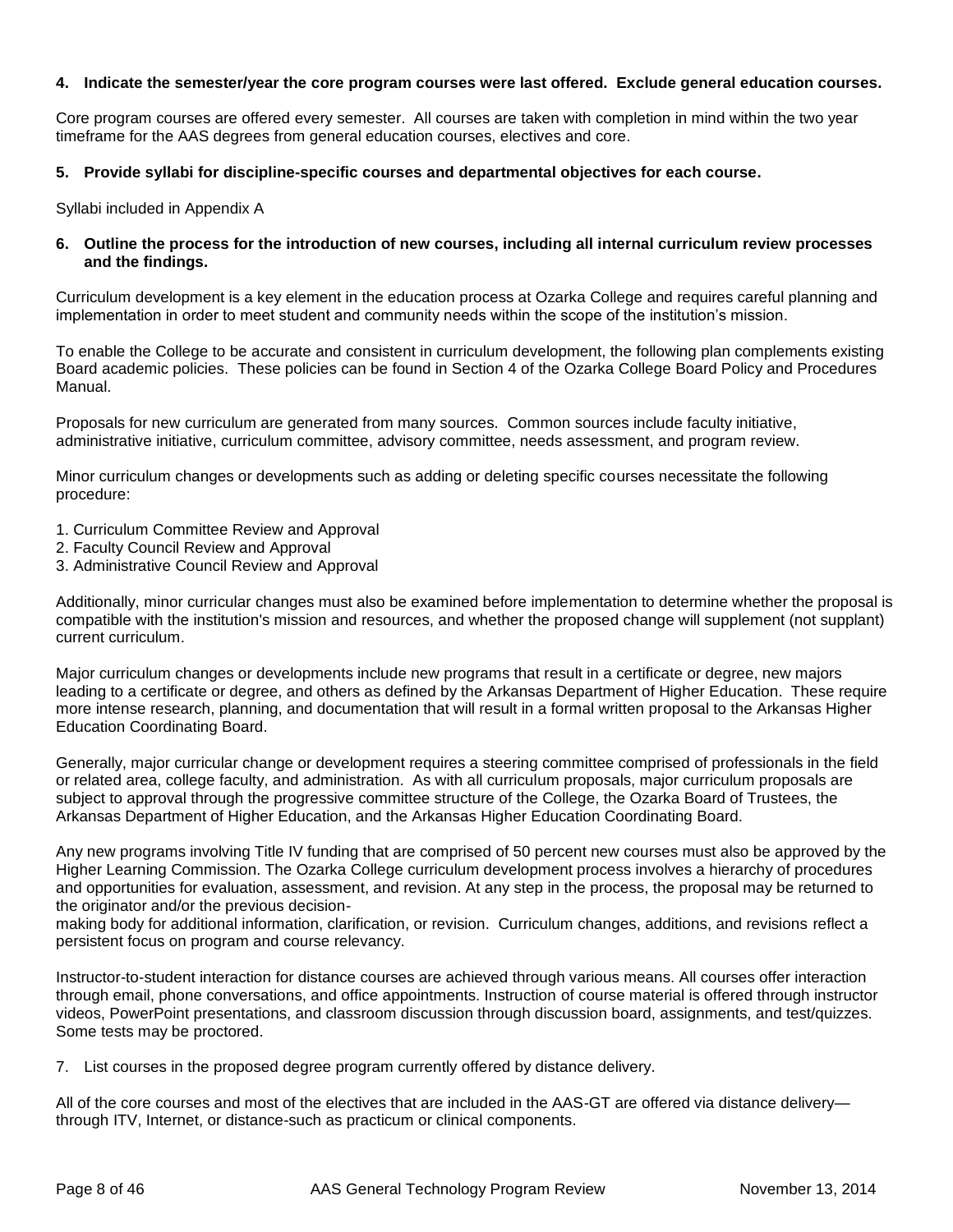- 1. ACCT 1003 Introduction to Accounting
- 2. ACCT 1123 Accounting I
- 3. ACCT 2133 Accounting II
- 4. ACCT 2143 Computerized Accounting
- 5. ACCT 2153 Payroll Accounting
- 6. ACCT 2163 Federal Income Tax Accounting
- 7. ACCT 2283 Managerial Accounting
- 8. BANK 1013 Principles of Banking
- 9. BANK 2013 Law and Banking
- 10. BUS 1133 Keyboarding Essentials
- 11. BUS 1213 Information Processing
- 12. BUS 2013 Business Communications
- 13. BUS 2613 Business Principles
- 14. BUS 2663 Legal Environment of Business
- 15. CIS 1303 Computer Information Systems
- 16. CIS 2353 Electronic Spreadsheets
- 17. CIS 2393 Desktop Publishing
- 18. CPSI 1003 Intro to Computer Applications
- 19. ECON 2113 Business Statistics I
- 20. ECON 2313 Principles of Microeconomics
- 21. ECON 2323 Principles of Macroeconomics
- 22. ENGL1123 Business and Technical Writing
- 23. IST 1213 Introduction to Computer Programming
- 24. IST 1223 Introduction to Visual Basic
- 25. IST 1403 Networking Essentials I
- 26. IST 1503 Internet Technology
- 27. IST 2713 Computer Ethics & Security
- 28. IST 2803 Introduction to Database Concepts
- 29. MATH 2143 Business Calculus
- 30. MGMT 2403 Records Management
- 31. MGMT 2553 Small Business Management
- 32. MGMT 2603 Financial Planning
- 33. MGMT 2623 Management
- 34. MGMT 2643 Human Relations
- 35. MKTG 2633 Marketing
- 36. CUL 1103 Sanitation & Safety
- 37. HOSP 1103 Introduction to Hospitality
- 38. HOSP 1203 Hospitality Purchasing
- 39. HOSP 1403 Hospitality Marketing
- 40. HOSP 1303 Hospitality Oper & Superv MGMT
- 41. CUL 2503 Catering and Banquet Service
- 42. CUL 1203 Dining Room Service
- 43. CUL 1503 Basic Food Science & Nutrition
- 44. HIT 1013 Computer Applications for Healthcare Professionals
- 45. HIT 1203 Medical Terminology I
- 46. HIT 1213 Medical Terminology II
- 47. HIT 1504 Pathophysiology with Pharmacology
- 48. HIT 1803 Diagnostic Coding
- 49. HIT 1813 Procedural CPT Coding
- 50. HIT 2003 Fundamentals of Medical Transcription
- 51. HIT 2203 Healthcare Statistics
- 52. HIT 2213 Legal/Ethical Aspects of Health Care
- 53. HIT 2253 Reimbursement Methods/Health Care Quality
- 54. HIT 2263 Clinical Practicum Experience
- 55. HIT 2313 Healthcare Delivery Systems
- 56. BIOL 1204 Body Structure and Function
- 57. CRIM 2233 Criminology
- 58. CRIM 1033 Introduction to Law Enforcement
- 59. CRIM 2043 Policy Community Relations
- 60. CRIM 1023 Introduction to Criminal Justice
- 61. CRIM 1053 Introduction to Corrections
- 62. CRIM 2253 Criminal Investigations
- 63. CRIM 2263 Criminal Evidence and Procedure
- 64. CRIM 2001 Overview of Criminal Justice System
- 65. NUTR 2203 Basic Human Nutrition
- 66. NRSG1213 Math for Nurses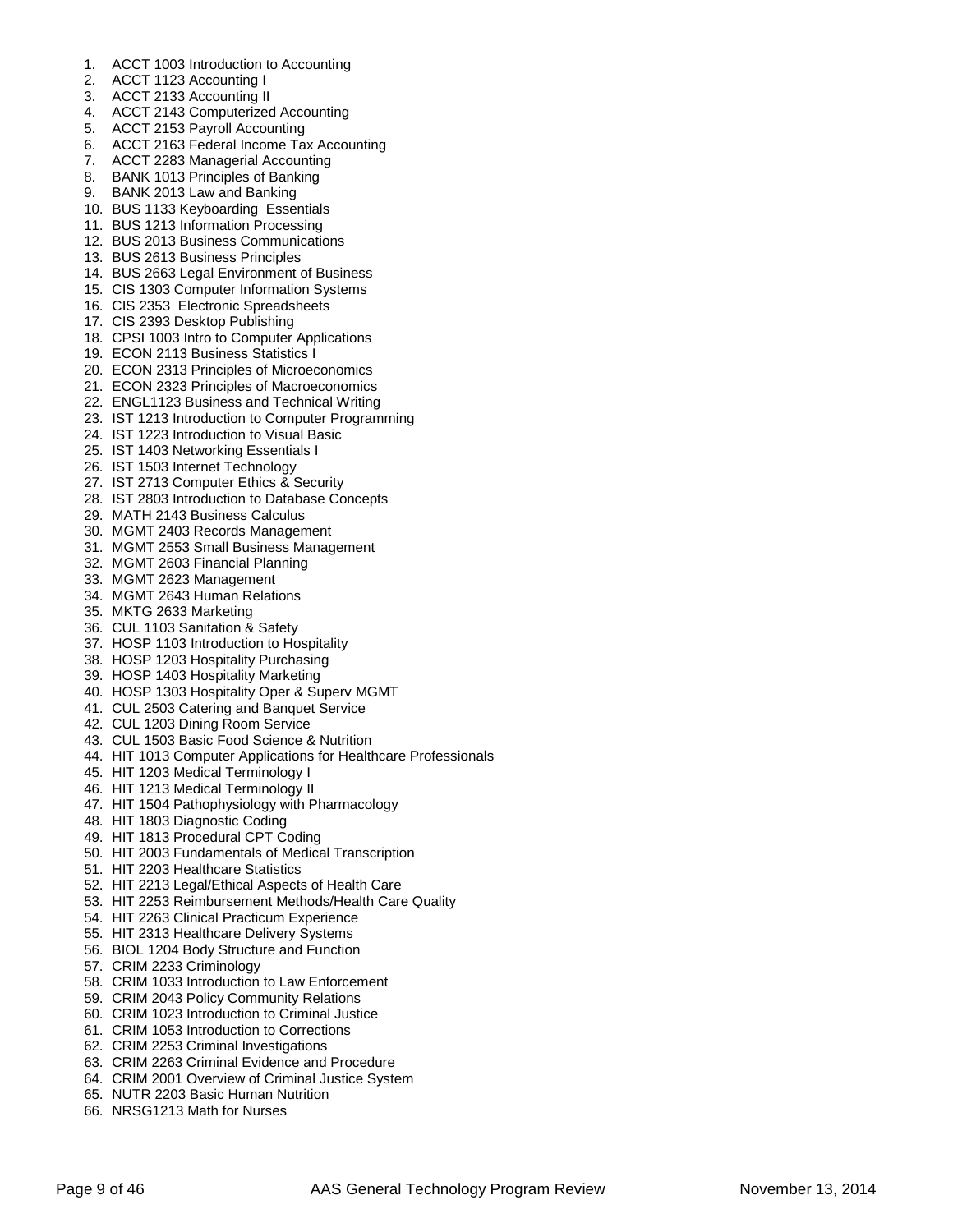Syllabi for core discipline-specific courses are shown in Appendix A.

**8. Describe the instructor-to-student and student-to-student interaction for distance courses (prerequisite courses, lab requirements, examination procedures-online/proctored, instructor response to student assignments).**

All faculty teaching online, fulltime or adjunct must complete the MyOzarka training course provided by the Distance Learning Coordinator.

All of the general education course requirements (included in the AAS) are offered via distance delivery with the exception of BTMA Math for Business Technology and AHMA Math for Allied Health. Also, students who have to take English Comp I with Supplemental Lab must take that course in the classroom. These courses are offered in class only; however, students have the option of fulfilling the math requirement with College Algebra, which is offered via distance delivery; however, they would have to achieve the appropriate score on placement tests.

#### **COURSE** CONTENT All instructors who teach a course must coordinate with other instructors teaching the same course to assure consistency throughout the curriculum and quality of content of courses. All courses should contain the same rigor and grading standards. FIRST WEEK ACTIVITIES Please include an "Introduce Yourself" Discussion in your first week of activities. Also, please include a getting started assignment—does not have to be graded—that gives the student information about your expectations in the course and how to proceed. Please be sure your student has enrolled in the Online Orientation Course for Students in online courses. You can see if they have completed the course by checking your roster. Completion of this orientation will be indicated with a "Y" or "N" or a red ~ mark. If the student shows a "Y", then they have completed the course. If it is an "N", then they are currently enrolled, but have not completed it. If is shows a red ~, then you can click on the red symbol and it will automatically enroll them in the course. Please explain to the student that you are requiring them to complete this orientation course—it will only take 1-2 hours to complete. You may set this use as an assignment and award points for completion. Be sure to give the students that have already completed the course points. You will need to check with the Distance Education Director to get information of when the ones that have not previously completed the course do complete it. Have the students let you know they completed it and then check with the Distance Education Director. If you have a student that has not completed the activities in week one, please CONTACT them immediately by mail or phone and be sure they intend to continue in the course and that they need to get started. **ACTIVITIES** SECTION OF MY OZARKA Weekly Activities must be entered in My Ozarka Activities Section. There should be activities or instructions on how to proceed in the course each week. Enter all your assignments to be graded in the activities section of My Ozarka. By doing this, you can enter a grade in the grade book for everything that is to be graded and students always have a current grade showing how they are doing in the class. Enter required discussions as an individual assignment in activities section of My Ozarka in the week that it is due, and indicate in the assignment the topic to be discussed in the discussion. Also instruct student to go to the Discussion Board to Discuss the topic. Be sure to enter a Discussion Thread for each of the Discussion Assignments given. This way, when you copy forward your course to another semester, you will have your discussion topics available. Enter start and stop dates for assignments to require students to stay at the same pace as in-class coursework. Please do not open all assignments at the beginning of the semester or leave them open for the entire semester. When you put your assignments in the week that they are due, the program will set the due dates for that week. Be sure to coordinate coursework for web classes to cover the same information and require the same assignment load as the in-class course. Instructors must work together to maintain course consistency and quality from web to in-class. Save files that are to be included in the assignment in the .rtf (rich text format) so that they may be opened by any software program.

# **Procedures for consistency in developing online courses:**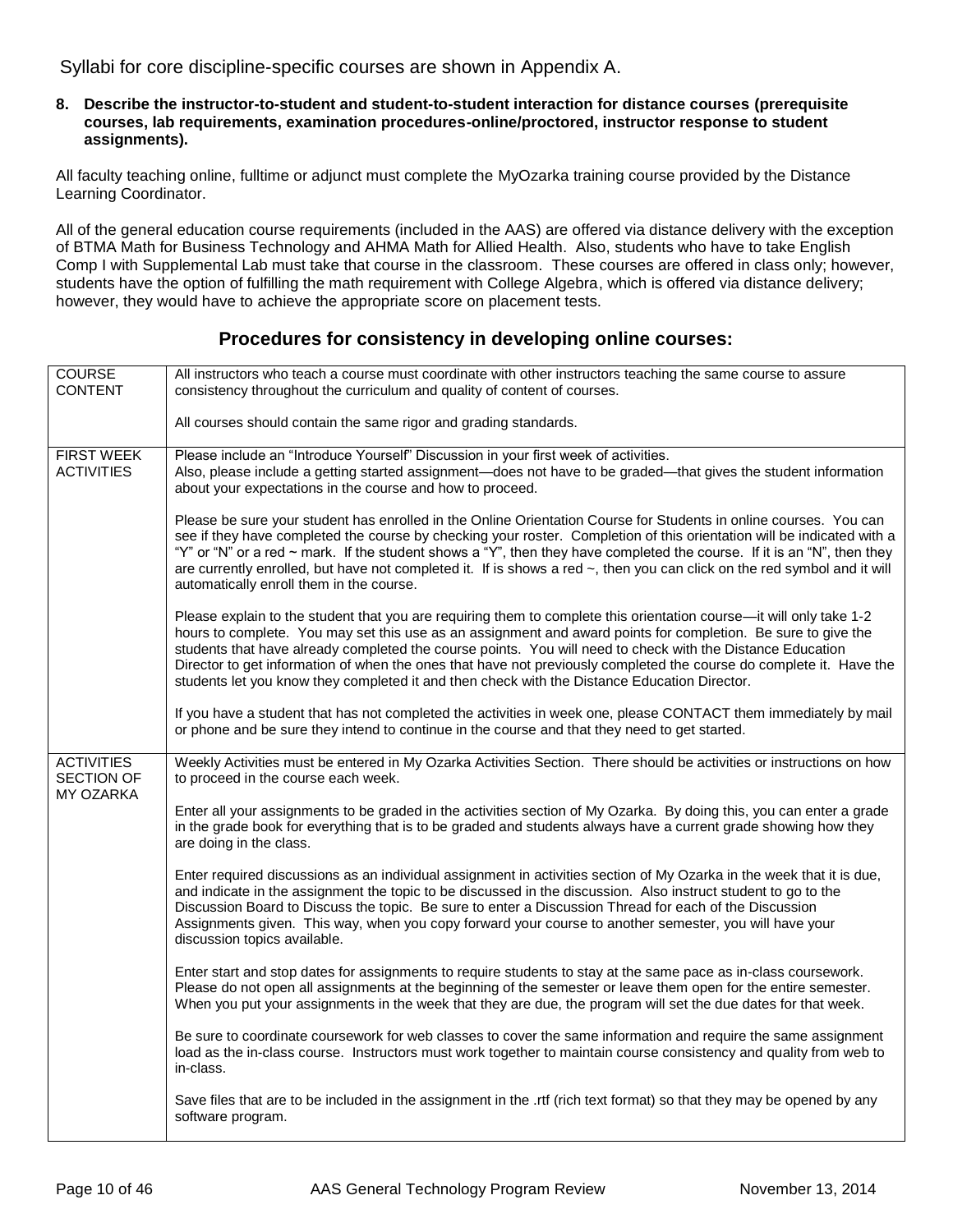|                                          | Instruct students to save their submissions in .rtf format, so that the file may be opened by any software program.                                                                                                                                                                                                                                                                                                                                                                                                                                                                                                                                                                                                                                                                                                                                                                                                                                                                                                                                   |
|------------------------------------------|-------------------------------------------------------------------------------------------------------------------------------------------------------------------------------------------------------------------------------------------------------------------------------------------------------------------------------------------------------------------------------------------------------------------------------------------------------------------------------------------------------------------------------------------------------------------------------------------------------------------------------------------------------------------------------------------------------------------------------------------------------------------------------------------------------------------------------------------------------------------------------------------------------------------------------------------------------------------------------------------------------------------------------------------------------|
|                                          | Include homework type assignments, as well as problem type exams in the activities section.                                                                                                                                                                                                                                                                                                                                                                                                                                                                                                                                                                                                                                                                                                                                                                                                                                                                                                                                                           |
| <b>CREATING</b><br><b>DISCUSSIONS</b>    | Regular discussion assignments are required of all web courses. This allows for student to student and student to<br>instructor interaction. The discussions may be entered in the Activities Section of My Ozarka in the week they are<br>due; however, they may have an open date earlier.                                                                                                                                                                                                                                                                                                                                                                                                                                                                                                                                                                                                                                                                                                                                                          |
|                                          | It is critically important to have an "Introduce Yourself" discussion in the first week activity section. This will let you<br>know who is participating in the course from the first week.                                                                                                                                                                                                                                                                                                                                                                                                                                                                                                                                                                                                                                                                                                                                                                                                                                                           |
| LINKING AND<br><b>CREATING</b>           | Add helpful links, textbook website link, youtube.com video links, help sheets, etc. as content in the Activities<br>Section as a new items.                                                                                                                                                                                                                                                                                                                                                                                                                                                                                                                                                                                                                                                                                                                                                                                                                                                                                                          |
| <b>CONTENT FOR</b><br><b>ASSIGNMENTS</b> | You can add all your content in any Week; however, the content must be linked to an assignment for the student to<br>see it.                                                                                                                                                                                                                                                                                                                                                                                                                                                                                                                                                                                                                                                                                                                                                                                                                                                                                                                          |
|                                          | When you create Assignments in any week, you can then link any of your Content items directly to any assignment<br>in any week.                                                                                                                                                                                                                                                                                                                                                                                                                                                                                                                                                                                                                                                                                                                                                                                                                                                                                                                       |
|                                          | If you have taught your class as an interactive video class, you will have archived lectures of all class section from<br>all semesters that may be linked to your current course assignments for students to view in-class presentations of<br>the content.                                                                                                                                                                                                                                                                                                                                                                                                                                                                                                                                                                                                                                                                                                                                                                                          |
|                                          | You may also create your own videos of presentations of theory and content.                                                                                                                                                                                                                                                                                                                                                                                                                                                                                                                                                                                                                                                                                                                                                                                                                                                                                                                                                                           |
|                                          | Also, tools like http://www.screencast-o-matic.com/ Screencast-o-Matic are excellent ways to capture items on your<br>screen, while you talk and explain content. It is free for 15 minute videos.                                                                                                                                                                                                                                                                                                                                                                                                                                                                                                                                                                                                                                                                                                                                                                                                                                                    |
| <b>EXAMS AND</b><br>QUIZZES              | Exams and Quizzes in My Ozarka may be created in the Activities section of any week.                                                                                                                                                                                                                                                                                                                                                                                                                                                                                                                                                                                                                                                                                                                                                                                                                                                                                                                                                                  |
|                                          | Give frequent exams and quizzes--maybe every chapter or two.                                                                                                                                                                                                                                                                                                                                                                                                                                                                                                                                                                                                                                                                                                                                                                                                                                                                                                                                                                                          |
|                                          | Give a proctored comprehensive final exam which is weighted heavy enough to assure that student must know the<br>information in order to make above a C in the course, i.e. 200-300 points. These will be proctored final exams for<br>Online Courses on each of the Ozarka Campuses during finals week.                                                                                                                                                                                                                                                                                                                                                                                                                                                                                                                                                                                                                                                                                                                                              |
|                                          | Other problem exams as assignments in the activities section of My Ozarka:                                                                                                                                                                                                                                                                                                                                                                                                                                                                                                                                                                                                                                                                                                                                                                                                                                                                                                                                                                            |
|                                          | You may set up any of your other problem type exams as assignments to be at a certain time on one day, at one<br>time. All students should be required to take the exam at the same time or date. You might set up the exam at a<br>time when all students can access it, and limit the time it is open to 90-120 minutes to complete and submit.                                                                                                                                                                                                                                                                                                                                                                                                                                                                                                                                                                                                                                                                                                     |
|                                          | This is also possible to do with the Exams or Quizzes In My Ozarka, if you want more security.                                                                                                                                                                                                                                                                                                                                                                                                                                                                                                                                                                                                                                                                                                                                                                                                                                                                                                                                                        |
|                                          | Textbook test banks may be uploaded to the test bank section of Exams in My Ozarka for each course. You may<br>create tests or create one test with all the questions for a chapter as a test bank for that chapter in one of the<br>programs that comes with your textbook instructor CD. These may be done in "Exam View" for example. Once you<br>have created it in one of these programs, you can export it to go in "blackboard format". The entire zipped file you<br>create may then be uploaded to MyOzarka test banks in the Exams section. Then when you create exams for that<br>chapter, you will have to option to choose which questions or have the program randomly choose from the entire<br>test bank questions for the exams. Students would then receive different questions in a random format. My Ozarka<br>Exams also creates a different or of questions and multiple choice answer sequence for each person; therefore, if<br>they are sitting next to each other, they would not get the same questions in the same order. |
| <b>SYLLABUS</b>                          | EXAMPLE OF POSSIBLE WORDING ON SYLLABUS                                                                                                                                                                                                                                                                                                                                                                                                                                                                                                                                                                                                                                                                                                                                                                                                                                                                                                                                                                                                               |
|                                          | Methods of Instruction:                                                                                                                                                                                                                                                                                                                                                                                                                                                                                                                                                                                                                                                                                                                                                                                                                                                                                                                                                                                                                               |
|                                          | DUE DATES FOR ALL ASSIGNMENTS AND EXAMS AND QUIZZES ARE FOUND IN THE ACTIVITIES OF MY<br>OZARKA.                                                                                                                                                                                                                                                                                                                                                                                                                                                                                                                                                                                                                                                                                                                                                                                                                                                                                                                                                      |
|                                          | This course will be comprised of:                                                                                                                                                                                                                                                                                                                                                                                                                                                                                                                                                                                                                                                                                                                                                                                                                                                                                                                                                                                                                     |
|                                          | Videos, power points, links to textbook sites, exercises, problems and solutions for each chapter are linked to the<br>resources assignment for each chapter.                                                                                                                                                                                                                                                                                                                                                                                                                                                                                                                                                                                                                                                                                                                                                                                                                                                                                         |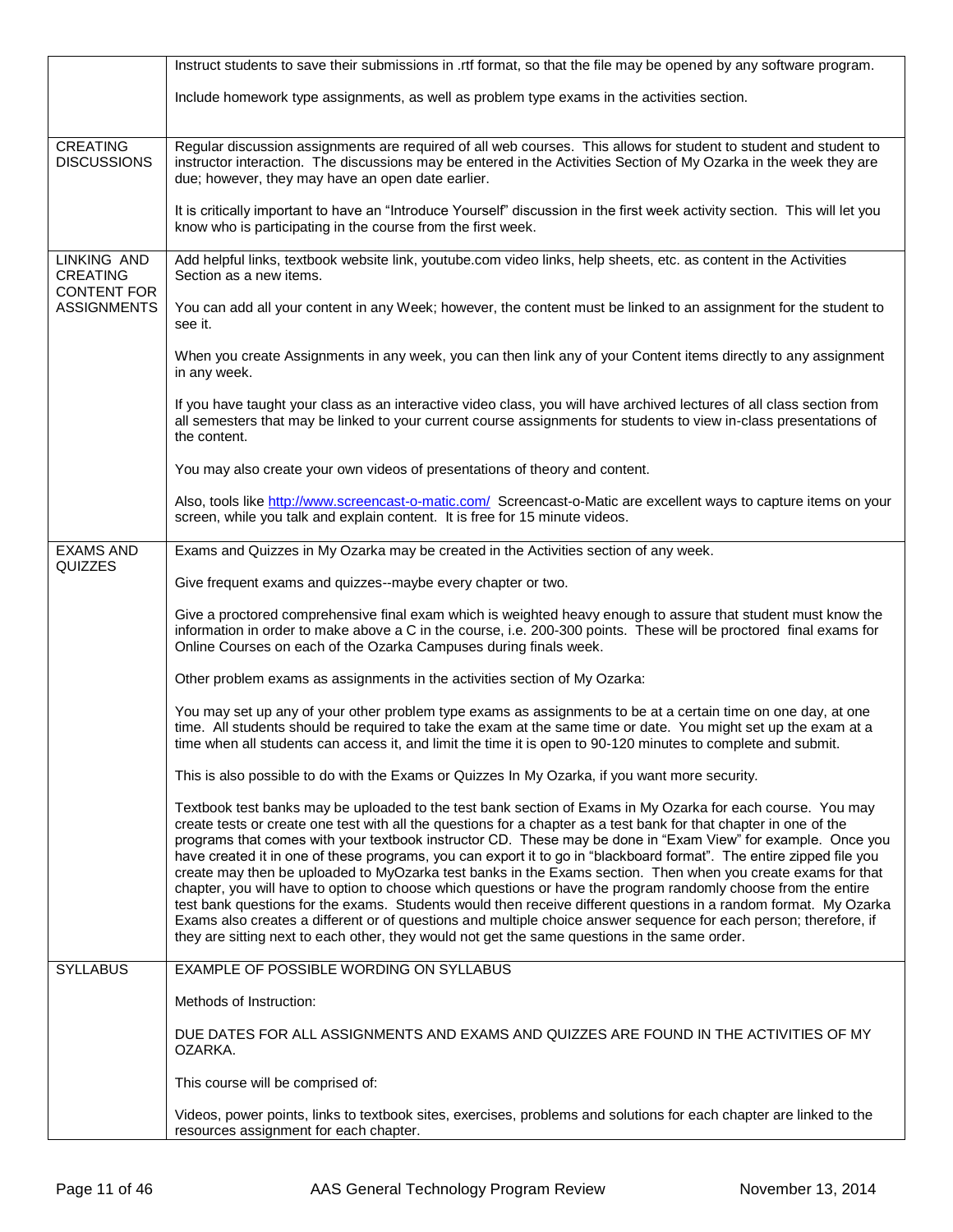|  | Discussions for chapters and required topics will be included in the activities section of My Ozarka.                                                                                                                                                                                                                                                                                                                                             |
|--|---------------------------------------------------------------------------------------------------------------------------------------------------------------------------------------------------------------------------------------------------------------------------------------------------------------------------------------------------------------------------------------------------------------------------------------------------|
|  | Problem exams located in the activities section of My Ozarka. Students must open, download, complete and submit<br>these exams in the assignment on or before the due date and time.                                                                                                                                                                                                                                                              |
|  | Exams and quizzes must be taken in My Ozarka Exams section on or before the due date. These show up in the<br>activities section of each week.                                                                                                                                                                                                                                                                                                    |
|  | This is a web-based course. Students must be self-motivated. Students must access the course website and<br>MyOzarka and participate in the activities for each week on or before the due dates shown on the assignment.                                                                                                                                                                                                                          |
|  | Students must log in to this course regularly and participate weekly. Online courses require as much time as a<br>regular course and student activity is tracked.                                                                                                                                                                                                                                                                                 |
|  | Make-Up Policy:<br>You MUST plan ahead and complete assignments, exams and quizzes on or before the due dates. Computers<br>down, internet down, computer broken are NOT EXCUSES to allow late work. If computer shuts down during an<br>exam online, student should call or e-mail instructor at the time of the failure. Tracking will be checked and if excuse<br>is legitimate, work may be opened--at discretion of instructor.              |
|  | If you are working on an exam or quiz BEFORE THE DUE DATE and something happens online to shut you out of<br>the quiz or exam, you may notify the instructor, who will at her discretion after investigating the situation, reopen the<br>quiz or exam for you to finish it.                                                                                                                                                                      |
|  | Please be aware that we have tracking on My Ozarka that shows exactly when you logged onto exams, etc. If your<br>computer went off or the site went down, we will have documentation as to how long you were at a certain place on<br>My Ozarka.                                                                                                                                                                                                 |
|  | No late work accepted. Extenuating circumstances may be considered by instructor.                                                                                                                                                                                                                                                                                                                                                                 |
|  | Attendance Policy:<br>You should expect to spend as much time in this class as you would in an in-class class, plus time to do your<br>homework. Classes on the web make the class more flexible NOT easier!                                                                                                                                                                                                                                      |
|  | Students must participate in this course via the web. Assignments are to be submitted, quizzes taken, exams taken,<br>discussion comments entered in the discussion section, and e-mail used for communication. Student time on the<br>site will be monitored. Students who do not log regularly, participate in discussions and turn in assignments on or<br>before the due date may receive a grade of "F" at the discretion of the instructor. |

# **RUBRIC FOR ASSESSIING ONLINE INSTRUCTION**

| <b>Rubric for Online</b><br>Instruction             | Instructor:                                                                                                                                    | Course:                                                                                                                                          | Date:                                                                                                                            |
|-----------------------------------------------------|------------------------------------------------------------------------------------------------------------------------------------------------|--------------------------------------------------------------------------------------------------------------------------------------------------|----------------------------------------------------------------------------------------------------------------------------------|
|                                                     | <b>Baseline</b>                                                                                                                                | Effective                                                                                                                                        | Exemplary                                                                                                                        |
| Category 1<br>Learner Support &<br><b>Resources</b> | □ Course contains limited<br>Information for online learner<br>support and links to campus                                                     | □ Course contains adequate<br>information for online learner<br>support and links to campus                                                      | □ Course contains extensive<br>information about being an online<br>learner and links to campus resources.                       |
|                                                     | resources.<br>□ Course provides limited<br>course-specific resources,<br>limited contact info for<br>instructor, department, and/or<br>program | resources.<br>□ Course provides adequate<br>course-specific resources,<br>some contact information for<br>instructor, department and<br>program. | □ Course provides a variety of course-<br>specific resources, contact information<br>for instructor, department, and<br>program. |
|                                                     | □ Course offers limited<br>resources supporting course<br>content and different learning<br>abilities.                                         | □ Course offers access to<br>adequate resources<br>supporting course content and<br>different learning abilities.                                | $\Box$ Course offers access to a wide<br>range of resources supporting course<br>content and different learning abilities.       |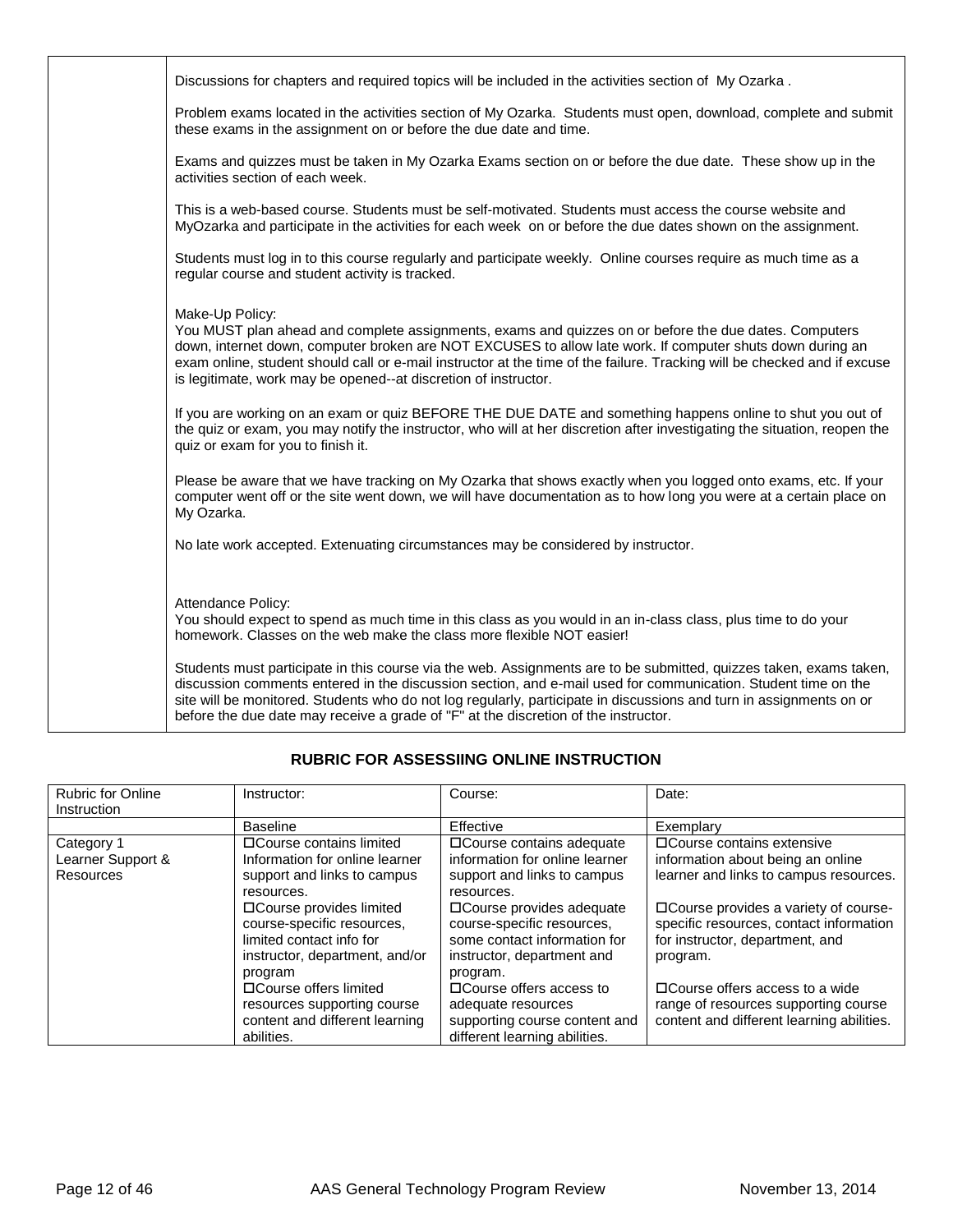| <b>Rubric for Online</b><br>Instruction                                 | Instructor:                                                                                                                                                                                                                                                                                                                                                                                                                                                                                                                                                                                                                  | Course:                                                                                                                                                                                                                                                                                                                                                                                                                                                                                                                                                                                                         | Date:                                                                                                                                                                                                                                                                                                                                                                                                                                                                                                                                                                                            |
|-------------------------------------------------------------------------|------------------------------------------------------------------------------------------------------------------------------------------------------------------------------------------------------------------------------------------------------------------------------------------------------------------------------------------------------------------------------------------------------------------------------------------------------------------------------------------------------------------------------------------------------------------------------------------------------------------------------|-----------------------------------------------------------------------------------------------------------------------------------------------------------------------------------------------------------------------------------------------------------------------------------------------------------------------------------------------------------------------------------------------------------------------------------------------------------------------------------------------------------------------------------------------------------------------------------------------------------------|--------------------------------------------------------------------------------------------------------------------------------------------------------------------------------------------------------------------------------------------------------------------------------------------------------------------------------------------------------------------------------------------------------------------------------------------------------------------------------------------------------------------------------------------------------------------------------------------------|
|                                                                         | <b>Baseline</b>                                                                                                                                                                                                                                                                                                                                                                                                                                                                                                                                                                                                              | Effective                                                                                                                                                                                                                                                                                                                                                                                                                                                                                                                                                                                                       | Exemplary                                                                                                                                                                                                                                                                                                                                                                                                                                                                                                                                                                                        |
| Category 2<br>Online Organization &<br>Design                           | □Much of the course is under<br>construction, with some key<br>components identified such as<br>the syllabus.<br>□ Course syllabus is unclear<br>about what is expected of<br>students.<br>□ Aesthetic design does not<br>present and communicate<br>course information clearly.                                                                                                                                                                                                                                                                                                                                             | □Course is organized and<br>navigable. Students can<br>understand the key<br>components and structure of<br>the course.<br>□ Course syllabus identifies<br>and delineates the role the<br>online environment will play in<br>the course.<br>□ Aesthetic design presents<br>and communicates course<br>information clearly.                                                                                                                                                                                                                                                                                      | □ Course is well organized and easy<br>to navigate. Students can clearly<br>understand all components and<br>structure of the course.<br>□Course syllabus identifies and<br>clearly delineates the role the online<br>environment will play in the total<br>course.<br>□Aesthetic design presents and<br>communicates course information<br>clearly throughout the course.                                                                                                                                                                                                                       |
|                                                                         | □Web pages are inconsistent<br>both visually and functionally.<br>□ Accessibility issues are not<br>address. (Including: sight,<br>mobility, hearing, cognition,<br>and technical.)                                                                                                                                                                                                                                                                                                                                                                                                                                          | □Most web pages are visually<br>and functionally consistent.<br>□Accessibility issues are<br>briefly addressed.                                                                                                                                                                                                                                                                                                                                                                                                                                                                                                 | □All web pages are visually and<br>functionally consistent throughout the<br>course.<br>□Accessibility issues are addressed<br>throughout the course.                                                                                                                                                                                                                                                                                                                                                                                                                                            |
| Category 3<br>Instructional Design and<br>Delivery                      | □Course offers limited<br>opportunity for interaction and<br>communication student to<br>student, student to instructor<br>and student to content.<br>□ Course goals are not clearly<br>defined and do not align to<br>learning objectives.<br>□Learning objectives are<br>vague or incomplete and<br>learning activities are absent<br>or unclear.<br>□Course provides limited<br>visual, textual, kinesthetic<br>and/or auditory activities to<br>enhance student learning and<br>accessibility.<br>□Course provides limited<br>activities to help students<br>develop critical thinking and/or<br>problem-solving skills. | □Course offers adequate<br>opportunities for interaction<br>and communication student to<br>student, student to instructor<br>and student to content.<br>□ Course goals are<br>adequately defined but may<br>not align to learning<br>objectives.<br>□Learning objectives are<br>identified and learning<br>activities are implied.<br>□Course provides adequate<br>visual, textual, kinesthetic<br>and/or auditory activities to<br>enhance student learning and<br>accessibility.<br>□ Course provides adequate<br>activities to help students<br>develop critical thinking and/or<br>problem-solving skills. | □ Course offers ample opportunities<br>for interaction and communication<br>student to student, student to<br>instructor and student to content.<br>□ Course goals are clearly defined and<br>aligned to learning objectives.<br>□Learning objectives are identified<br>and learning activities are clearly<br>integrated.<br>□ Course provides multiple visual,<br>textual, kinesthetic and/or auditory<br>activities to enhance student learning<br>and accessibility.<br>□ Course provides multiply activities<br>that help students develop critical<br>thinking and problem-solving skills. |
| Category 4<br><b>Assessment &amp; Evaluation</b><br>of Student Learning | □ Course has limited activities<br>to access student readiness<br>for course content and mode<br>of delivery.<br>□Learning objectives,<br>instructional and assessment<br>activities are not aligned.<br>□Assessment strategies are<br>limited in use to measure<br>content knowledge, attitudes,<br>and skills.<br>□Opportunities for students to<br>receive feedback about their<br>own performance are<br>infrequent and sporadic.<br>□Students ' self-assessments<br>and/or peer feedback<br>opportunities are limited.                                                                                                  | □ Course has adequate<br>activities to assess student<br>readiness for course content<br>and mode of delivery.<br>□Learning objectives,<br>instructional and assessment<br>activities are adequately<br>aligned.<br>□Ongoing strategies are used<br>to measure content<br>knowledge, attitudes and<br>skills.<br>□Opportunities for students to<br>receive feedback about their<br>own performance are<br>provided.<br>□Students' self-assessments<br>and/or peer feedback<br>opportunities exist.                                                                                                              | □ Course has multiple timely and<br>appropriate activities to assess<br>student readiness for course content<br>and mode of delivery.<br>□Learning objectives, instructional<br>and assessment activities are closely<br>aligned<br>□Ongoing multiple assessment<br>strategies are used to measure<br>content knowledge, attitudes, and<br>skills.<br>□Regular feedback about student<br>performance is provided in a timely<br>manner throughout the course.<br>□Students' self-assessments and<br>peer feedback opportunities exist<br>throughout the course.                                  |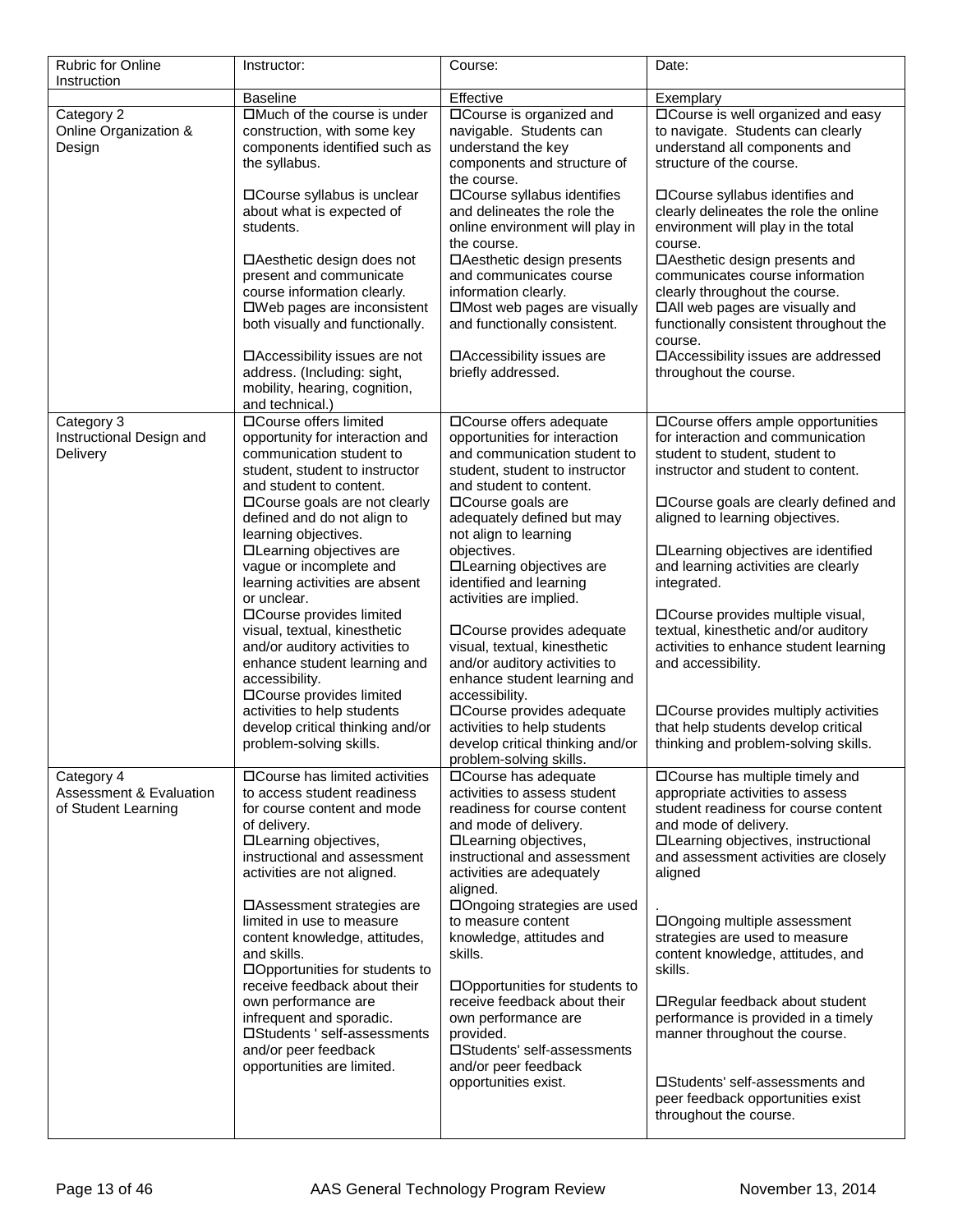| <b>Rubric for Online</b><br>Instruction              | Instructor:                                                                                                                                                                                                                                                                                                                                                                                                    | Course:                                                                                                                                                                                                                                                                                                                                                                                                                                                  | Date:                                                                                                                                                                                                                                                                                                                                                                                                                                                                                                                                                    |
|------------------------------------------------------|----------------------------------------------------------------------------------------------------------------------------------------------------------------------------------------------------------------------------------------------------------------------------------------------------------------------------------------------------------------------------------------------------------------|----------------------------------------------------------------------------------------------------------------------------------------------------------------------------------------------------------------------------------------------------------------------------------------------------------------------------------------------------------------------------------------------------------------------------------------------------------|----------------------------------------------------------------------------------------------------------------------------------------------------------------------------------------------------------------------------------------------------------------------------------------------------------------------------------------------------------------------------------------------------------------------------------------------------------------------------------------------------------------------------------------------------------|
|                                                      | <b>Baseline</b>                                                                                                                                                                                                                                                                                                                                                                                                | Effective                                                                                                                                                                                                                                                                                                                                                                                                                                                | Exemplary                                                                                                                                                                                                                                                                                                                                                                                                                                                                                                                                                |
| Category 5<br>Innovative Teaching with<br>Technology | □Course uses limited<br>technology tools to facilitate<br>communication and learning.<br>□New teaching methods<br>applied to enhance student<br>learning are limited.<br>□There are limited multimedia<br>elements and/or learning<br>objects for accommodating<br>different learning styles.<br>□ Course uses Internet<br>access and engages students<br>in the learning process in a<br>very limited way.    | □Course uses adequate<br>technology tools to facilitate<br>communication and learning.<br>□New teaching methods are<br>adequately applied to<br>innovatively enhance student<br>learning.<br>□Multimedia elements and/or<br>learning objects are used and<br>are relevant to accommodate<br>different learning styles.<br>□Course optimizes Internet<br>access and effectively<br>engages students in the<br>learning process.                           | □ Course uses a variety of technology<br>tools to appropriately facilitate<br>communication and learning.<br>□New teaching methods are applied<br>and innovatively enhance student<br>learning, and interactively engage<br>students.<br>□A variety of multimedia elements<br>and/or learning objects are used and<br>are relevant to accommodate different<br>learning styles throughout the course.<br>□Course optimizes Internet access<br>and effectively engages students in<br>the learning process in a variety of<br>ways throughout the course. |
| Category 6<br>Faculty Use of Student<br>Feedback     | □Instructor offers limited<br>opportunity for students to<br>give feedback to faculty on<br>course content.<br>□Instructor offers limited<br>opportunity for students to<br>give feedback on ease of<br>online technology and<br>accessibility of course.<br>□Instructor uses student<br>feedback to help plan<br>instruction and assessment of<br>student learning for the next<br>semester in a limited way. | □Instructor offers adequate<br>opportunities for students to<br>give feedback on course<br>content.<br>□Instructor offers adequate<br>opportunities for students to<br>give feedback on ease of<br>online technology and<br>accessibility of course.<br>□Instructor requests and uses<br>student feedback a couple of<br>times during the semester to<br>help plan instruction and<br>assessment of student<br>learning for the rest of the<br>semester. | □Instructor offers multiply<br>opportunities for students to give<br>feedback on course content.<br>□Instructor offers multiple<br>opportunities for students to give<br>feedback on ease of online technology<br>and accessibility of course.<br>□Instructor uses formal and informal<br>student feedback in an ongoing basis<br>to help plan instruction and<br>assessment of student learning<br>throughout the semester.                                                                                                                             |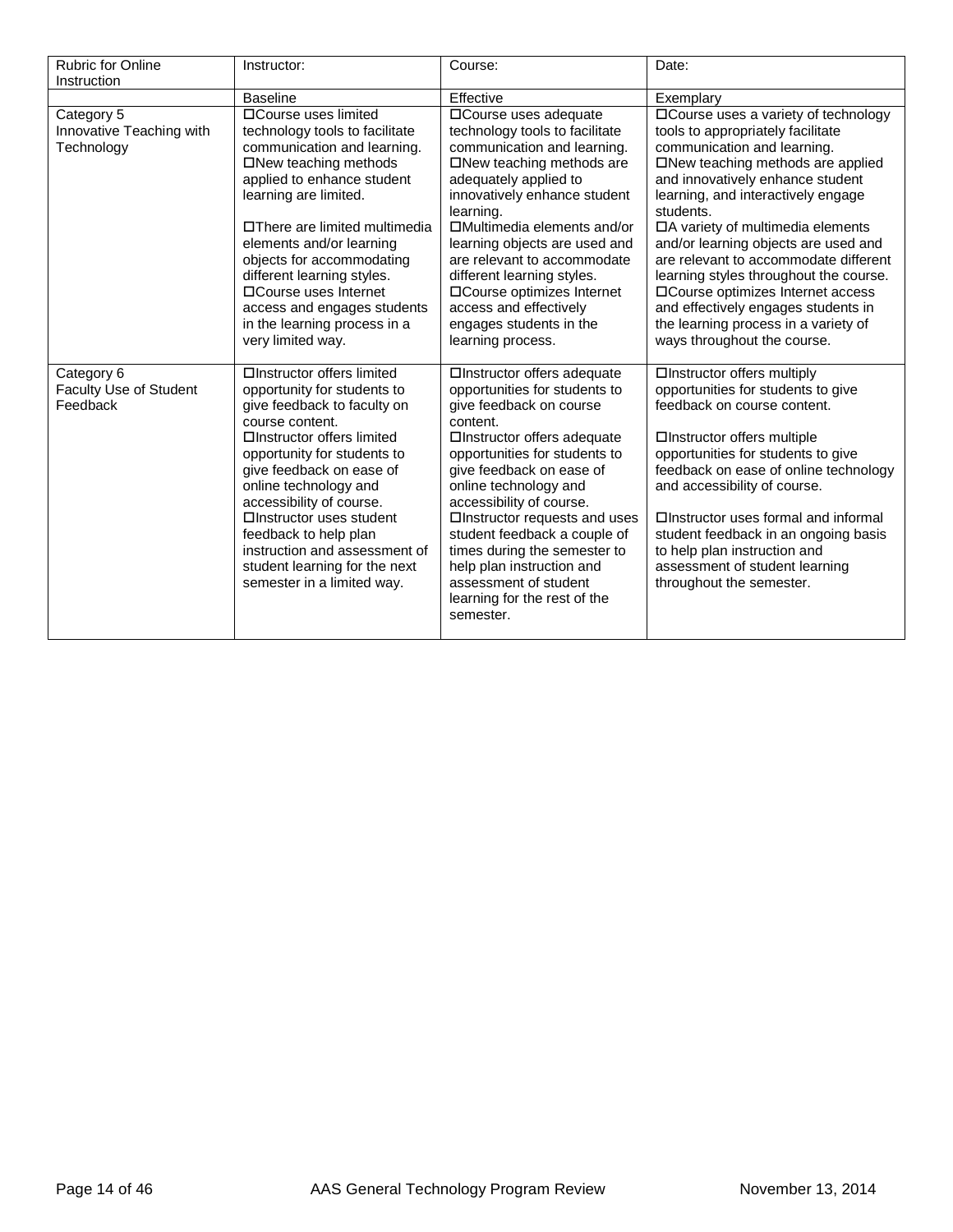# **SECTION THREE**

# **Program Faculty (full-time/adjunct/part-time)**

**1. Provide curriculum vitae or program faculty information form for all full-time program faculty. The vita or form should include the following: all degrees and institutions granting the degrees; field or specialty of degrees; number of years employed as program faculty at the institution; current academic rank, if applicable; professional certifications/licenses; evidence of quality and quantity of creative and scholarly/research activity; evidence of quality and quantity of service activities; evidence of professional activities and non-teaching work experiences related to courses taught; list of course numbers/course titles of credit courses taught over the past two academic years; and other evidence of quality teaching.**

Charles Bradford Hollaway has 15 years' experience teaching at Ozarka College. The courses he has taught over the past two academic years are: BUS 1133 Keyboarding Essentials, BUS 2613 Business Principles, CPSI 1003 Intro to Computer Applications, ECON 2113 Business Statistics 1, MGMT 2643 Human Relations, ACCT 2143 Computerized Accounting, and MGMT 2603 Financial Planning.

Stephen Baltz has been teaching at Ozarka College for 15 years. The courses he has taught over the past two academic years are: BUS 1133 Keyboarding Essentials, CIS 1303 Computer Information systems, CPSI 1003 Intro to Computer Applications, ECON 2313 Intro to Microeconomics, MGMT 2623 Management, MGMT 2543 Human Relations, MGMT 2663 Small Business Management, MKTG 2633 Principles of Marketing, and BUS1213 Information Processing.

Cherie McKee-McSwain has 11 years' experience teaching at Ozarka College. The courses she has taught over the past two academic years are: Intro to Studio Art, Communications and Fine Arts Visual.

Brandy Gore has 3 years' experience teaching at Ozarka College. The courses she has taught over the past two academic years are: Math for business Technology, Math for Allied Health, College Success, Communications, Foundations of Literacy and Foundations of Math.

Curriculum Vitae for these instructors are included in Appendix B.

#### **2. Indicate the academic credentials required for adjunct/part-time faculty teaching major/program courses.**

Academic credentials required for full-time faculty, as determined by the Higher Learning Commission's Guide on Qualified Faculty, in undergraduate programs require the instructor hold a degree at least one level above that of the program in which they are teaching.

The guide also states "Faculty teaching in higher education organizations should have completed a significant program of study in the discipline they teach and /or for which they will develop curricula, with substantial coursework at least one level above that of the courses being taught or developed. Further, it is assumed that completion of a degree better prepares a person than an unstructured collection of credit courses."

Faculty appointments are made by the president, with recommendation of the Vice President for Academic Affairs, to persons who can give substantial contributions of time, expertise, and participation in College programs.

Adjunct faculty appointments are not eligible for staff benefits and are executed on a semester by semester basis or other period for special purposes. All recommendations for appointment to the Ozarka College faculty must be supported by a file containing an application, appropriate material establishing expertise and qualifications, and valid transcript(s). These credentials are reviewed by the VPAA prior to recommendation for employment.

#### **3. Describe the orientation and evaluation processes for faculty, including adjunct and part-time faculty.**

Orientation and evaluation processes for faculty are available on pages 19-21 in the Ozarka College Faculty Handbook, located on the Ozarka College website, Human Resources link at [http://www.ozarka.edu/hr/index.cfm.](http://www.ozarka.edu/hr/index.cfm)

Student evaluation of instruction is conducted on each faculty member, both full-time and adjunct, each semester of the academic year using an online evaluation provided through the learning management system, MyOzarka. This evaluation process provides a way of assessing the effectiveness of instruction and other areas of faculty performance at Ozarka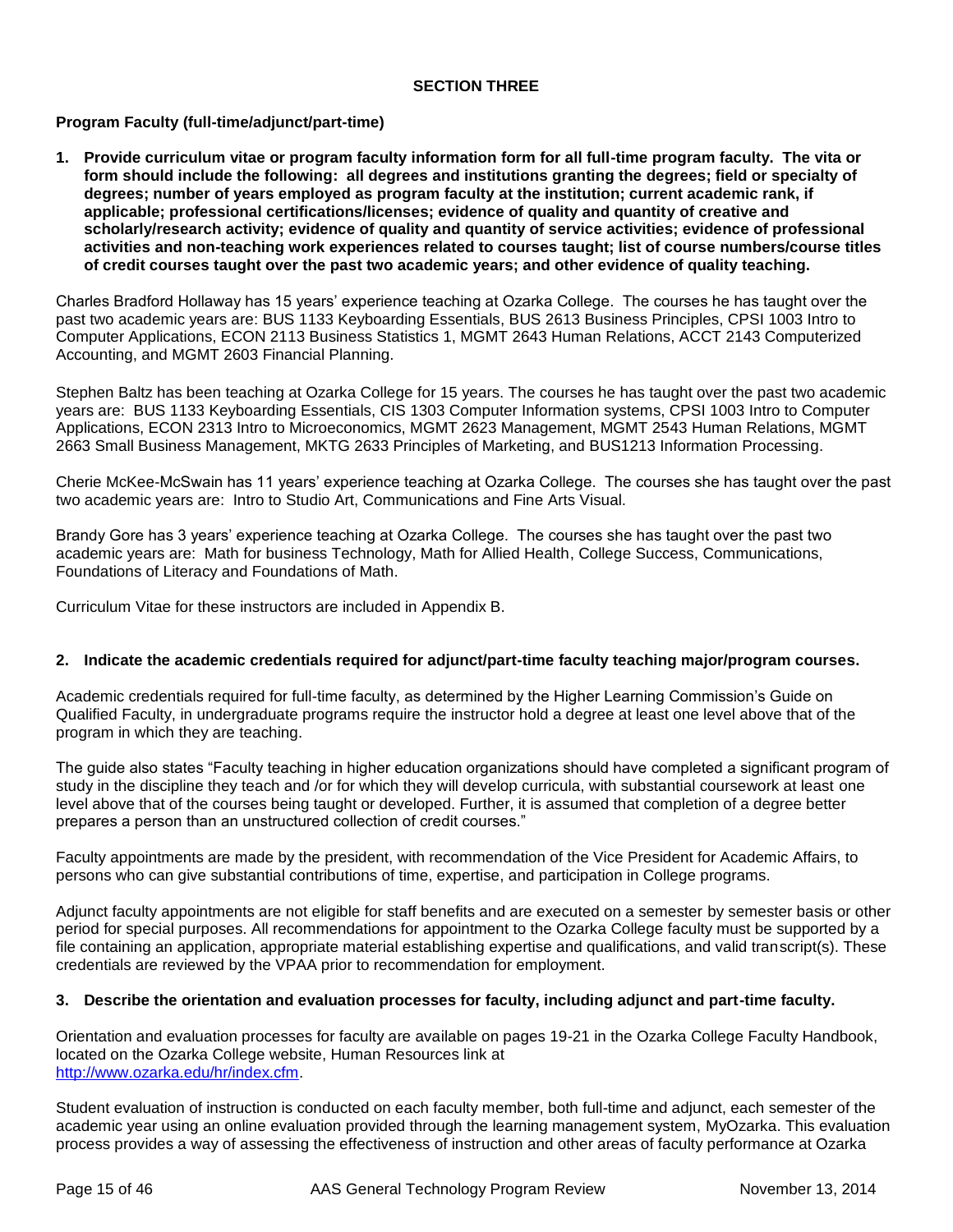College. The information gathered assists each instructor in the identification of areas of strength as well as opportunities for improvement.

Each faculty member, whether full-time or adjunct can be observed in the classroom, via interactive video recorded class sessions, or online courses by the VPAA, Division Chair or designee at least once annually. The visit is unannounced and observed for at least thirty minutes.

# **4. Provide average number of courses and number of credit hours taught for full-time program faculty for current academic year.**

Faculty loading for full-time instructors is a minimum of 15 credit hours per regular semester. Part time faculty loading is available at a maximum of 9 credit hours per regular semester, with the exception of high-need and competency based coursework requiring comprehensive instruction by and industry specialist.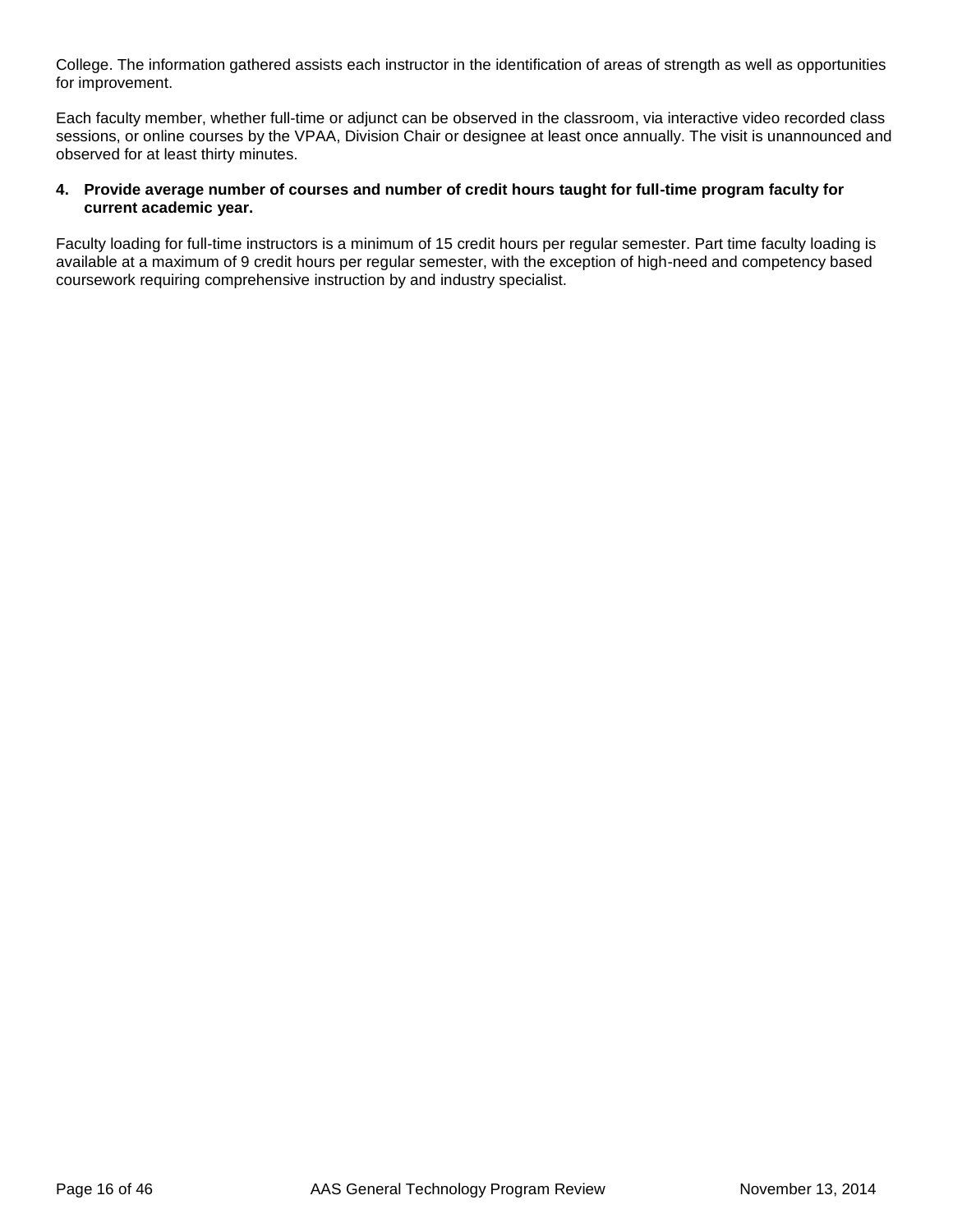# **SECTION FOUR**

# **Program Resources**

#### **1. Describe the institutional support available for faculty development in teaching, research, and service.**

Full access to library holdings, databases and research, student services, academic support services, tutoring, advising, placement preparation, basic education assistance, information technology resources, helpdesk, information training and assistance

### 2. **Describe the professional development of full-time program faculty over the past two years including the institutional financial support provided to faculty for the activities**.

Instructional support available for faculty development is multifaceted and provided in a variety of options including the following:

Bi-Annual Faculty In-service Bi-Annual Adjunct Faculty In-service Professional Development Webinars-viewable in MyOzarka and directed by the Faculty Professional Development Committee Professional Development Seminars-offered by the Institutional Professional Development Committee Additional local, state-wide, regional and national conferences and symposiums as requested will be provided via the Vice President of Academic Instruction as requested and approved.

Most in-service meetings provided on the Ozarka College campus are recorded and viewable via the MyOzarka learning management system.

MAGMA online Professional Development Membership.

#### **3. Provide the annual library budget for the program or describe how library resources are provided for the program.**

Because of the diversity of this program, there is no budget specifically for it alone.

The AAS-GT contains most of the requirements for the AAS-BT, the Certificates of Proficiency in the Business Program, the requirements for the AAS-Culinary Arts, the AAS-AST, the AAS-HIT, the LPN, and RN program.

An ADHE review is done for all of these degree plans and programs individually. Currently the AAS-Business Technology is undergoing an ADHE review. The AAS-HIT did their ADHE review last year.

Because of the nature of this degree, the entire Library Budget and all the books and resources for all of these programs are available.

#### **4. Describe the availability, adequacy, and accessibility of campus resources (research, library, instructional support, instructional technology, etc.).**

Library resources, program equipment, and program specific expenditures are budgeted through the Vice President of Academic Affairs or the appropriate institutional sector (library, allied health, etc.). All instructional technology is requested and purchased through Information Systems. Comprehensive teaching technology is provided in all Ozarka College classrooms.

#### **5. Provide a list of program equipment purchases for the past three years.**

No equipment was purchased specifically for this program. This program uses the equipment purchased for all the AAS programs at Ozarka College.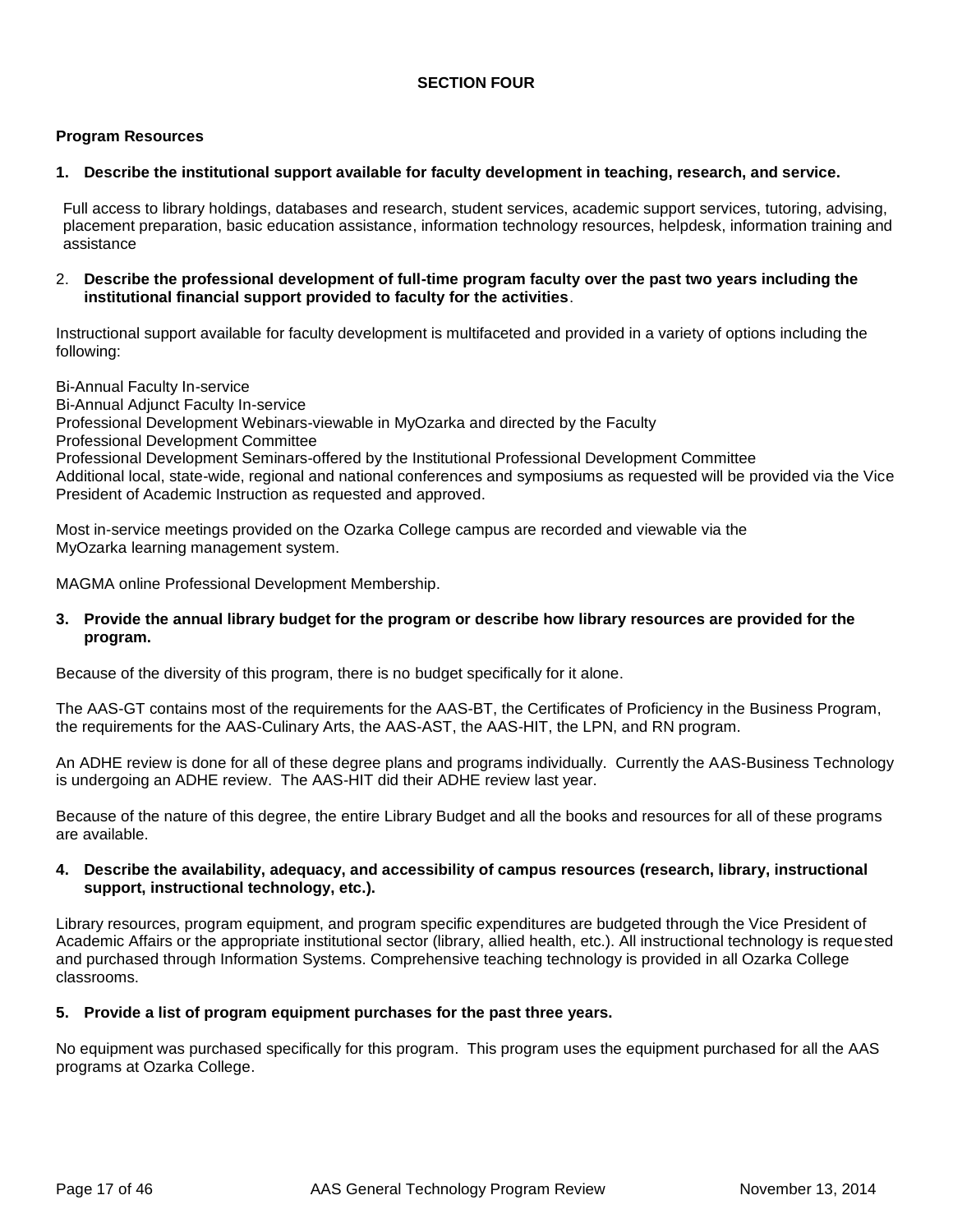# **SECTION FIVE**

# **Instruction via Distance Technology**

This section should be completed if at least 50% of any program/major course is delivered electronically.

#### **1. Summarize institutional policies on the establishment, organization, funding, and management of distance courses/degrees.**

Ozarka College has been approved by the Higher Learning Commission to offer up to 100% of its total degree programs through distance education. The ADHE currently approves Ozarka College to provide nine degrees and eleven certificates through distance delivery; therefore, Ozarka College has demonstrated a track record of success in distance education.

### **2. Summarize the policies and procedures to keep the technology infrastructure current.**

The college has invested in developing its own Learning Management System (LMS) platform (MyOzarka) which provides distance delivery capability to all online and hybrid coursework at Ozarka College as well as provides the distance education support for more than 300 registered nursing students enrolled with the Arkansas Rural Nursing Education Consortium (ARNEC), which consists of membership from eight two-year public colleges in Arkansas.

The Information Systems department at Ozarka College provides all programming and information technology support for the LMS so that the college can respond to any learner or educator need. In addition, Ozarka College employs a full-time Director of Distance Learning to provide training for all faculty and students to properly use the LMS as well as to be successful in the distance education experience. The Director also serves as an in-house expert regarding the packaging (e.g. course shell, compressed video exchange, etc.) of distance delivered education. Because of the internal wealth of distance education expertise, Ozarka College does not out-source any of its LMS capabilities as well as technical support. These unique capabilities frequently result in Ozarka College being deemed a leader of distance education for the twoyear colleges across the state.

# **3. Summarize the procedures that assure the security of personal information.**

Regarding protection of information and training, student and faculty learning exchanges are protected through the use of appropriate firewalls to the online infrastructure as well as through the use of mandatory username and password requirements for logging into the MyOzarka LMS. Staff and faculty are kept apprised of advancements in distance delivery education through specialized trainings to include:

(a) bi-annual in-service training, (b) special speaker seminars (i.e. presenters who are experts in the field distance education), and (c) professional publications and webinars regarding best practices and advancements in distance education, which are paid for by the college through annual subscriptions.

#### **4. Describe the support services that will be provided to students enrolled in distance technology courses/programs by the institution and/or other entities:**

The college provides effective student and academic services to support students enrolled in distance education offerings. Examples of evidence of these services provided to students are:

Admissions program for distance education provides good web-based information to students about the nature of the online environment, and assists them in determining if they possess the skills important to success in distance learning

Students in distance education programs have adequate access to student services, including financial aid, course registration, and career and placement counseling.

Students using distance learning have adequate access to learning resources, including library, information resources, laboratories, and equipment and tracking systems.

Students using distance education demonstrate proficiency in the use of electronic forms of learning resources.

Student complaint processes are clearly defined and can be used electronically.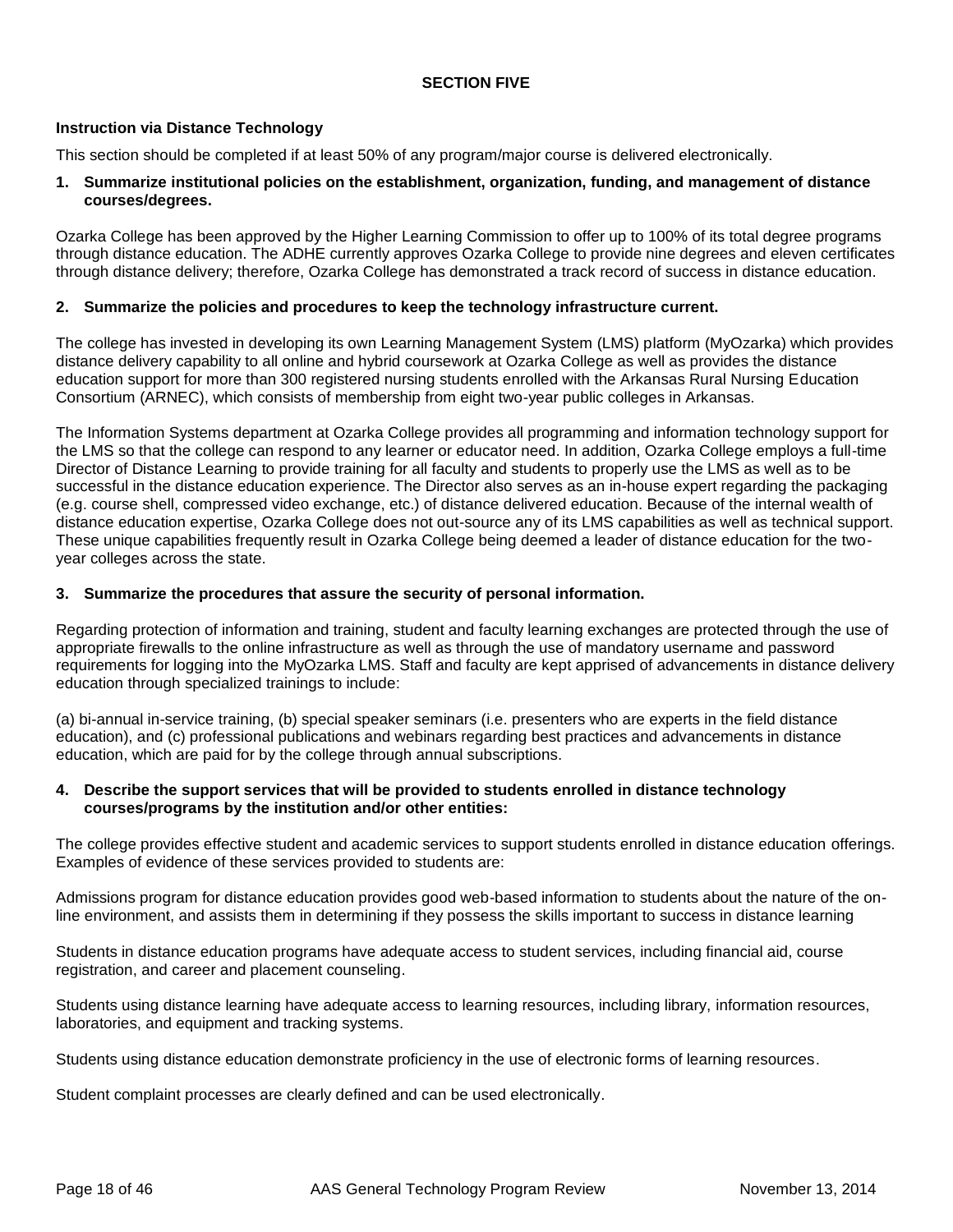Student can withdraw from courses electronically. Once the student submits their withdrawal request, the request will be routed electronically to the registrar, instructor, advisor, etc., for their approvals.

# **5. Describe technology support services that will be provided to students enrolled in distance technology courses/programs by the institution and/or other entities.**

Students in distance education programs have ready access to 24/7 tech support

# **6. Describe the orientation for students enrolled in distance technology courses/programs.**

An on-line distance education orientation program is provided to all students

Support services are provided to students in formats appropriate to the delivery of the on-line learning program

# **7. Summarize the institutional policy for faculty course load and number of credit hours taught, compensation, and ownership of intellectual property.**

Faculty loading for full-time distance education instructors is a minimum of 15 credit hours per regular semester. Part time faculty loading for distance education is available at a maximum of 9 credit hours per regular semester. Ozarka College has full ownership of all intellectual property.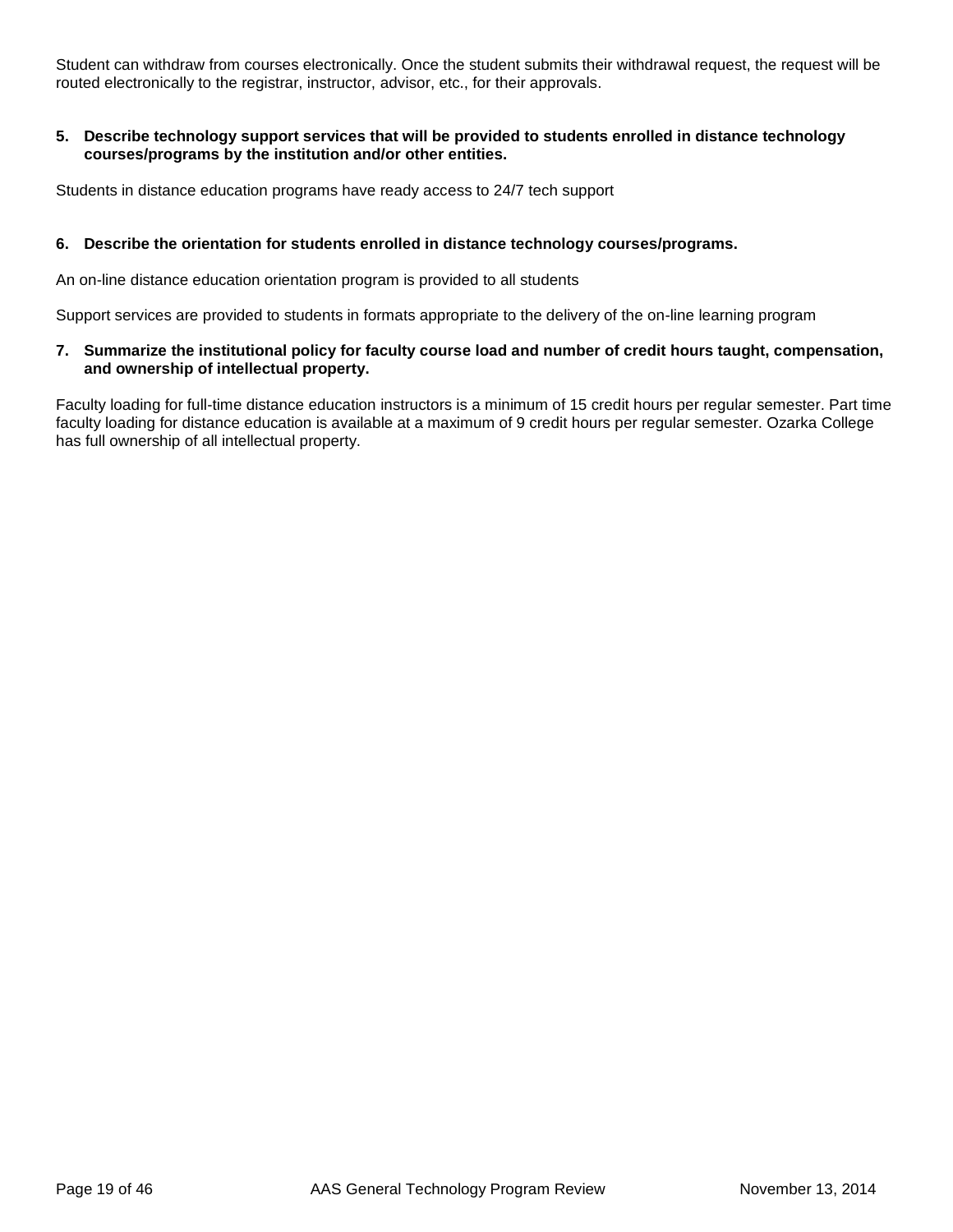# **SECTION SIX**

# **Majors/Declared Students**

1. State the number of undergraduate/graduate majors/declared students in each degree program under review for the past three years.

| 2011-2012 | 398 |
|-----------|-----|
| 2012-2013 | 356 |
| 2013-2014 | 190 |

These numbers include all the students in the LPN to RN Bridge Plan.

2. Describe strategies to recruit, retain, and graduate students.

Recruitment Strategies 2015-2020

# High Schools-

**Approach-** The local area high schools are approached through the use of a program called "Project College Now". This program is an agreement between Ozarka College and the high schools giving us ability to visit multiple times throughout the semester and maintain more contact with these students. We offer the schools placement testing (COMPASS), early registration, help through the application process, and even some light advising is done during the many visits.

**Good-** The good stemmed from this program is that it does give us that contact that is necessary to influence students and their decisions. We are also able to make great connections with the counselors and administration. These important figures are then able to give us information on their students we wouldn't have known without the constant contact. This program gives the students more time to trust the recruiter and the college.

We also see a lot more dependence being put on the "contact person". This dependence goes back to questions about college, financial aid, careers, and even just advice. The program is designed to gain these very things, while also encouraging enrollment.

**Bad-** The bad of this also is seen as a positive. We are developing such good relationships with these schools, their dependence grows to spread the "contact person" thin, therefore, putting the relationship in danger of fizzling out. Changing our image in the students mind is improving, but has always been seen as a last resort for most students. Students are beginning to see the advantages but this can be altered by starting with the students early and often.

**Potential**- Our high schools give us a constant flow of potential students and the close proximity we have to each school gives us a strong advantage in most cases.

#### Concurrent Enrollment-

**Approach**- Ozarka has developed a good establishment in most of our local schools for concurrent enrollment. We have begun to approach our Oregon County schools in Missouri and breaking that bond to MSU West Plains presents the biggest problem. We present this opportunity to students as a way to get ahead and better their college experience as well as their high school.

**Good-** Price is a key to this program and the ease of access we bring to the students. They are able to get ahead at a reasonable price. This also gives us one more connection to the students giving us more contact and more comfort between students and the college.

**Bad**- Because it is such a good deal and it helps these students so much, we often help them right out of Fall enrollment with us after they graduate. They are already so far ahead it makes more sense for them to continue at the 4-year institution. It also presents problems when instructors retire and new ones hired aren't being required to have Masters so we aren't able to offer as much

**Potential-** The potential possibly lies in the way we record these students. We are getting the top students in our concurrent enrollment and then may catch a few after graduations, but most go to the four year institution. The initial reaction when we don't get those students is negative, but in reality we have had them. More and more are beginning to understand the benefits especially with college prices not getting any cheaper.

#### College Fairs-

**Approach**- We use the college fairs as ways to reach those students we do not have contact with in the high schools. It does give us more contact with our local students, but is intended to catch the others. **Good**- It allows us to showcase what we offer to students who may not know about us otherwise.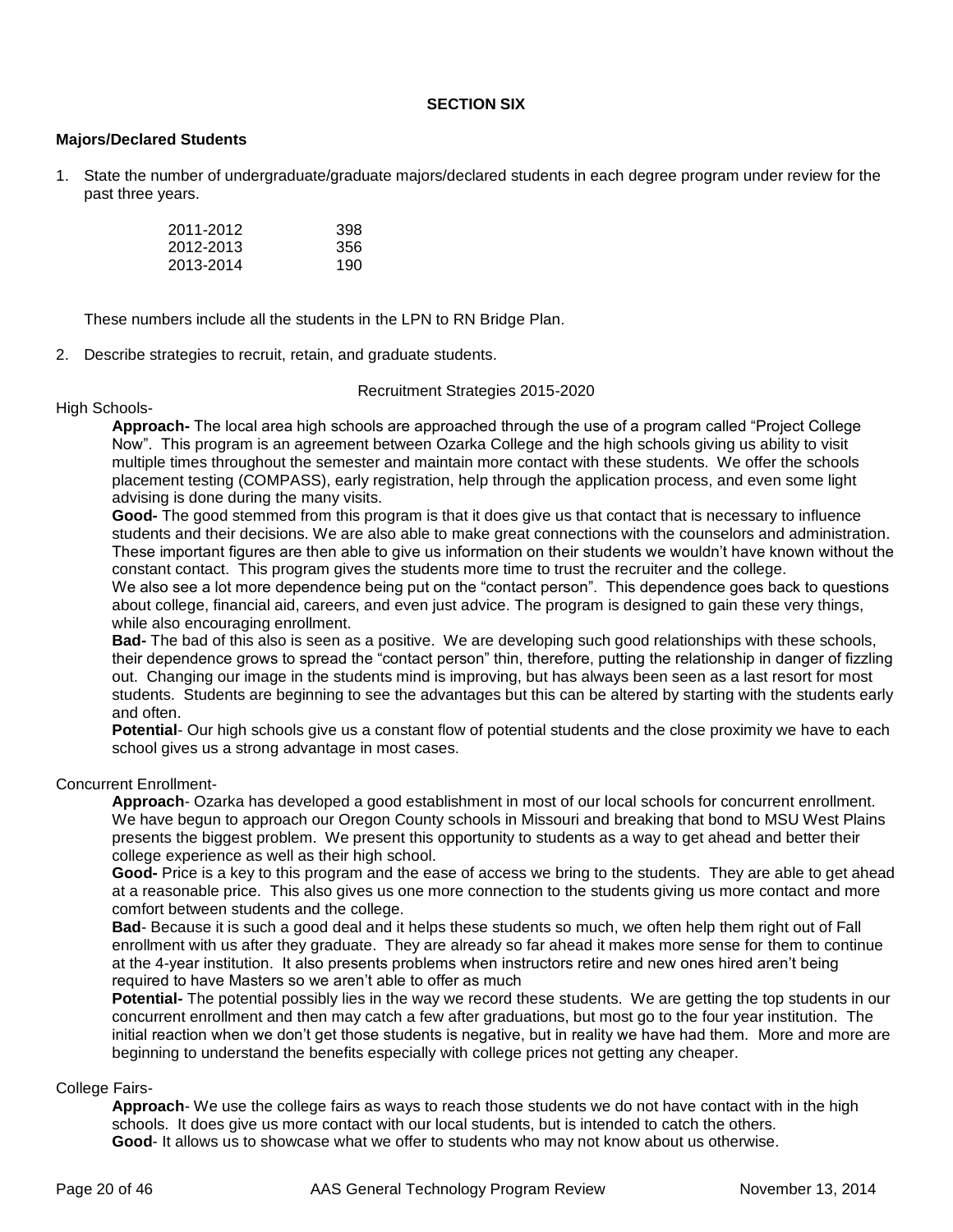**Bad-** There are restrictions on material to bring and you must stay at your table, no mingling. The students at some are pushed through like an assembly line and thee is not time to develop that rapport. This creates a very strong need for good print material to send student after the fair to entice them even more. Some students are just there to kill time.

**Potential**- There are a lot of students at these fairs at one time, which allows for ultimate visibility among the schools we are not able to visit. Having a proper set up, good print material and some eye catchers are what's going to better us at these fairs.

#### Community-

**Approach** - We aim to reach the community in as many ways as possible. We are attending community events such as Fairs, parades, shows, etc… we always have team member s on hand ready to answer questions and material for them to have for future

**Good**- seeing how prominent we are in our communities, it is easy to be known and seen. We are able to participate in many events allowing more people to see our involvement and helping our community. **Bad**- The need for participation in many events puts stress on the recruiting department because these are recruiting type events and responsibility will come back to the recruitment. Not all people are able to communicate the proper recruitment message at these events and prospects can slip through the cracks. **Potential**- With all the events, a good general way of approaching them would be an effective way to ensure that all prospective students are getting the same information. Each person's approach may differ slightly but the verbal and nonverbal messages should be the same.

#### Admissions Process Current and Future-

#### **Current:**

The admissions process currently is an effective yet opportune process that has room for improvement. The process begins with prospects. These students have filled out a contact card or have gone on our website and requested more information therefore entering themselves as prospects. These students are then pulled and sent general information because it does not give their interest unless we manually enter it from a contact card. They remain at the prospect level until an application is filed; they are then moved to applicant status. At this point they have decided to possibly take a course or at least begin the process just in case. We contact them with an email and a letter telling them their status and their next steps to take. They are then instructed to submit the admissions documents that follow: Transcripts from High School and previous college work (Official), Acceptable Photo ID (Copy of Driver's License), Records of Immunizations, Test Scores (COMPASS, ACT). Students then can also schedule to meet with financial aid if they haven't already. After required documentation is submitted, students are able to register with their assigned advisor. These new students are then ready to begin classes with New Student Orientation and a College Success course remaining on their checklist.

#### **Future:**

The prospective student will begin when a student inquires information from Ozarka College. The Admissions department will log students into the prospective database that enter into the office asking about school, call with interest in attending, and prospect cards sent to us. After the information gathered is documented and entered into the system, the prospects will also be put in a separate database to separate them from inactive prospects. The list will be checked weekly to promote prospects to applicant status and remove the inactive. We will also be sending these prospective students a letter as well as an interest form so that we can learn more about these students and relate to them more. This will allow us to make Ozarka College a better fit for them. Prospects can slip between the cracks if they aren't kept informed and managed properly. Once we receive the forms back, they will be given a "college pathway" for their interests that will help assure that Ozarka is a good fit for them. Applicants that skip the prospect phase will also be sent an interest form. Once the student is at the Applicant phase, they will assigned and Advisor and be placed on registration hold until the necessary documents are submitted: Driver's License, Shot Records, Transcripts (High School, GED and College), and Placement Scores. Student can register as soon as transcripts and test scores have been received. After the student has submitted documents, they will be promoted to Student Status. This allows them to register for classes with their assigned advisor. After Registration if student is missing any documents such as a picture or a shot record, they will be placed back on hold until documents are submitted.

3. Provide the number of program graduates over the past three years.

| 2011-12 | 18 |
|---------|----|
| 2012-13 | 34 |
| 2013-14 | 18 |

The numbers for 2012-13 include the students who earned the AAS-BT in the same year.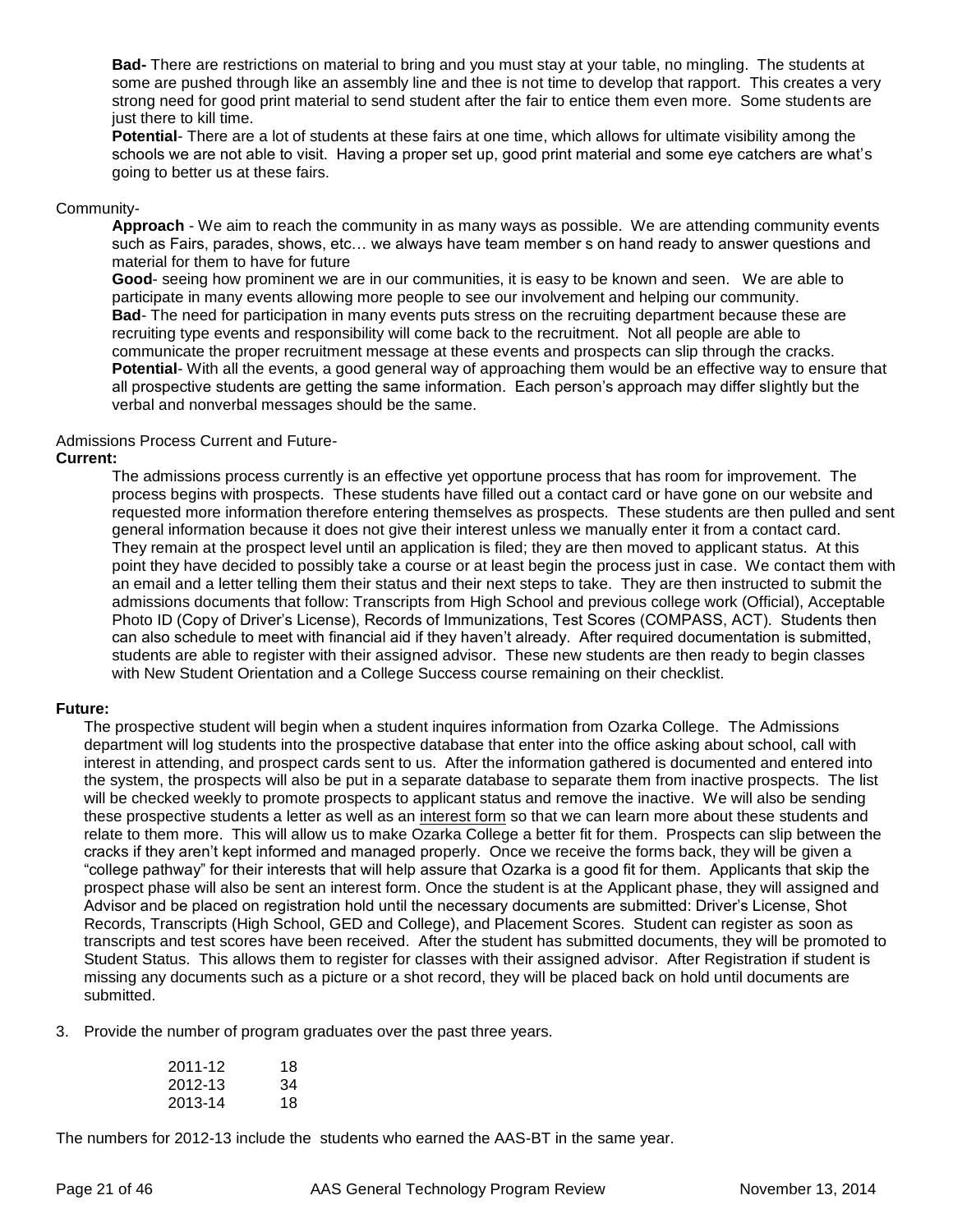### **Program Assessment**

**1. Describe the program assessment process and provide outcomes data (standardized entrance/placement test results, exit test results, etc.).**

#### Program Assessment

Assessment is accomplished at Ozarka College in a variety of ways using a combination of assessment methods. Students will be asked to take standardized tests, complete surveys, and evaluate courses.

Standardized placement tests required by state law include the ACT or COMPASS which must be taken before enrollment in the proper level of math, English, and reading, as determined by test scores. The SAT placement test commonly taken in other states will be accepted.

Faculty members use formative and summative assessment to determine whether learning is taking place in both program specific and general education coursework. Formative assessment, in the form of quizzes, tests and assignments, is utilized to immediately determine whether students have learned the material presented. Results of formative assessment assist the instructor in determining whether curriculum or learning activities need to be modified during a class session or before the next class meets. Results vary from semester to semester. Summative assessment is cumulative in nature and is utilized to determine whether students have met the course goals, competencies or student learning outcomes at the end of a course or program.

#### 2. **Describe program/major exit or capstone requirements**.

Exiting the program consists of completion of the 60 credit hours with an overall GPA of 2.5 or higher. When the student enrolls in their final semester, they complete an intent to graduate online.

#### **3. Provide information on how teaching is evaluated, the use of student evaluations, and how the results have affected the curriculum.**

Student course evaluations offer insight into teaching methodology and knowledge acquisition. Input is gathered from the evaluations and taken into consideration to constructively make the courses better for student learning and rigor maintained.

Students are surveyed about their opinions at several points in their college careers. Entering students, non-returning students, and alumni will all be contacted, as well as currently enrolled students. Areas which will be measured are satisfaction with procedures, policies, facilities, and instruction.

Ozarka College is currently participating in the Higher Learning Commission Assessment Academy. Our goals are to develop more relevant institutional learning outcomes, general education learning outcomes and assessment methodologies. The College is also actively working to revise course learning objectives to a more outcomes-based format, and develop appropriate assessment strategies for those outcomes to supplement current practices in course and program assessment.

#### **4. Provide transfer information for major/declared students including the receiving institutions for transfer and programs of study.**

This is a terminal degree plan. There is no transfer information for the entire degree; however course work within the degree is transferrable to other institutions through the Arkansas College Transfer System (ACTS).

#### **5. Provide information for program graduates continuing their education by entering graduate school or by performing volunteer service.**

This is not tracked for this degree alone, because this degree is general and can encompass other degree courses; those are tracked such as AAS in Nursing and AAS in HIT.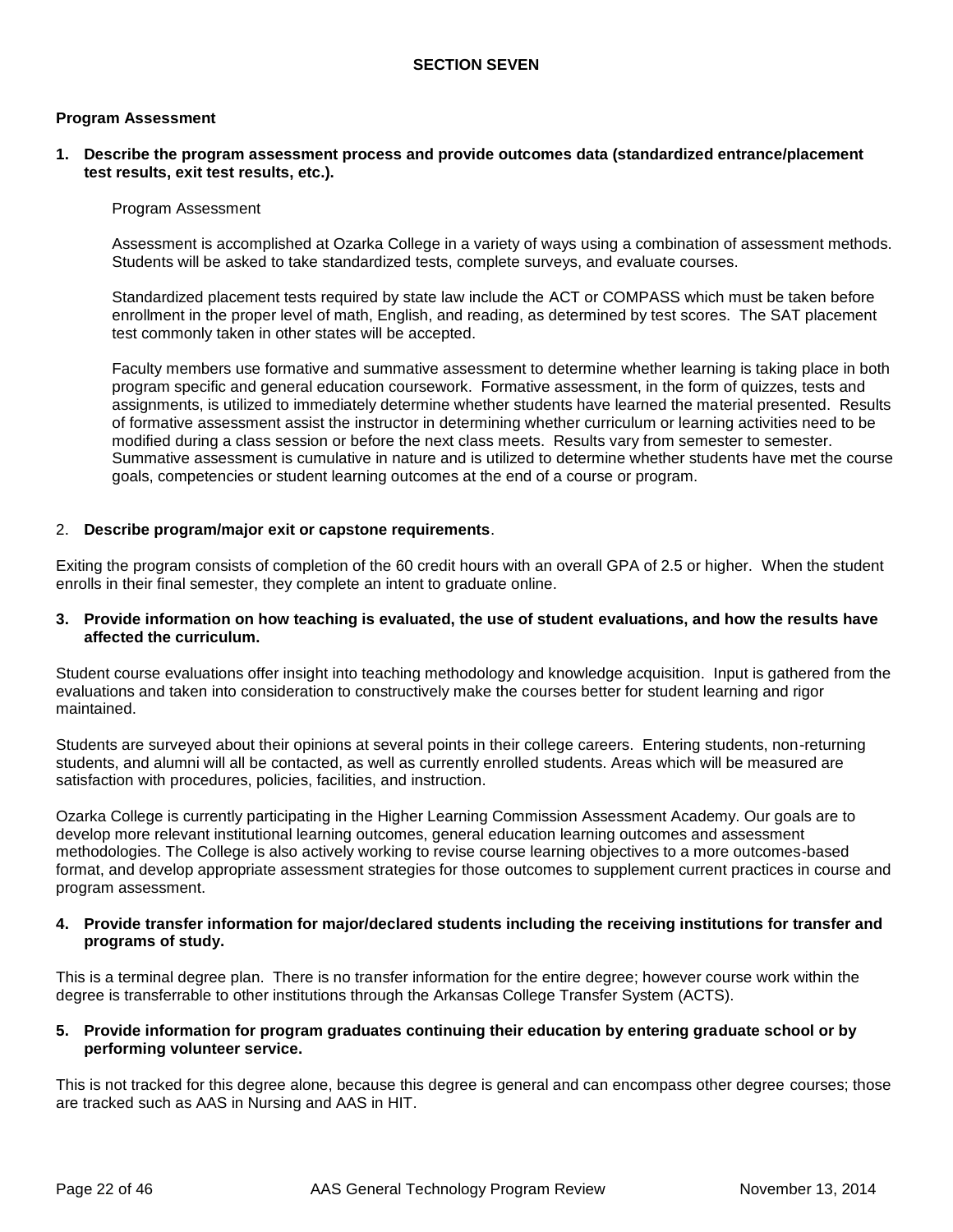Students from the nursing area are placed in this degree to earn pre-requisites prior to enrolling in the nursing program. Students that earn the AAS-BT automatically earn the AAS-GT because they fulfill all the requirements in the AAS-BT degree plan.

Some students, who have dropped out of nursing or other technical programs, may use the technical electives they have completed in other programs to put together a GT degree.

# **6. Provide aggregate results of student/alumni/employer satisfaction surveys.**

Alumni Surveys

| <b>ALUMNI SURVEY</b><br>LIFE LONG LEARNING SKILLS<br>12 Students Responded |         |                              |         |        |      |
|----------------------------------------------------------------------------|---------|------------------------------|---------|--------|------|
|                                                                            | V. Much | Much                         | Average | Little | None |
|                                                                            | 3       |                              | ⌒       |        |      |
| Speaking more effectively<br>Gaining insight into human nature             |         | 4                            |         |        |      |
| Developing and openness to new ideas and practices                         | 3       | 6                            | 3       |        |      |
| Locating, screening & organizing information                               |         | 8                            | ⌒       |        |      |
| Presenting a positive company image to customers                           | 3       | 5                            | 3       |        |      |
| Developing good interpersonal relationships on the job                     |         | 5                            |         |        |      |
| <b>TOTAL</b>                                                               | 16      | 35                           | 19      |        | ⌒    |
|                                                                            |         | 70 points out of $72 = 97\%$ |         |        |      |

| <b>ALUMNI SURVEY</b><br><b>Technical Skills</b><br>12 Students Responded |               |      |                |        |      |
|--------------------------------------------------------------------------|---------------|------|----------------|--------|------|
|                                                                          | V. Much       | Much | Average        | Little | None |
| Becoming a proficient computer user                                      | 8             | 3    |                |        |      |
| Using Word Processing                                                    | 8             | 3    |                |        |      |
| <b>Using Spreadsheet</b>                                                 | 6             | 4    | $\overline{2}$ |        |      |
| <b>Using Database</b>                                                    | 5             | 3    | 2              |        |      |
| Preparing, interpreting, & analyzing financial statements                | 3             | 5    | 3              |        | 0    |
| Using touch keyboarding skills to enter and manipulate text<br>and data  | 4             | 4    | 3              |        |      |
| Using technology to enhance communication                                | 3             | 6    | $\overline{2}$ |        |      |
| Completing the various steps of the accounting cycle                     | 4             | 5    | $\overline{2}$ |        |      |
| Using the 10-key pad accurately                                          | $\mathcal{P}$ | 5    | 3              |        | 2    |
| TOTAL                                                                    | 43            | 38   | 19             | 4      | 3    |
| 100 points out of $107 = 94\%$                                           |               |      |                |        |      |

Conclusion: Students graduating from Ozarka College overwhelmingly believe they developed lifelong learning skills and technical skills.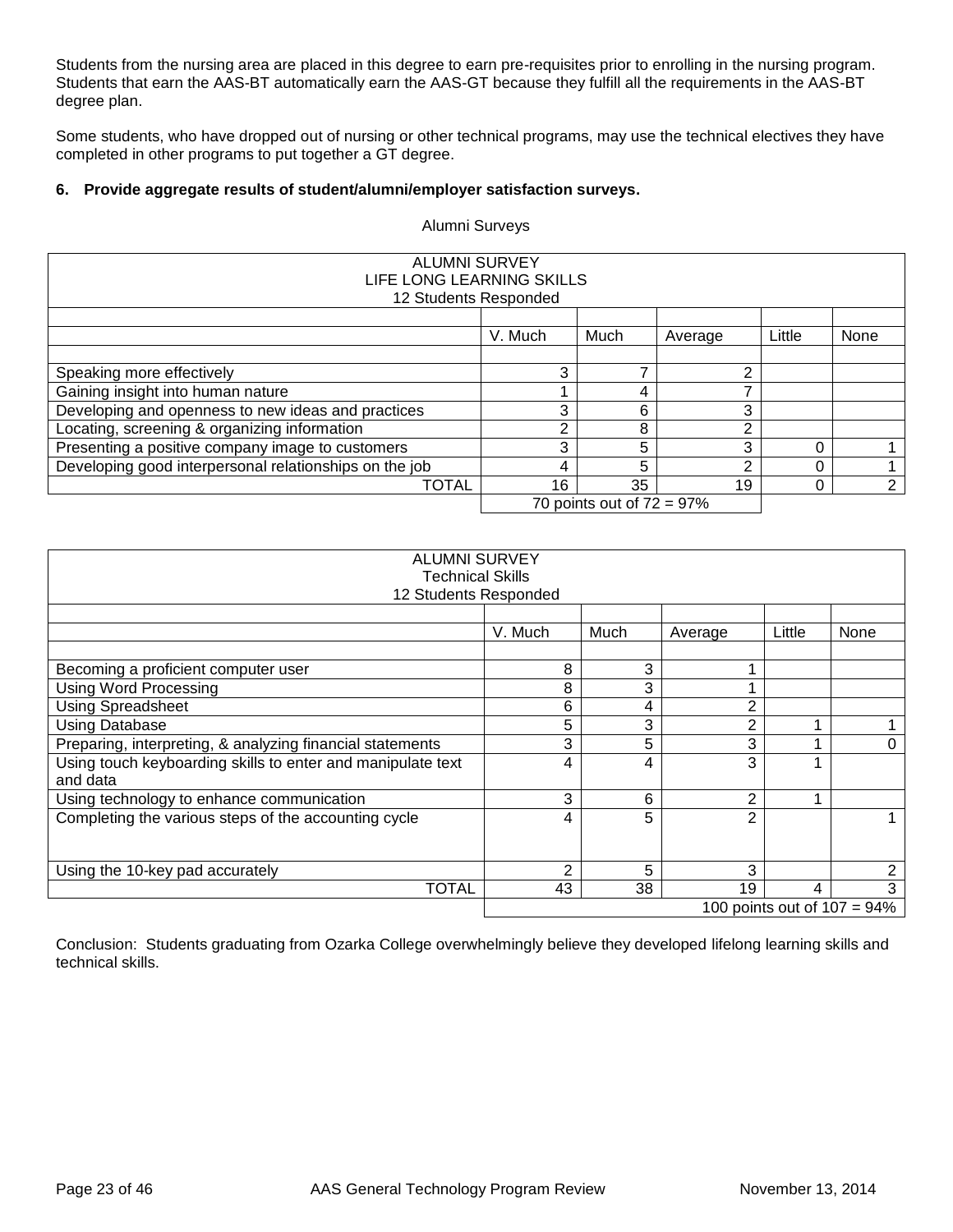# Employer Satisfaction Surveys

# Ten employers responded to the Employer Survey. 97% of the responses were "very satisfied", "satisfied", or "neutral".

| <b>Employer Survey</b><br>10 Employers Responded |                |           |                |              |                     |
|--------------------------------------------------|----------------|-----------|----------------|--------------|---------------------|
|                                                  |                |           |                |              |                     |
|                                                  | Very Satisfied | Satisfied | Neutral        | Dissatisfied | Very                |
|                                                  |                |           |                |              | <b>Dissatisfied</b> |
|                                                  |                |           |                |              |                     |
| <b>Speaks Effectively</b>                        | 4              | 4         | $\overline{2}$ |              |                     |
| Understands and applies math concepts            | 4              | 6         |                |              |                     |
| Defines and solves problems                      | 4              | 6         |                |              |                     |
| Has an insight into human nature                 | 4              | 4         | 2              |              |                     |
| Displays an openness to new ideas and practices  | 5              | 4         |                |              |                     |
| Locates, screens and organizes information       | 5              | 4         |                |              |                     |
| Writes effectively                               | 4              | 6         |                |              |                     |
| Uses the computer proficiently                   |                | 3         |                |              |                     |
| Organizes and manages time effectively           | 6              | 3         |                |              |                     |
| Prepares, interprets, and analyzes financial     | 3              | 2         | 4              |              |                     |
| statements                                       |                |           |                |              |                     |
| Operates computer keyboard by touch              | 6              | 3         |                |              |                     |
| Uses technology to enhance communication         | 3              | 6         |                |              |                     |
| Represents your company well to customers        | 5              | 3         | $\overline{2}$ |              |                     |
| Shows competency in his/her field                | 4              | 6         |                |              |                     |
|                                                  |                |           |                |              |                     |
| Average response in each category                |                |           |                |              |                     |

#### **7. Describe how the program is aligned with the current job market needs of the state or local communities.**

Those students who are undecided on their career direction can still obtain a degree and enter the workforce with a broad college education with some technical training.

The core of this degree includes training in computer applications, human relations, communications, English and math. The technical courses chosen by each student gives them training to work in their specific field of interest.

| <b>General Technology Employment Data Nov 2014</b> |          |          |          |  |  |
|----------------------------------------------------|----------|----------|----------|--|--|
| <b>Year of Graduation</b>                          | 2011     | 2012     | 2013     |  |  |
| <b>Number of Graduates</b>                         | $N=7$    | $N = 18$ | $N = 34$ |  |  |
| Employed* Year 1 (%)                               | 85.7     | 88.2     | 67.6     |  |  |
| Quarters Employed* Year 1                          | 2.3      | 3.5      | 3.1      |  |  |
| UI Wages** Year 1                                  | \$4,953  | \$14,286 | \$14,147 |  |  |
| <b>Average Estimated Salary Year 1***</b>          | \$8,614  | \$16,327 | \$18,254 |  |  |
| Employed* Year 2 (%)                               | 57.1     | 66.7     | 55.5     |  |  |
| Quarters Employed* Year 2                          | 3.5      | 3.9      | 1.7      |  |  |
| UI Wages** Year 2                                  | \$12,924 | \$22,834 | \$10,314 |  |  |
| <b>Average Estimated Salary Year 2***</b>          | \$14,770 | \$23,419 | \$24,268 |  |  |
| Employed* Year 3 (%)                               | 57.1     | 47.1     |          |  |  |
| Quarters Employed* Year 3                          | 3.1      | 2.0      |          |  |  |
| UI Wages** Year 3                                  | \$16,746 | \$9,609  |          |  |  |
| <b>Average Estimated Salary Year 3***</b>          | \$21,608 | \$19,218 |          |  |  |

\* Represents employment in Arkansas only, wage data from other states not available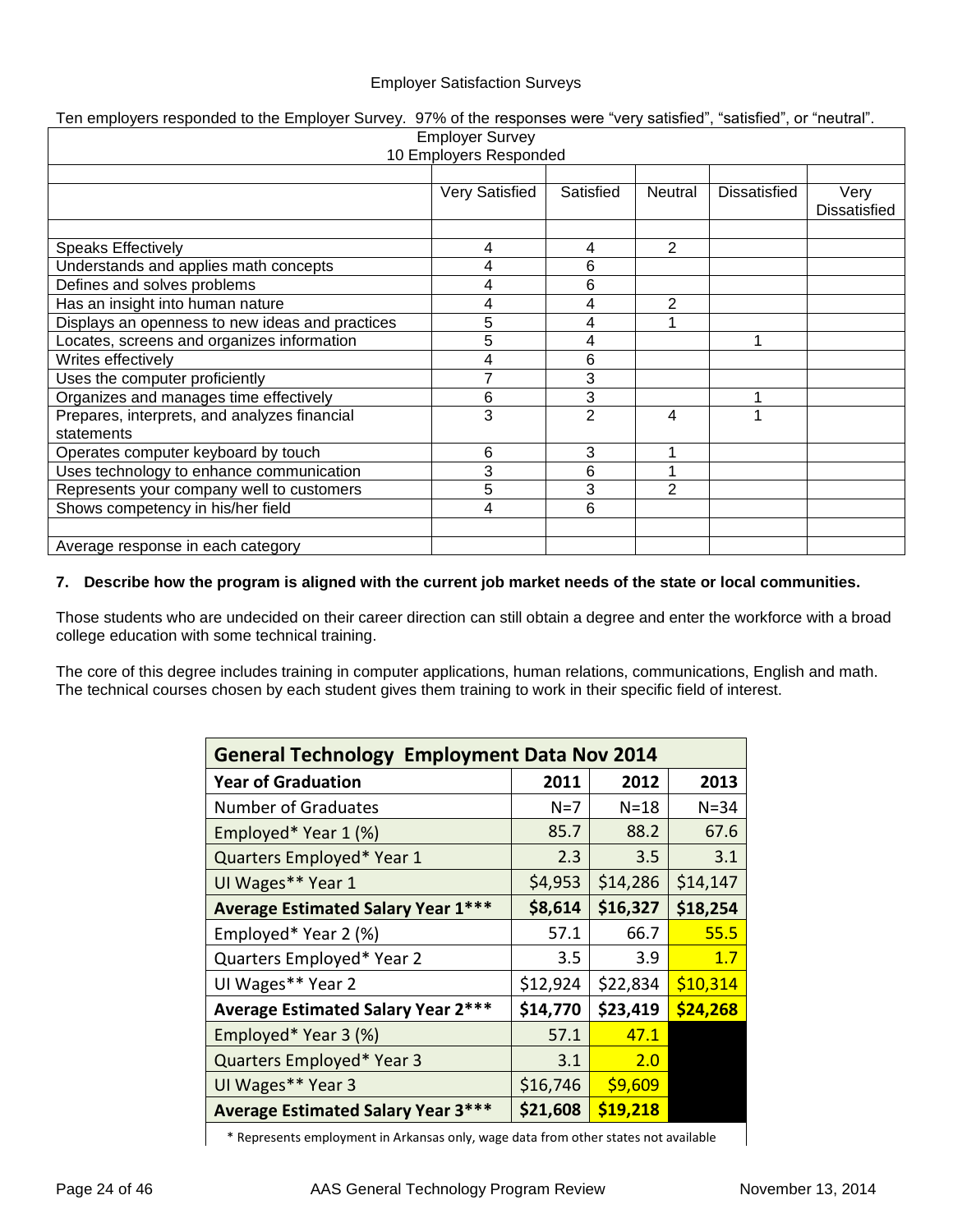\*\* Wages are averages for those working

\*\*\* Average Estimated Salary results from extrapolating to 4 quarters worked

Yellow=Data is limited due to the year of graduation not having enough time for everyone to have 4 full quarters for that time frame Black=Data is not available due to not having enough time post graduation to get the data

Year 1=First 4 full quarters after graduation Year 2=Quarters 5 through 8 after graduation Year 3=Quarters 9 through 12 after graduation

| <b>General Technology Employment Data</b><br><b>November 2014</b>                                                                                              |                                         |                         |  |
|----------------------------------------------------------------------------------------------------------------------------------------------------------------|-----------------------------------------|-------------------------|--|
| <b>NAICS</b><br><b>CODE</b>                                                                                                                                    | <b>NAICS NAME</b>                       | <b>PROGRAM</b><br>0517* |  |
|                                                                                                                                                                |                                         | <b>YEAR 1</b>           |  |
| 23                                                                                                                                                             | <b>CONSTRUCTION</b>                     | 2%                      |  |
| 31                                                                                                                                                             | <b>MANUFACTURING</b>                    | 2%                      |  |
| 42                                                                                                                                                             | <b>WHOLESALE TRADE</b>                  |                         |  |
| 44                                                                                                                                                             | <b>RETAIL</b>                           | 11%                     |  |
| 51                                                                                                                                                             | <b>INFORMATION</b>                      |                         |  |
| 52                                                                                                                                                             | <b>FINANCE/INSURANCE</b>                | 5%                      |  |
| 54                                                                                                                                                             | <b>REAL ESTATE</b>                      | 2%                      |  |
| 56                                                                                                                                                             | <b>ADMIN/WASTE</b><br><b>MANAGEMENT</b> | 5%                      |  |
| 61                                                                                                                                                             | <b>EDUCATION</b>                        | 5%                      |  |
| 62                                                                                                                                                             | <b>HEALTH</b>                           | 58%                     |  |
| 71                                                                                                                                                             | <b>ARTS</b>                             | 2%                      |  |
| 72                                                                                                                                                             | <b>FOOD SERVICE</b>                     | 2%                      |  |
| 92                                                                                                                                                             | <b>PUBLIC ADMIN</b>                     | 5%                      |  |
| * General Technology 2011, 2012, & 2013 graduates with wage<br>data. Data represents wages earned during the first full four<br>quarters after graduation date |                                         |                         |  |

# 8. **Provide job placement information for program graduates including the number of graduates placed in jobs related to the field of study.**

For undergraduate career and technical education programs only, provide the following:

Names and location of companies hiring program graduates are:

White River Medical Center, Batesville, AR White River Regional Housing Authority Mark Martin Chevrolet, Melbourne, AR Walmart, Ash Flat, AR Paul Miller Dodge, Melbourne, AR Hardy Price Chopper, Hardy, AR Melbourne State Farm Insurance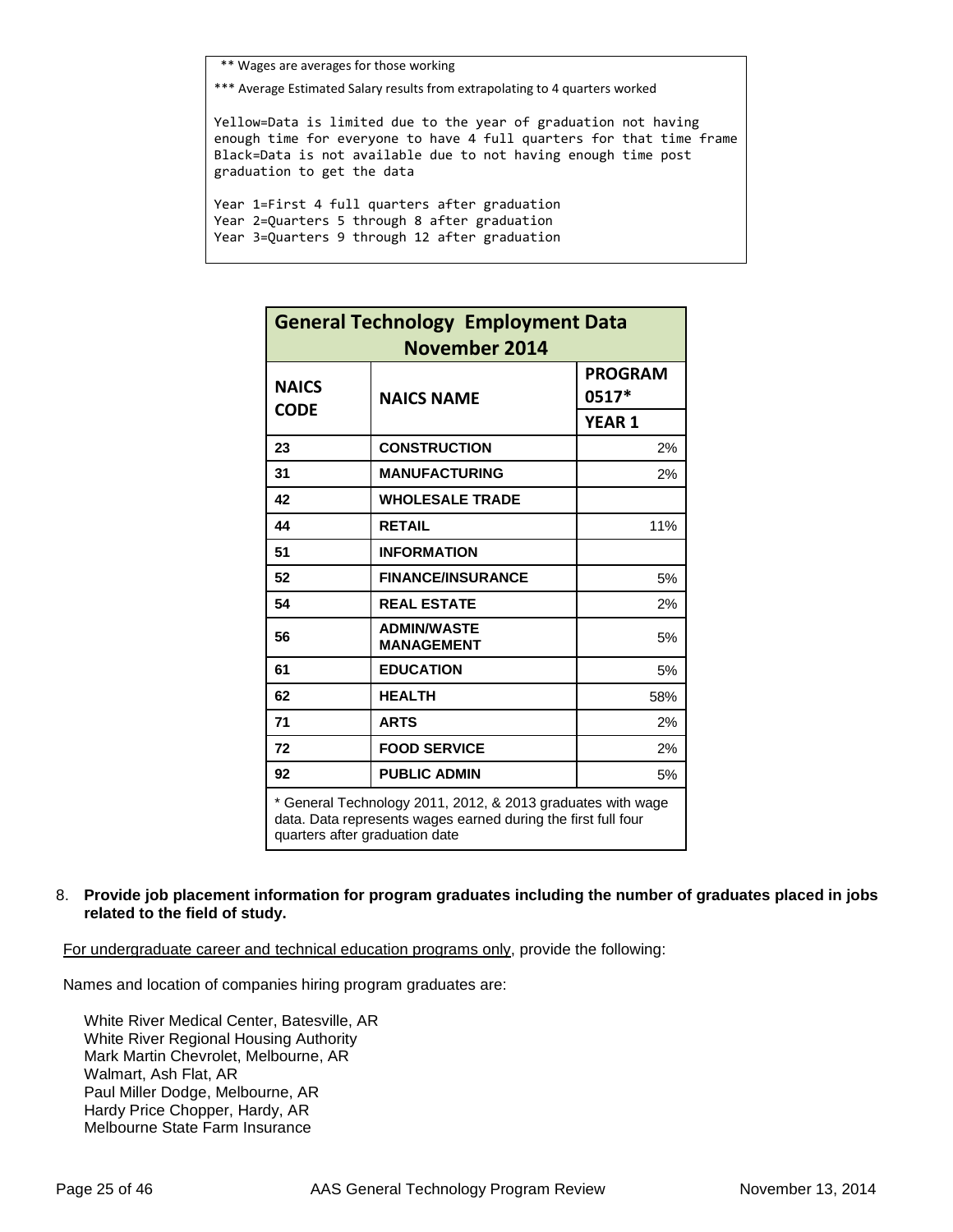Woodlawn Heights, Batesville, AR Chiefs Recycling and Rehab, Fox, AR USPS, Oxford, AR

 Names of companies requiring the certificate/degree for initial or continued employment. None.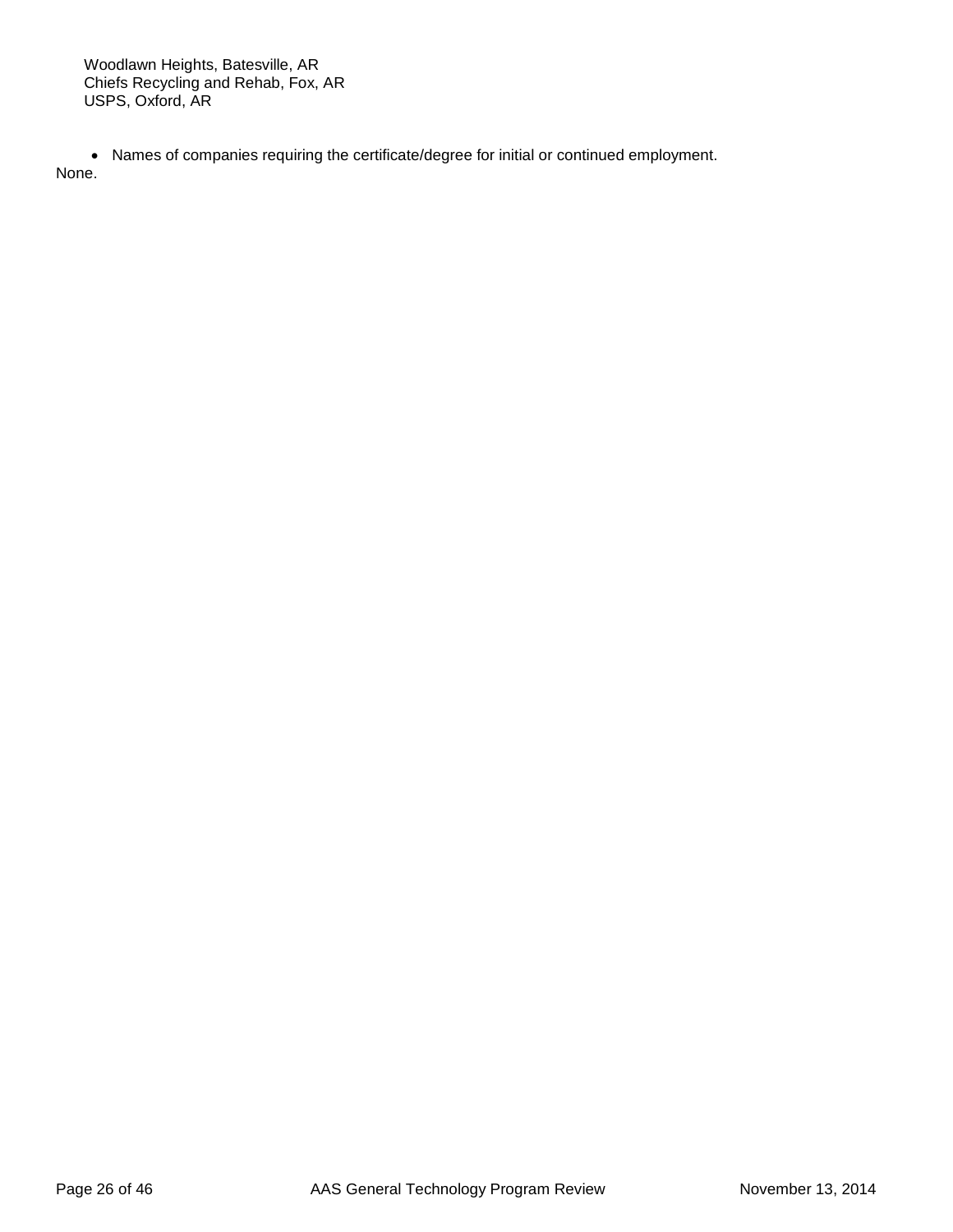# **SECTION EIGHT**

# **Program Effectiveness (strengths, opportunities)**

1. List the strengths of the program.

Program Strengths: The AAS-GT is offered at a nominal cost to students at \$6,100 excluding supplies and books. Books and supplies are chosen to maximize resource accessibility while minimizing cost to student.

An Advising Protocol has been developed to provide needed information in detail for every student pursuing these programs of study. Instructors are readily available to students which provides for active learning opportunities.

The program is offered twice per year, as well as some courses offered each summer session.

Because this program is offered through distance learning, it is available to those who are currently working in the healthcare industry or business industry. This affords them to continue working while at the same time earn a degree or certificate.

# **2. List the areas of the program most in need of improvement.**

There have been no areas at this time that have been earmarked for improvement, with changes to the advising and program audit systems, students are kept on track to complete in the most appropriate timeframe.

#### **3. List program improvements accomplished over the past two years.**

Audits of degrees have been included for advisor and student access so that students know what course areas are complete and what is yet to be completed. This also helps the advisor to guide students into taking courses that are required on the degree plan and not take courses in sections that are already complete.

Advising notes allow other advisors to see what has been done with the student to ensure completion in a timely fashion and guidance should the students regular advisor be out.

#### **4. Describe planned program improvements, including a timetable and the estimated costs. Identify program improvement priorities.**

No current improvements are planned to be made to this program.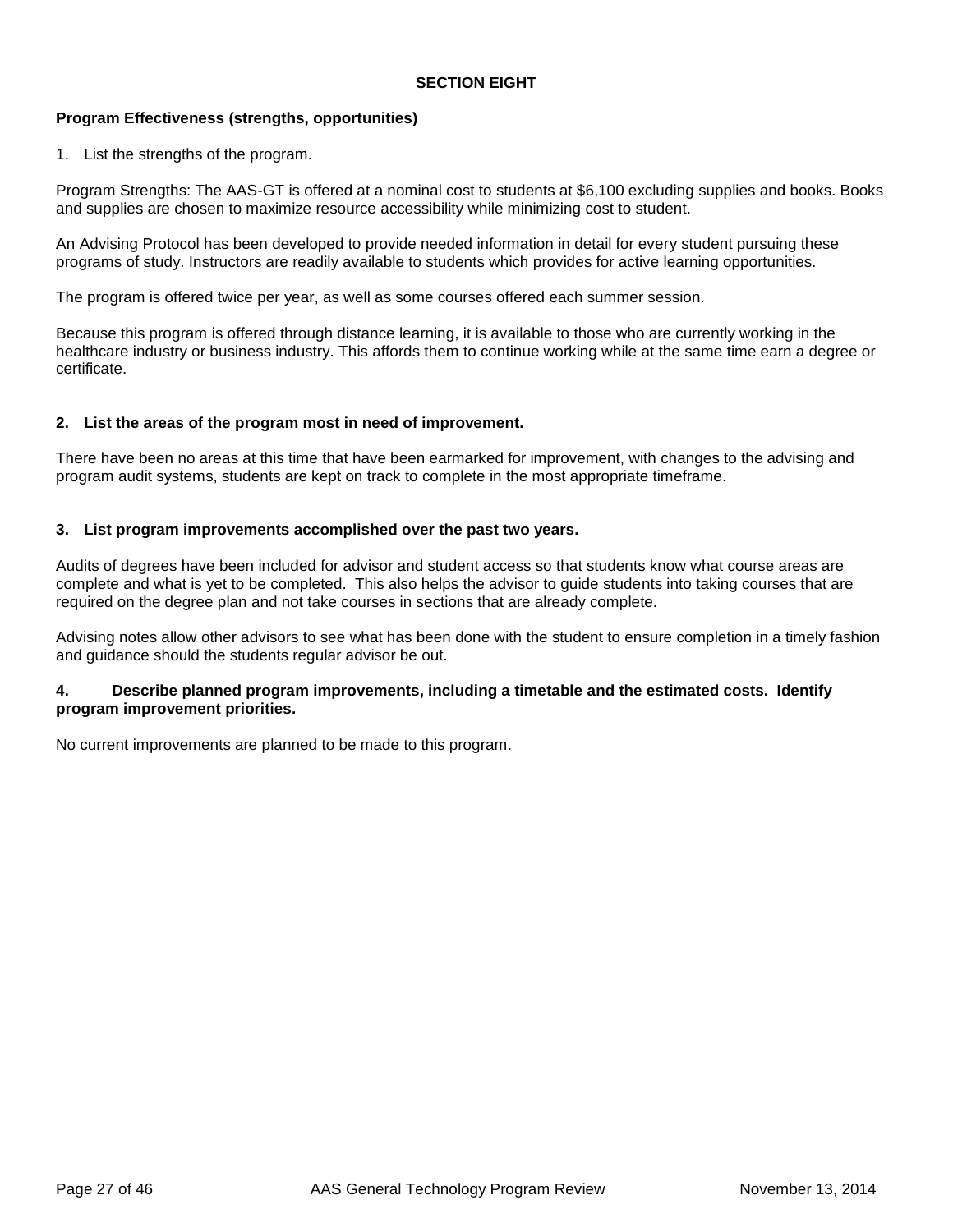# **SECTION NINE**

#### **Institutional Review Team**

List the names/departments of the self-study committee chair and committee members.

Institutional Review Team

Out of State Reviewer: Dr. Bonnie Leonhardt, Assistant Professor at University of Northwestern Ohio

In-State Reviewer: Dr. Holly Ayers, Coordinator of Institutional Assessment at ASU Newport

Internal Self-Study Team:

Chair, Kathryn Langston, Division Chair for Applied Science and Technology. Ruby Johnson - Division Chair for Allied Health Ozarka College

The AHECB Existing Program Review Policy adopted in October 2008 requires the review of all academic programs every 7-10 years. A major component of the policy is an internal review (self-study) by institutions and an external review by consultants of programs that do not have program-specific accreditation/ licensure/certification. The institution's selfstudy, consultants' written evaluation, and the institution's response to the consultants' findings will be submitted to ADHE.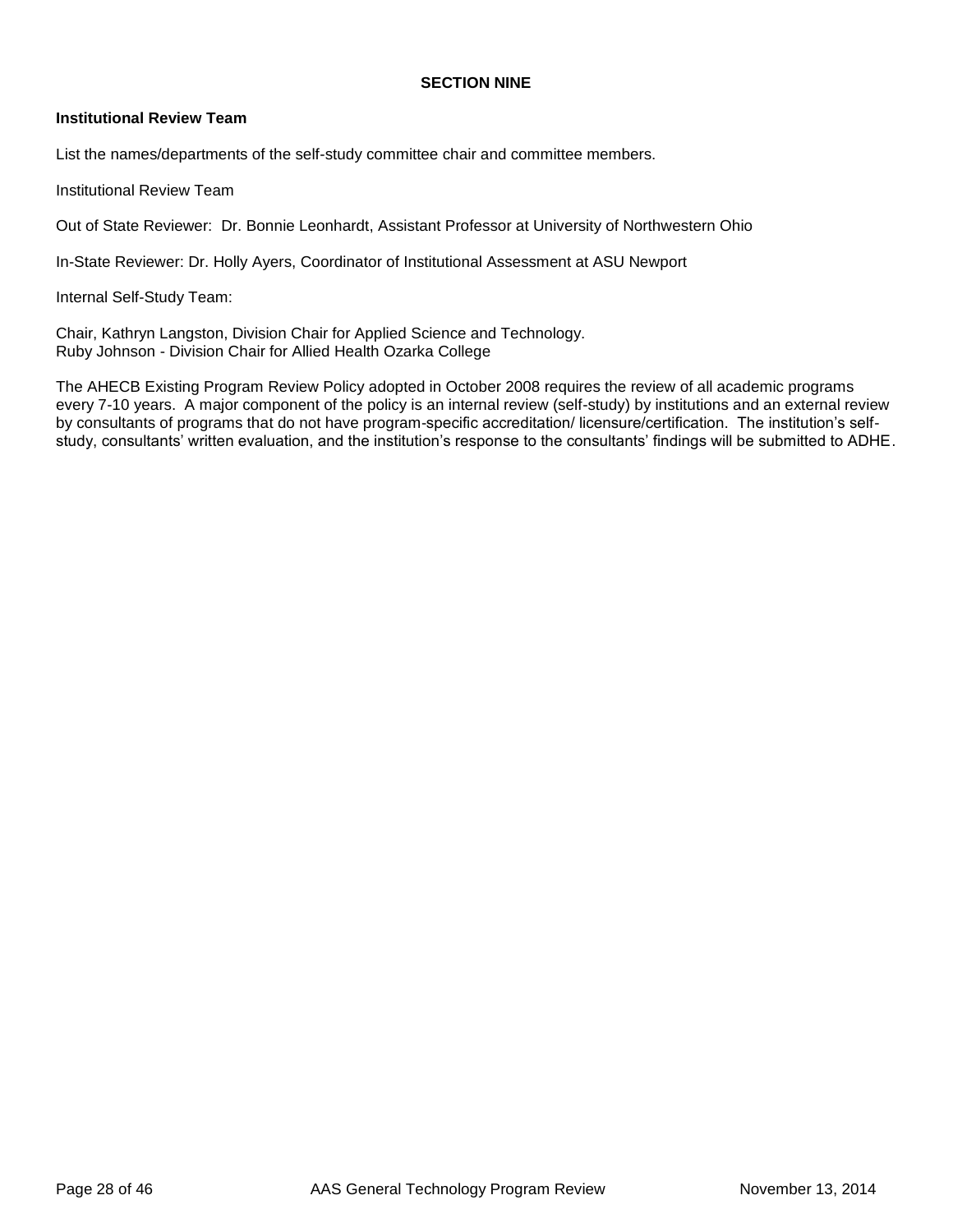# Appendix A

# Course Syllabi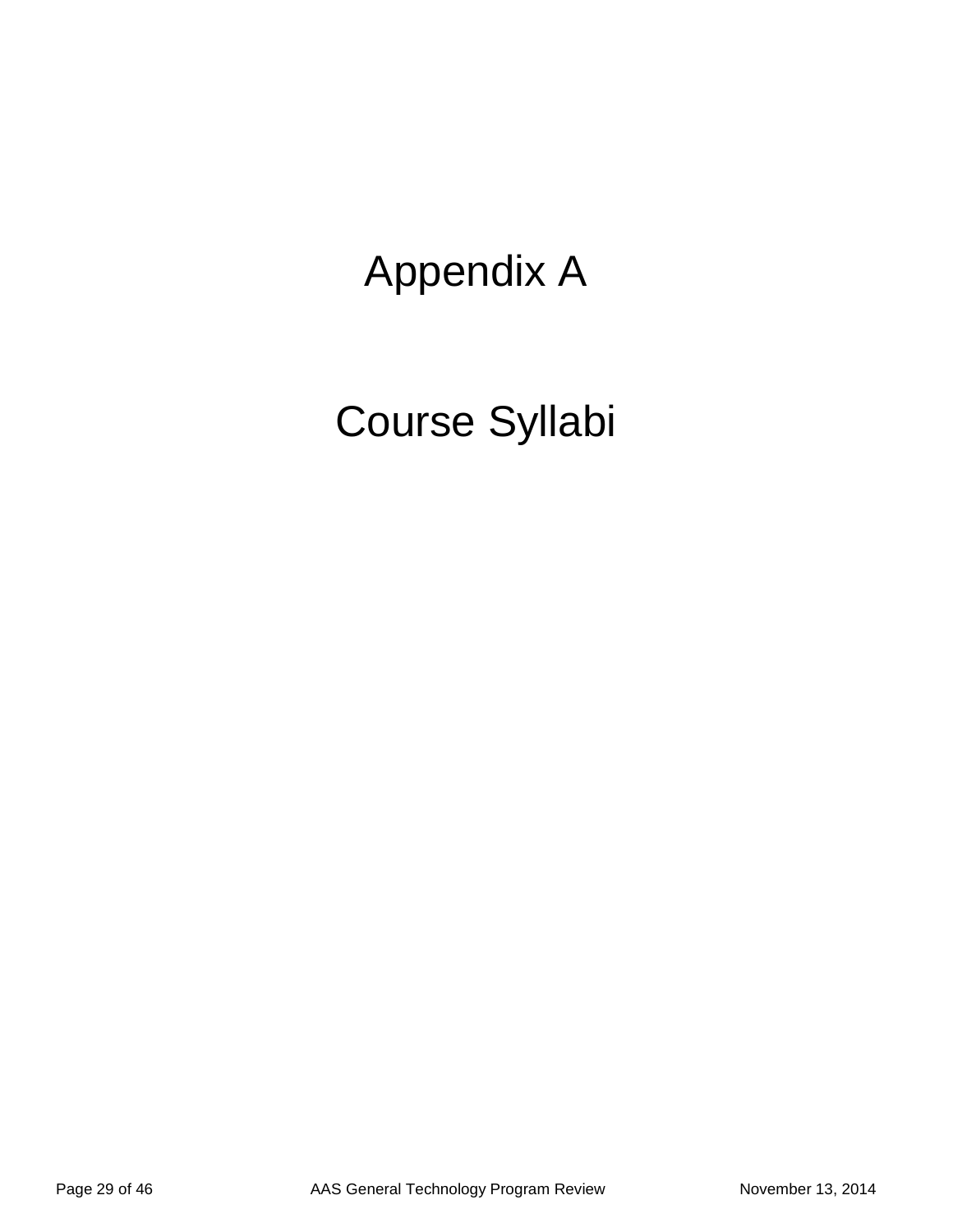#### BUS1133 KEYBOARDING ESSENTIALS

#### Course Syllabus Section: 90 Fall 2014-15 **AUG 18, 2014 - DEC 12, 2014**

| Instructor:          | Hollaway, Brad                                                                                                                 |
|----------------------|--------------------------------------------------------------------------------------------------------------------------------|
| <b>Office Phone:</b> | 870.368.2082                                                                                                                   |
| <b>College Fax:</b>  | 870.368.2091                                                                                                                   |
| Email:               | bhollaway@ozarka.edu                                                                                                           |
| <b>Office Hours:</b> | Monday & Wednesday 8:30-12:00 and 2:00-3:30 available to students Melbourne<br>Office H101A. Phone 870-368-2082.               |
|                      | Tuesday & Thursday 9:30-12:00 and 12:30-3:00 available to students Melbourne Office<br>H <sub>101</sub> A. Phone 870-368-2082. |
|                      | Friday 8:30 to 12:30 in Melbourne Office H101A. Phone 870-368-2082. Administrative<br>Duties & Meetings                        |
| Times:               | Unassigned                                                                                                                     |
| <b>Class Room:</b>   | Internet WEB                                                                                                                   |

#### **COURSE DESCRIPTION**

Introduces the new keyboarder to the techniques and skills necessary to perform touch keying. Skill-building is emphasized, and document formats using current word-processing software are introduced. 3 credits.

#### **RATIONALE**

Students enrolled in BUS 1133 Keyboarding Essentials will develop touch control of the keyboard and proper keyboarding techniques, build basic speed and accuracy skills, and provide practice in applying those basic skills to the formatting of letters, reports, tables, and memos.

#### **OUTCOMES/LEARNING OBJECTIVES**

- Operate computer keyboard letter, number and symbol keys by touch.
- Format various types of business, personal business, and personal documents.
- Demonstrate effective proofreading and editing skills.
- Display proper keyboarding technique and posture.
- Type 30+ words per minute on three-minute timed writings.

#### **TEXT/REQUIRED MATERIALS**

**Keyboarding & Word Processing Essentials 1-55** ISBN: 1285576322 Price: \$149.06 Author: [Richard Powell; illustrated by Caroline Davis]

#### **Keyboarding access-**

ISBN: 1285768655 Price: \$20.25 Author:

#### **METHODS OF INSTRUCTION**

This course will be comprised of a mixture of visual aids, hands-on computer exercises, problem solving, and computer based training.

Instruction will be given through the MyOzarka course website and e-mail. Because this is a web-based course, it is extremely important for students to demonstrate self-motivation in completing homework assignments on time.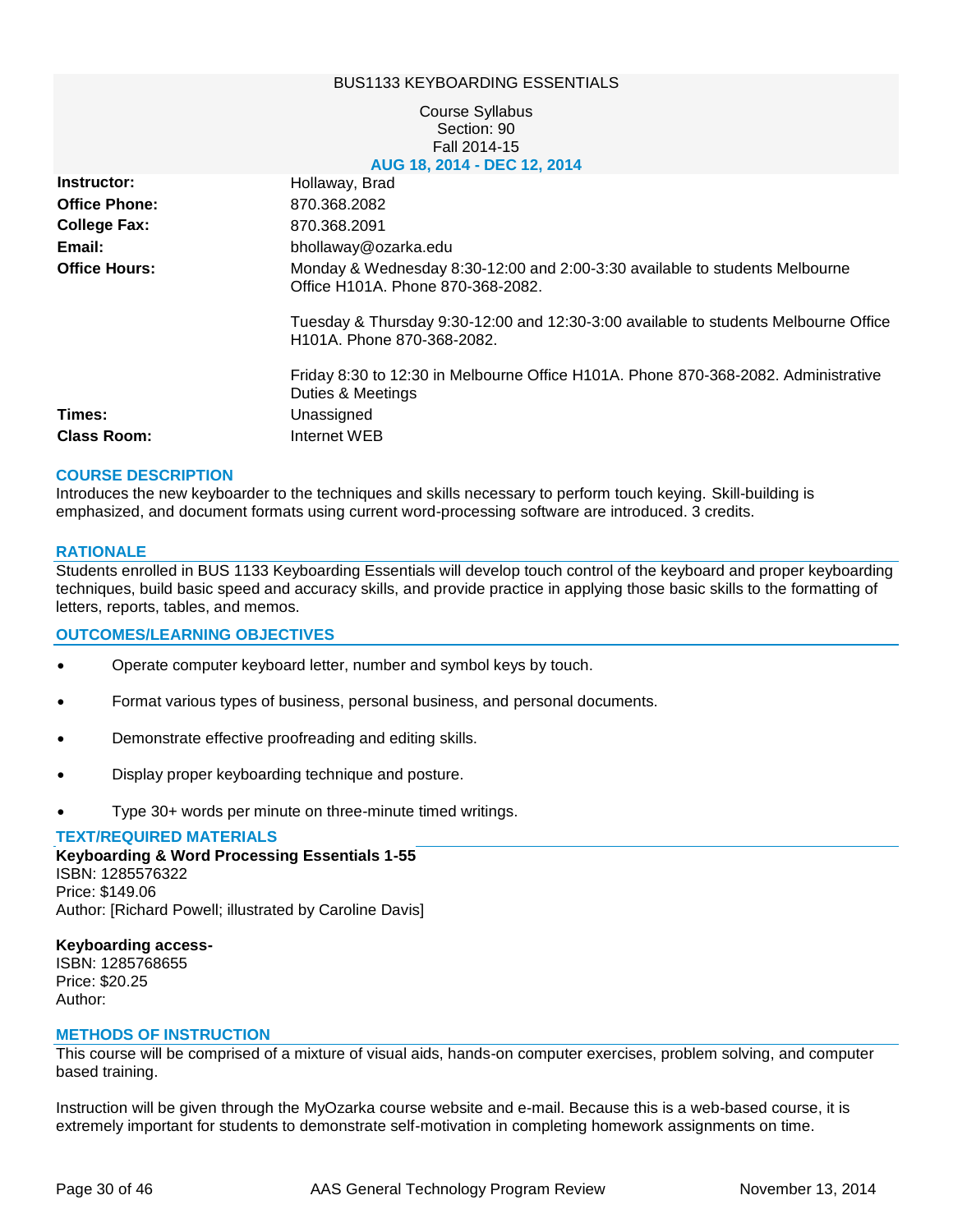The textbook packet in the Ozarka College Bookstore includes your access code to the Keyboarding Pro Deluxe Online software, which is required to complete the homework assignments. You will be responsible for installing any required plug-ins or software on your computer. The software is also available in the Ozarka College computer labs.

You must have Word 2013 installed on whatever computer you want to install the Keyboarding Pro software on, or KPDO will not install!

When you register your access code for the KPDO, you will need to put in the class code so that your results will come to the instructor. The class code is: 2c1fe4f3-7161-4c21-958f-651db31054d8

Copy and paste this code into the box--it is very easy to make a mistake!

You must also have access to Microsoft Word 2013, or compatible word processing software. The assigned documents should be completed in Word and submitted on the Assignments page in MyOzarka in Word format. You must come on campus for a proctored final exam, where you will be using Word 2013 to complete some documents.

Only your three best timed writing grades will be counted on your final grade. I will record your first three timed writing grades, then replace the lowest grade when you have a better grade. At the end of the semester, only your three best timings will be included in your final grade. All timings must be set for 3 minutes!

#### Proctored Final Exam

All online classes in the Business Technology Department will have a mandatory proctored final exam. This exam will be approximately 25% of the final grade in these classes. This exam may be either online in MyOzarka or a traditional paperand-pencil format, at the discretion of the instructor. All students within a 60 mile radius of any of the four Ozarka College facilities must come on campus to be proctored for this exam. Students outside of this area must arrange for an approved proctor. Details about testing dates and times will be provided by the instructor.

#### **EVALUATION PROCEDURES**

Grades will be determined using the following criteria: 25% 3 minute timed writings. 25% Keyboarding Pro Lessons 1-25 and Keypad Lessons 1-4 completion. 17% Keyboarding Pro Skill Building Assignments A-T measurement writings. 20% MS Word Production Assignments. 13% MS Word Production Exam.

#### **GRADING SCALE**

 $90-100 = A$  $80 - 89 = B$  $70 - 79 = C$  $60 - 69 = D$ 59 and Below  $=$  F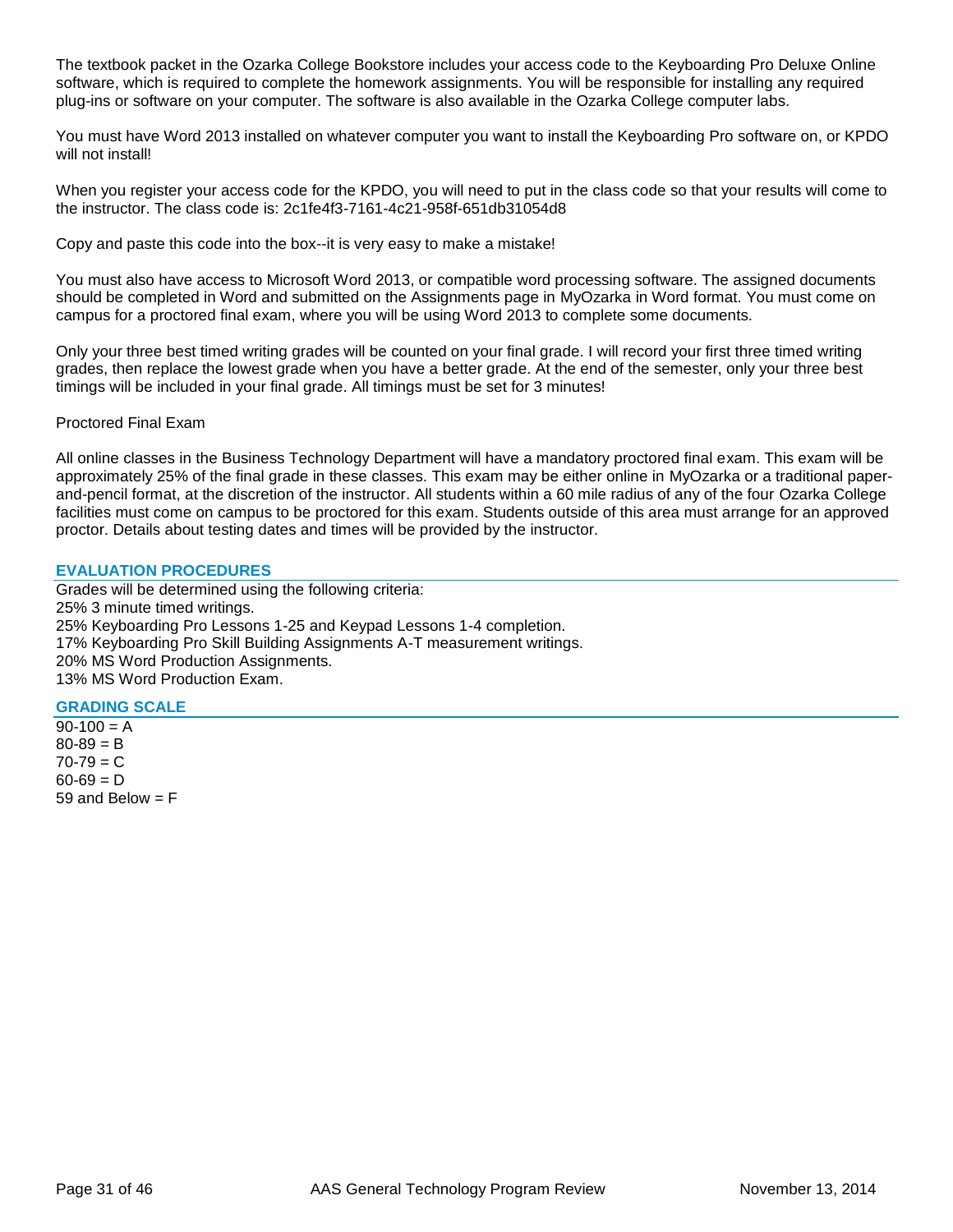#### CIS1303 COMPUTER INFORMATION SYSTEMS

#### Course Syllabus Section: 90 Fall 2014-15 **AUG 18, 2014 - DEC 12, 2014**

| Instructor:          | Baltz, Stephen E                                                                                                                                                |
|----------------------|-----------------------------------------------------------------------------------------------------------------------------------------------------------------|
| <b>Office Phone:</b> | 2695600                                                                                                                                                         |
| <b>College Fax:</b>  | 870.368.2091                                                                                                                                                    |
| Email:               | sbaltz@ozarka.edu                                                                                                                                               |
| <b>Office Hours:</b> | Office Location: Mountain View Campus<br>Main Building (Office #004)<br>Monday-Thursday 10:00-12:00 and 12:30-2:00<br>Fridays: 9:00-1:00 (Prep time & meetings) |
| Times:               | Unassigned                                                                                                                                                      |
| <b>Class Room:</b>   | Internet WEB                                                                                                                                                    |
|                      |                                                                                                                                                                 |

#### **COURSE DESCRIPTION**

Provides a thorough introduction to computer concepts. Topics covered include: introduction to computers, the Internet and World Wide Web, application software, components of the system unit, input, output, storage, operating systems and utility programs, and networks. 3 credits.

#### **RATIONALE**

Computers are extremely important to today's business environment. Companies of all sizes use computers to manage information. Some businesses can gain a competitive advantage through the effective use of computer information systems. This course is designed to teach not only technical knowledge, but also where and when to apply the knowledge effectively.

#### **OUTCOMES/LEARNING OBJECTIVES**

- Recognize basic computer types and components.
- Use internet services such as web browsers, e-mail, and search engines.
- Identify the basic need for and uses of basic computer software.
- Use simple computer input, output, and storage devices.

#### **TEXT/REQUIRED MATERIALS**

**Discovering Computers w/CourseMate bundle** ISBN: 1285713338 Price: \$161.25 Author: ADDITIONAL MATERIALS: -This textbook bundle includes the following required items:

1) Discovering Computers 2014, 1st Edition, ISBN: 9781285161761.

2) Discovering Computers 2014 CourseMate Access Code, ISBN: 978-1-285-16279-9.

-If you purchase your textbook in the college bookstore, then it will include all of the required items. If you purchase your textbook somewhere other than the college bookstore, then you will need to purchase both of the required items listed above.

-The student must have access to a reliable computer and Internet connection either at home or at one of the college computer labs.

#### **METHODS OF INSTRUCTION**

Instruction will be given through the course website and e-mail. Because this is a web-based course, it is extremely important for students to demonstrate self-motivation in completing assignments on time, taking quizzes and exams during the scheduled times, and making sure that the course schedule is followed each day. Students should access the course website at least once per day to keep up with any announcements or changes that may occur in the course or the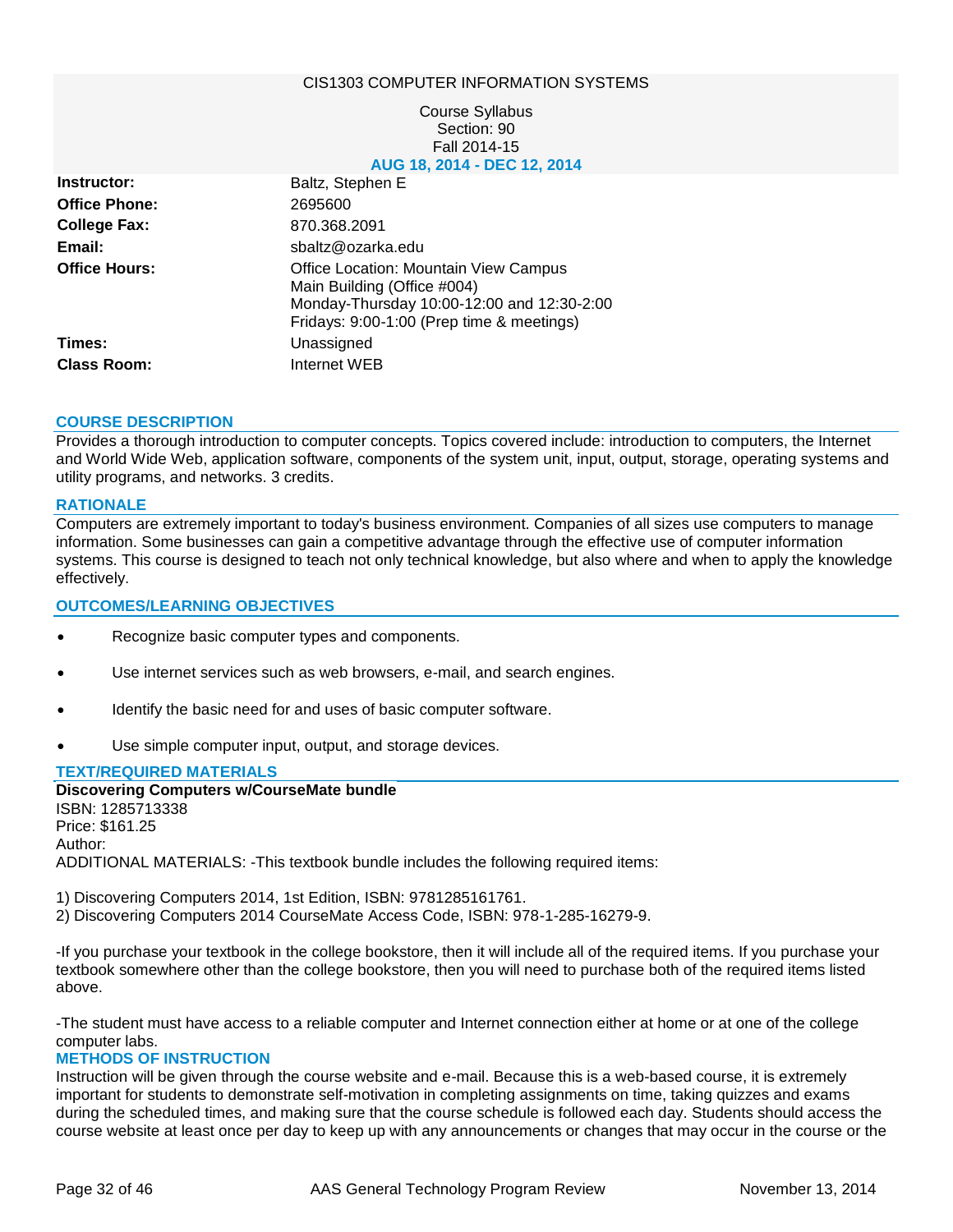website.

Students will read each textbook chapter and complete chapter assignments which will each cover one or more of the course learning objectives.

Students will complete quizzes and exams which will cover the course learning objectives.

Students will use the textbook website to assess their understanding of the chapter content and to aid in their learning of the chapter content.

Students will discuss relevant issues related to the course learning objectives in the MyOzarka discussion board.

#### **EVALUATION PROCEDURES**

Grades will be given for participation, exams, a proctored final exam, quizzes, and assignments. Each course discussion, exam, quiz and assignment will cover one or more of the course outcomes listed on this course syllabus. All coursework will indicate which outcome(s) are being assessed. Your course grade will be calculated as follows:

Participation 23% Exams 26% Proctored Final Exam 22% Quizzes 10% Assignments 23%

Your participation grade will be based your participation in the online discussions. Everyone is required to participate in all online discussions by replying to each discussion topic and replying to at least one of your classmates' replies. Please answer all of the questions at the end of each assigned discussion section in the textbook. It is not acceptable to only answer the question posed in the title of the discussions. When replying, please include at least one complete sentence for each question asked at the end of each assigned textbook section. Please use your own words when replying to the discussions. While it is acceptable to search for online information pertaining to the discussion topics, it is not acceptable to copy this information without giving credit to the authors. When you do use sources, you should also give your own opinions of the topics. Each discussion will cover one or more of the stated objectives of this course.

Exams will consist of multiple-choice questions. Each exam will be taken online through the course website. Exams must be taken on the dates indicated on the course schedule. You may use your textbooks when taking exams, but you may take each exam only once and there will be a time limit for each exam. Each exam will cover one or more of the stated objectives of this course.

The proctored final exam will consist of multiple-choice questions covering all of the chapters learned during the semester. It must be taken at one of the four Ozarka College sites. You must bring your student identification card with you to the exam site. You must sign in and out at the exam site to receive credit for this exam. No credit will be given for this exam if it is not proctored.

Quizzes will consist of true-false questions. Each quiz will be taken online through the course website. You may use your textbooks when taking the quizzes and there will be no time limit. You may take the quizzes as many times as you want and your highest quiz grade will be recorded. Each quiz will cover one or more of the stated objectives of this course.

Assignments will consist of assigned activities from each chapter covered in the course. Each set of chapter assignments will be submitted online to the Instructor by the due date on the course schedule. Each assignment will cover one or more of the stated objectives of this course.

# PROCTORED FINAL EXAM:

All online classes in the Business Technology Department will have a mandatory proctored final exam. This exam will be approximately 25% of the final grade in these classes. This exam may be either online in MyOzarka or a traditional paperand-pencil format, at the discretion of the instructor. Proctored Final Exam Guidelines:

1) Please review the Proctored Final Exam Schedule in the Content section of MyOzarka for a list of dates/times/locations available for taking the proctored final exam. It is not necessary to let me know which date/time/location you choose. But,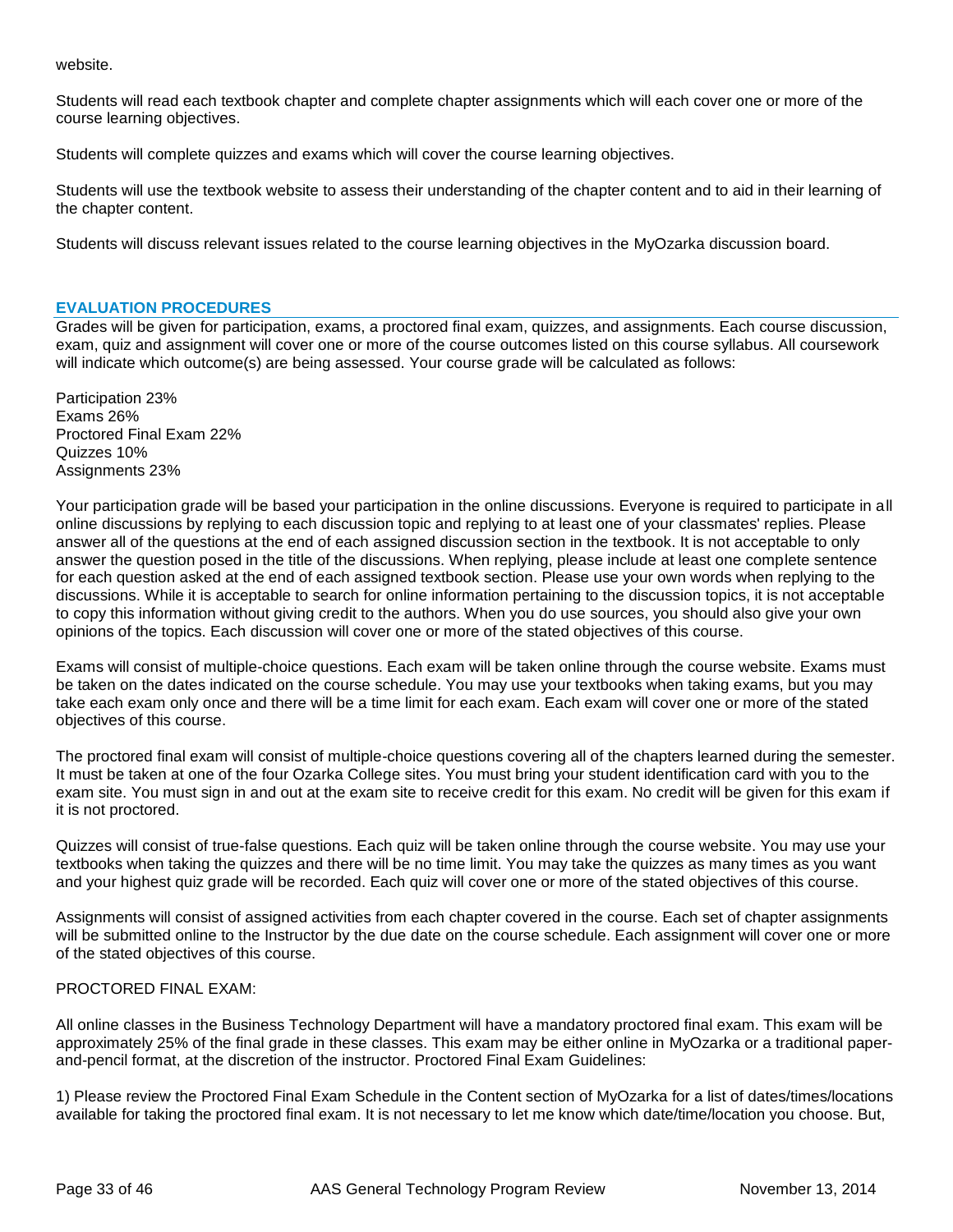if you need to take the final exam at a time that is not on the schedule, then you will need to let me know as soon as possible.

2) You will NOT be allowed to use your textbook, notes or any other materials during the exam. You will be required to present your picture ID with a signature to the proctor. This can be your driver's license or your student ID card from Ozarka College. You cannot bring a cell phone, camera, or any other recording device into the testing center. So, when you go to your chosen testing center to complete your final exam, bring only the absolutely required items. There might not be a place for you to leave bags, phones, or other personal items. Your car would be the safest place for your personal belongings.

3) You will need to log in to the Ozarka College computers and then log in to the MyOzarka site. So, it is imperative that you remember your MyOzarka log in! When you access the Course Exams/Quiz page and click on the Comprehensive Final Exam to begin, you will not be able to proceed until the Proctor enters their Proctor code. Once you open the exam, the time limit begins. You will not be allowed to access any search engines, or other online sites to help with your exams.

4) You will be given a time limit to complete the exam. If you finish early, you do not have to stay for the entire time limit. If you have more than one online final exam, you may need to plan to come early enough to complete more than one exam. The latest time you can begin an exam is given on the schedule I sent to you for each time and location. The testing centers WILL NOT ALLOW YOU TO STAY PAST THE CLOSING TIME, so you must utilize your testing time appropriately.

# **GRADING SCALE**

90-100 A Excellent

80-89 B Above Average

70-79 C Average

60-69 D Conditional

0-59 F Failing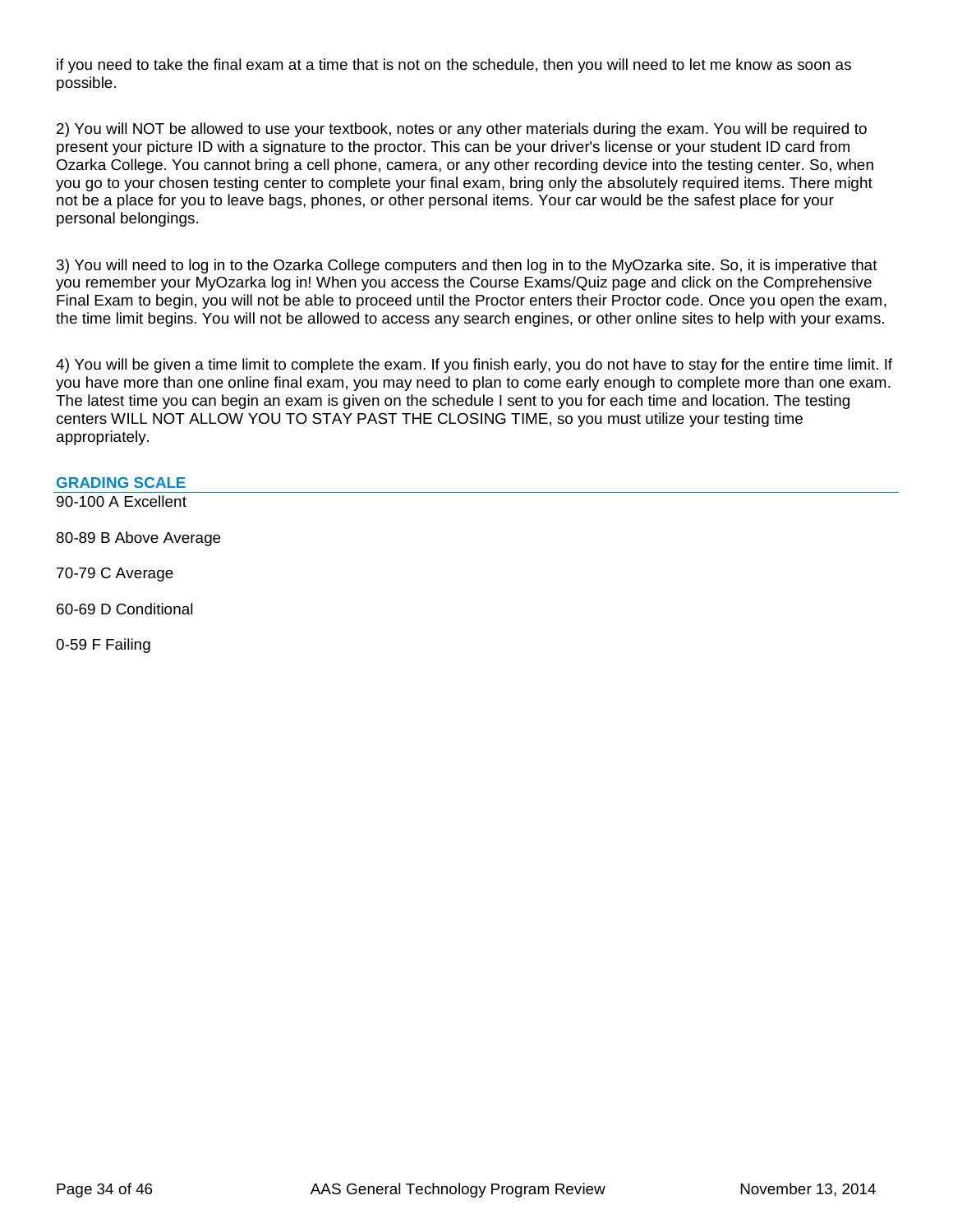#### CPSI1003 INTRO. TO COMPUTER APPLICATIONS

#### Course Syllabus Section: 90 Fall 2014-15 **AUG 18, 2014 - DEC 12, 2014**

| Instructor:          | Baltz, Stephen E                                                                                                                                                |
|----------------------|-----------------------------------------------------------------------------------------------------------------------------------------------------------------|
| <b>Office Phone:</b> | 2695600                                                                                                                                                         |
| <b>College Fax:</b>  | 870.368.2091                                                                                                                                                    |
| Email:               | sbaltz@ozarka.edu                                                                                                                                               |
| <b>Office Hours:</b> | Office Location: Mountain View Campus<br>Main Building (Office #004)<br>Monday-Thursday 10:00-12:00 and 12:30-2:00<br>Fridays: 9:00-1:00 (Prep time & meetings) |
| Times:               | Unassigned                                                                                                                                                      |
| <b>Class Room:</b>   | Internet WEB                                                                                                                                                    |
|                      |                                                                                                                                                                 |

#### **COURSE DESCRIPTION**

Hands-on use of integrated software for microcomputers. Categories include operating environments, word processing, spreadsheet, database, graphics, and presentation software. Successful completion of BUS1023 Keyboarding I, or BUS1133 Keyboarding Essentials or keyboarding ability is recommended. 3 credits.

#### **RATIONALE**

The microcomputer or personal computer (PC) has made the computer available to most people and businesses. The ability to harness and apply the computing power of these small affordable computers is a tremendous personal and business asset. The software taught in this course provides the student with skills, which immediately make work more productive, and it lays a firm foundation to which computer applications can be added.

#### **OUTCOMES/LEARNING OBJECTIVES**

- Demonstrate knowledge of the fundamentals of computers and computer terminology commonly used with computer hardware and software to accept, input, process data, and store data.
- Demonstrate key file management skills.
- Use at a basic level: word processing, electronic spreadsheet, and database applications. May include presentation software and other applications.
- Use the internet to find information.

#### **TEXT/REQUIRED MATERIALS**

**Office 2013 w/windows trial Bundle** ISBN: 1305381572 Price: \$154.38 Author:

ADDITIONAL MATERIALS: Shelly/Vermaat. Microsoft Office 2013 Brief, 1st edition, Course Technology, 2014. (Packaged with 6-month Office 2013 subscription) ISBN: 9781305381575.

The textbook for this class has been bundled with a 6-month subscription of Microsoft Office 2013 to lower the cost for students purchasing their books in the college bookstore. If you purchase your textbook online or somewhere other than the college bookstore, then these are the items included in the bundle: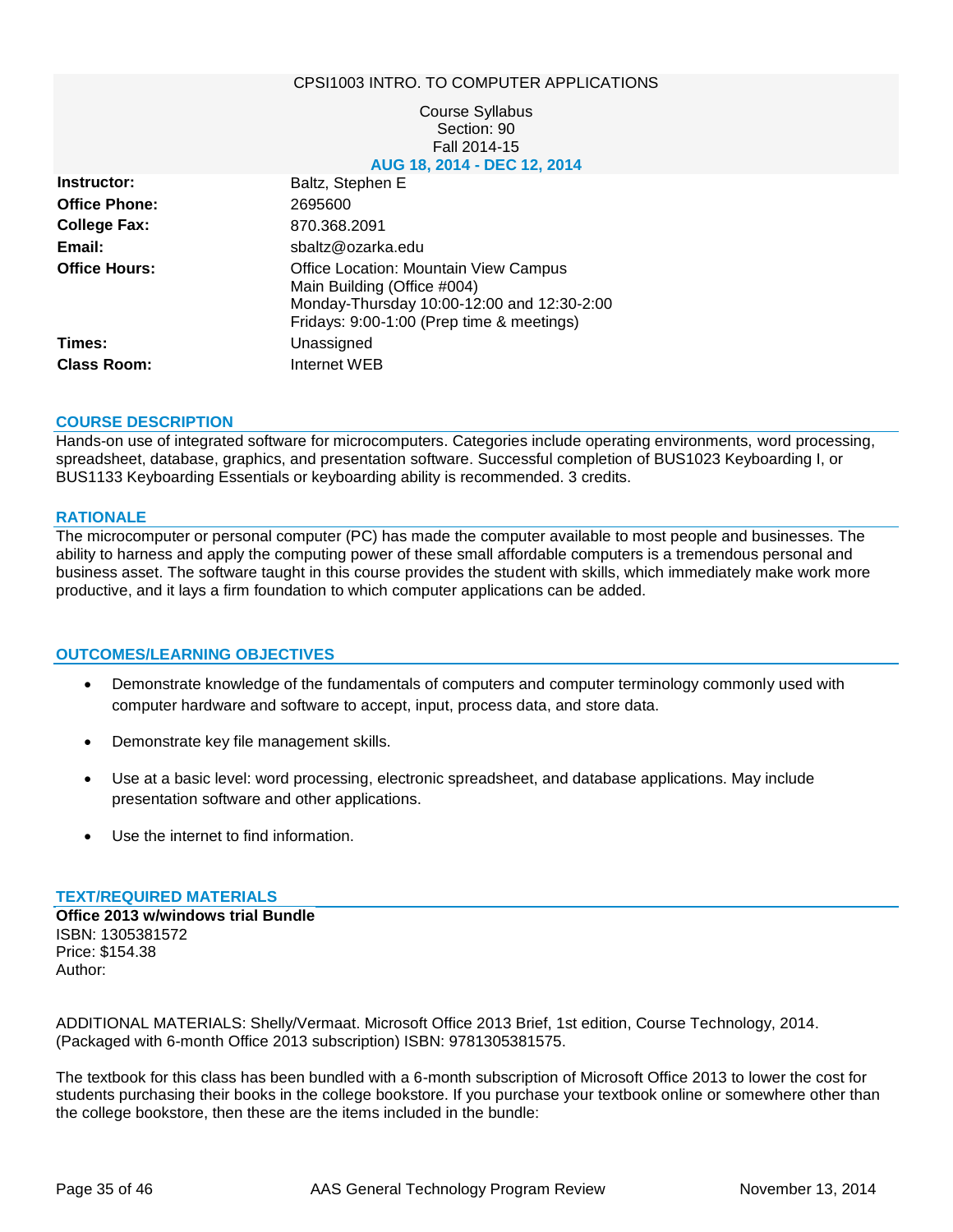1. Microsoft Office 2013 Brief, by Shelly/Vermaat, Course Technology, 2014, ISBN 9781285166131.

2. Six-month Subscription of Microsoft Office 2013 software to be used on student's home computer. The purchase of this software is not required if you plan to complete all of your assignments on campus. This 6-month subscription cannot be purchased separately from the textbook publisher.

# **METHODS OF INSTRUCTION**

Instruction will be given through the course website and e-mail. Because this is a web-based course, it is extremely important for students to demonstrate self-motivation in completing assignments on time, taking quizzes and exams during the scheduled times, and making sure that the course schedule is followed each day. Students should access the course website at least once per day to keep up with any announcements or changes that may occur in the course or the website.

Students will read each textbook chapter and complete chapter assignments which will each cover one or more of the course learning objectives.

Students will complete quizzes and exams which will cover the course learning objectives.

Students will use the textbook website to assess their understanding of the chapter content and to aid in their learning of the chapter content.

Students will discuss relevant issues related to the course learning objectives in the MyOzarka discussion board.

#### **EVALUATION PROCEDURES**

Grades will be given for assignments, quizzes, exams, a proctored final exam. Your course grade will be calculated as follows:

Assignments: 30% Quizzes: 10% Exams: 35% Proctored Final Exam: 25%

All assignments will be submitted online in MyOzarka. All assignments will be graded for completion and accuracy.

Quizzes will consist of true-false questions. Each quiz will be taken online through the course website. You may use your textbooks when taking the quizzes and there will be no time limit. You may take the quizzes as many times as you want and your highest quiz grade will be recorded. Each quiz will cover one or more of the stated objectives of this course.

Exams will be composed of two parts: theory and production. The theory portion of each exam will be made up of multiple-choice questions. Each theory exam will be taken online in MyOzarka. The production portion of each exam will require the student to create and format an assigned document. Each production exam will be submitted online in MyOzarka.

The proctored final exam will consist of a production exam over all of the programs/chapters covered during the semester. It must be taken at one of the four Ozarka College sites. You must bring your student identification card with you to the exam site. You must sign in and out at the exam site to receive credit for this exam. No credit will be given for this exam if it is not proctored.

#### PROCTORED FINAL EXAM:

All online classes in the Business Technology Department will have a mandatory proctored final exam. This exam will be approximately 25% of the final grade in these classes. This exam may be either online in MyOzarka or a traditional paperand-pencil format, at the discretion of the instructor. Proctored Final Exam Guidelines:

Please review the Proctored Final Exam Schedule on the Activities page in MyOzarka for a list of dates/times/locations available for taking the proctored final exam. It is not necessary to let me know which date/time/location you choose. But, if you need to take the final exam at a time that is not on the schedule, then you will need to let me know as soon as possible.

1. You will NOT be allowed to use your textbook, notes or any other materials during the exam. You will be required to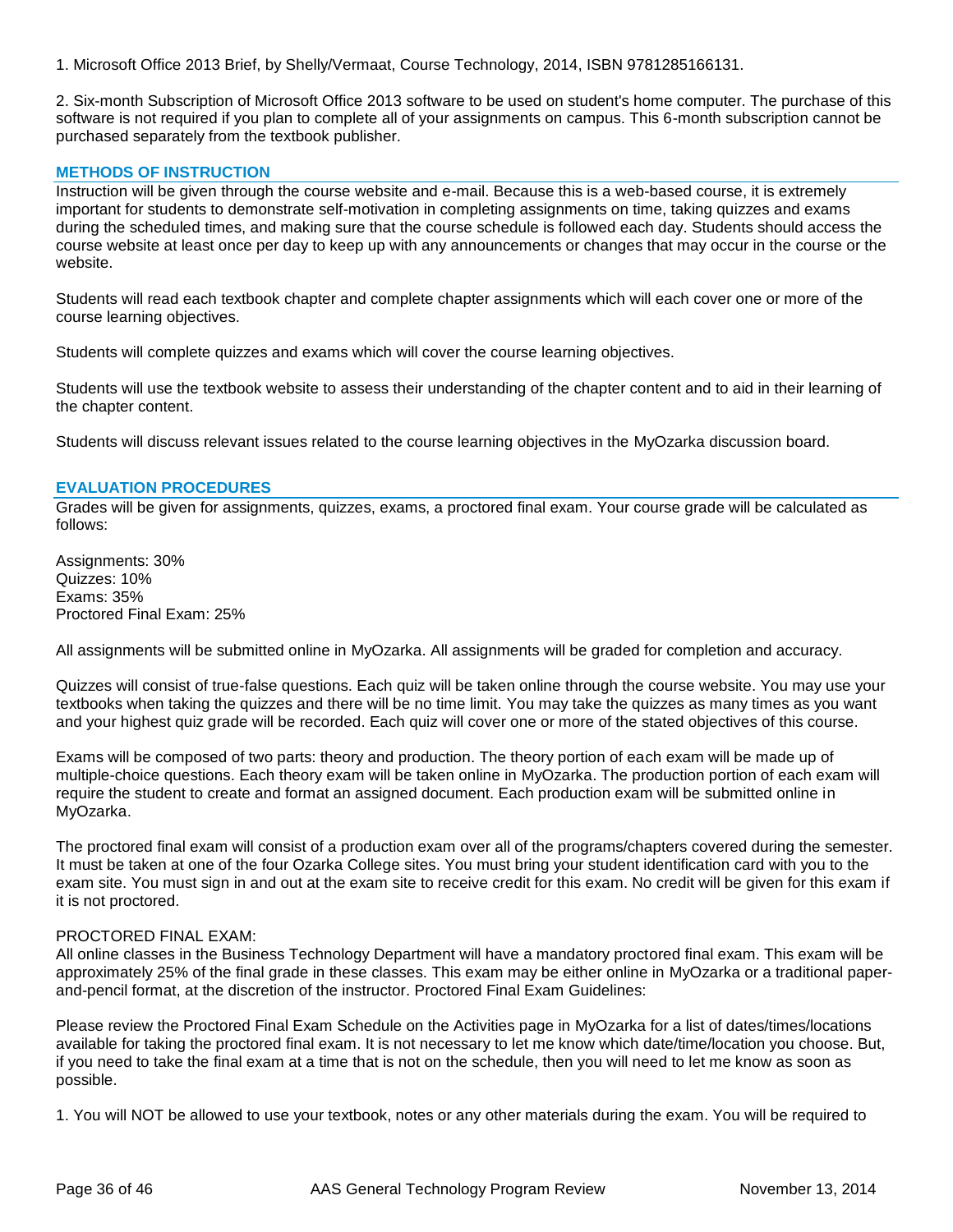present your picture ID with a signature to the proctor. This can be your driver's license or your student ID card from Ozarka College.

2. You cannot bring a cell phone, camera, or any other recording device into the testing center. So, when you go to your chosen testing center to complete your final exam, bring only the absolutely required items. There might not be a place for you to leave bags, phones, or other personal items. Your car would be the safest place for your personal belongings.

3. You will need to log in to the Ozarka College computers,then log in to the MyOzarka site. So, it is imperative that you remember your MyOzarka log in! When you access the Course Exams/Quiz page and click on the Comprehensive Final Exam to begin, you will not be able to proceed until the Proctor enters their Proctor code. Once you open the exam, the time limit begins. You will not be allowed to access any search engines, or other online sites to help with your exams.

4. You will be given a time limit to complete the exam. If you finish early, you do not have to stay for the entire time limit. If you have more than one online final exam, you may need to plan to come early enough to complete more than one exam. The latest time you can begin an exam is given on the schedule I sent to you for each time and location. The testing centers WILL NOT ALLOW YOU TO STAY PAST THE CLOSING TIME, so you must utilize your testing time appropriately.

#### **GRADING SCALE**

90-100 A - Excellent 80-89 B - Above Average 70-79 C - Average 60-69 D - Conditional 0-59 F - Failing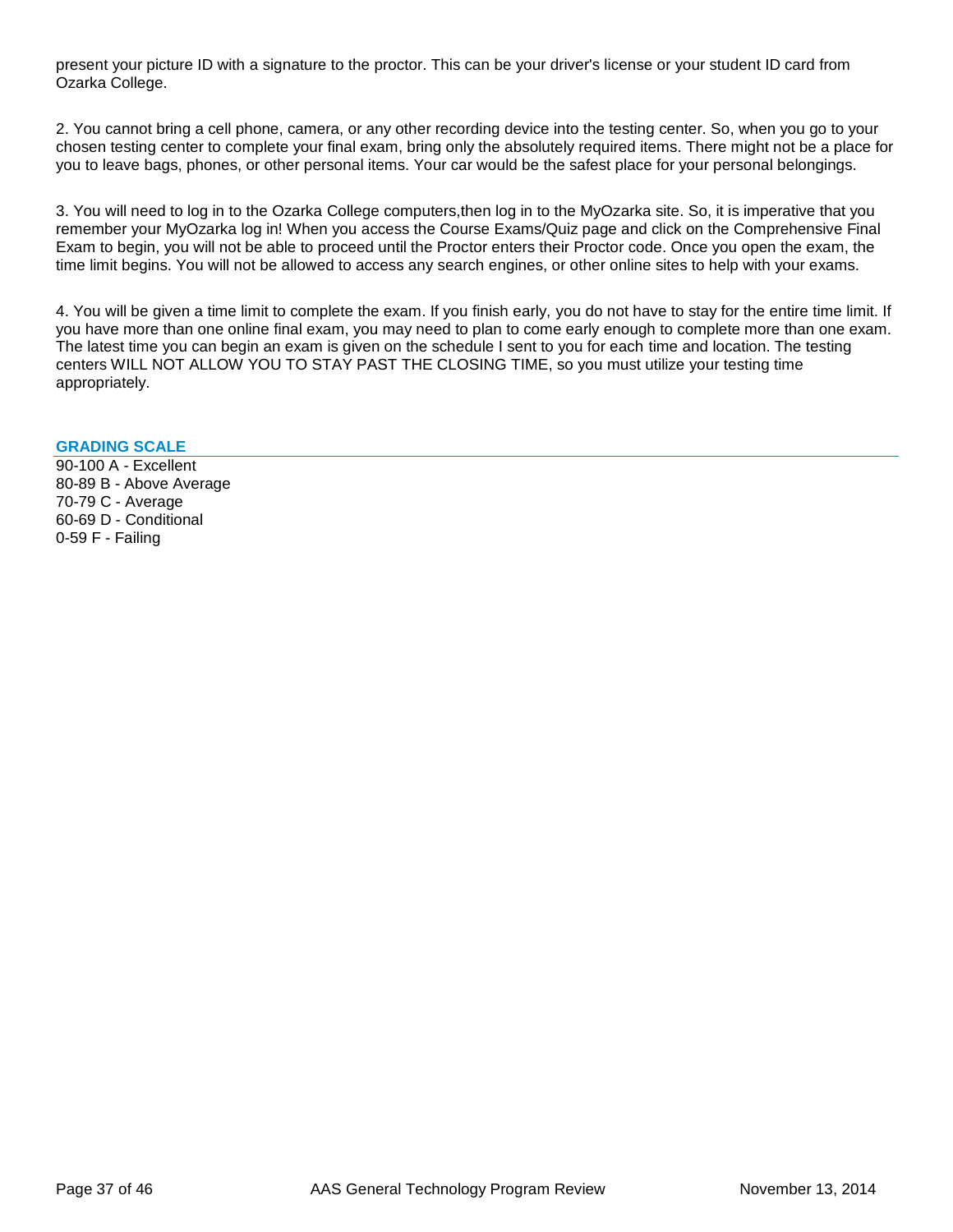#### COMM1313 COMMUNICATIONS

#### Course Syllabus Section: 12 Fall 2014-15 **AUG 18, 2014 - DEC 12, 2014**

| Instructor:          | McKee-McSwain, Cheri L                                                                                                              |
|----------------------|-------------------------------------------------------------------------------------------------------------------------------------|
| <b>Office Phone:</b> | 870.269.5600                                                                                                                        |
| <b>College Fax:</b>  | 870.368.2091                                                                                                                        |
| Email:               | cmcswain@ozarka.edu                                                                                                                 |
| <b>Office Hours:</b> | Mon - Thurs: 11:30-12:30<br>Fri: 9-12 If I have a meeting scheduled,<br>we'll set a time, so please contact me for Friday meetings. |
| Times:               | TUE THU 12:30pm-1:50pm                                                                                                              |
| Class.Room:          | Mtn. View MVSC121                                                                                                                   |

#### **COURSE DESCRIPTION**

Techniques for effective communication, including verbal communication, nonverbal communication, listening skills, small group communication, organizational communication, multicultural communication, on-line communication, and practice in the preparation and presentation of speeches. 3 credits.

# **OUTCOMES/LEARNING OBJECTIVES**

- The student will be able to demonstrate oral communication skills by evaluating information, analyzing structure, synthesizing points of view, developing arguments and supporting those arguments.
- The student will be able to present their ideas, in both formal and informal contexts, demonstrating verbal nonverbal skills such as appropriate selections of topic and materials, clear organization, effective presentation, and the ability to adapt to audience, setting, and occasion.
- The student will be able to identify and evaluate the communication factors which help and which hinder personal and professional communication; and demonstrate appropriate skills to overcome communication barriers and deal with interpersonal conflict.
- The student will be able to identify and evaluate the impact of perception (internal and external) and listening on communication and relationships.

### **TEXT/REQUIRED MATERIALS**

**In the Company of Others - 4th. Edition** ISBN: 0199861625 Price: \$96.86 Author:

#### **METHODS OF INSTRUCTION**

The format utilized will include lecture, discussion, modeling and questioning. The use of projected and non-projected visuals will be included where applicable. Portions of the information will be given via email and specific web sites. Individual and group presentations will also play a part in the instruction method.

No electronic devices in class without instructor approval. NOTE: electronic devices are not allowed during class. This includes laptops and cellphones.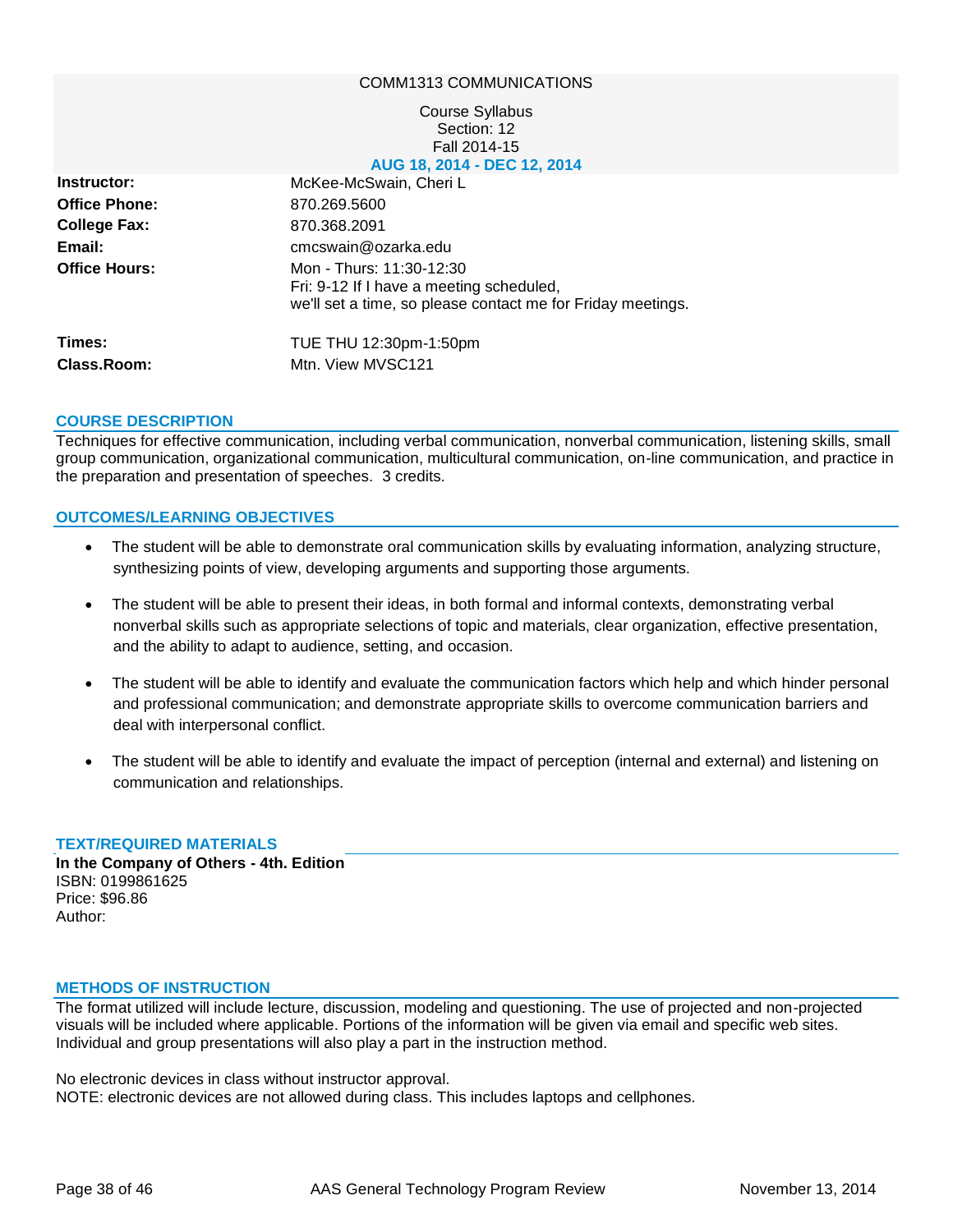# **EVALUATION PROCEDURES**

Total points approximately 1000 The final presentation is worth 100 pts and is required to pass the course.  $Tests = 300pts$ In class Activities = 400pts Miscellaneous = 200pts.

# **GRADING SCALE**

 $90-100% = A$ 80- 89% = B 70- 79% = C 60- 69% = D 50- 59%  $=$  F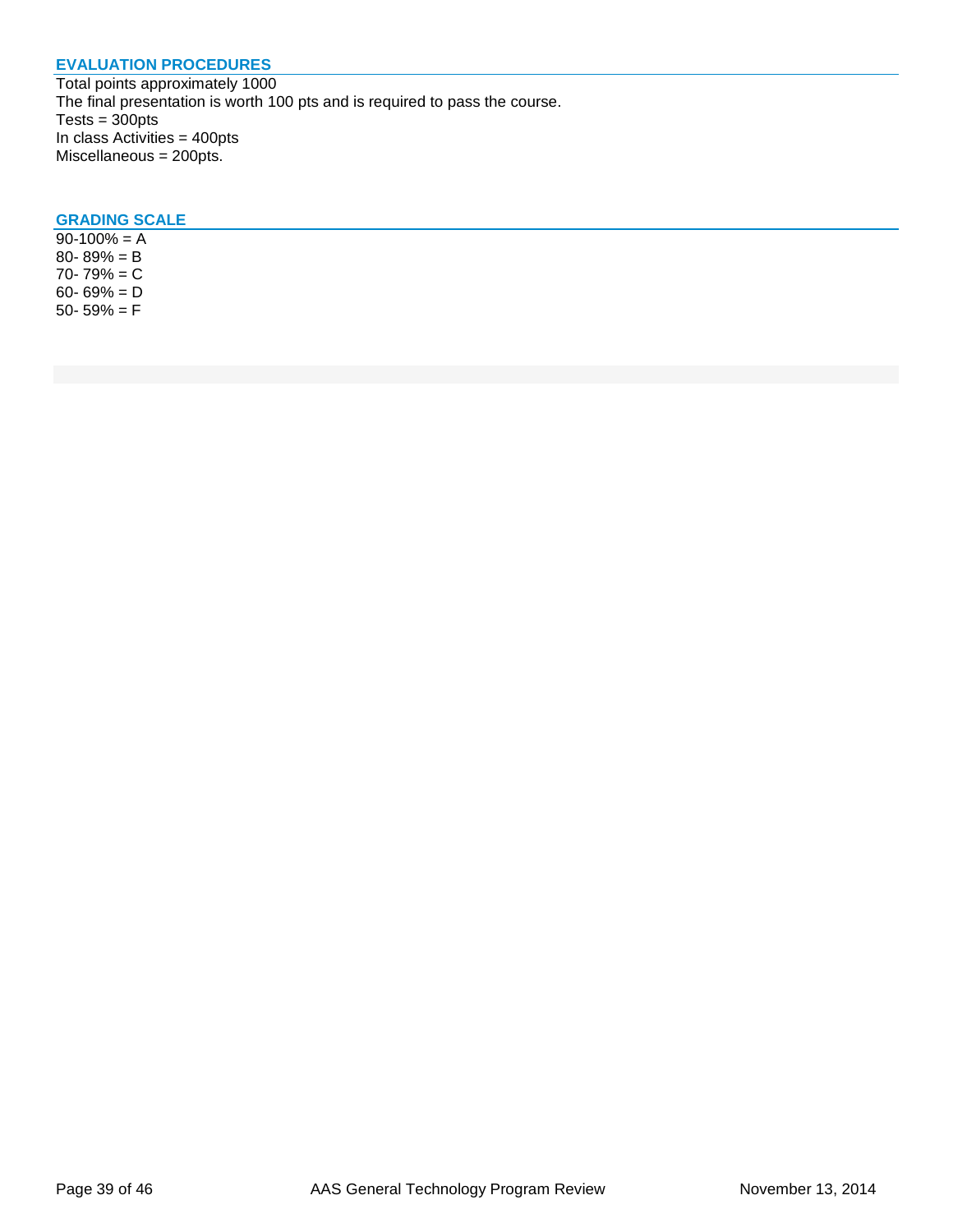#### MGMT2643 HUMAN RELATIONS

#### Course Syllabus Section: 90 Fall 2014-15 **AUG 18, 2014 - DEC 12, 2014**

| Instructor:          | Hollaway, Brad                                                                                                                 |
|----------------------|--------------------------------------------------------------------------------------------------------------------------------|
| <b>Office Phone:</b> | 870.368.2082                                                                                                                   |
| <b>College Fax:</b>  | 870.368.2091                                                                                                                   |
| Email:               | bhollaway@ozarka.edu                                                                                                           |
| <b>Office Hours:</b> | Monday & Wednesday 8:30-12:00 and 2:00-3:30 available to students Melbourne<br>Office H101A. Phone 870-368-2082.               |
|                      | Tuesday & Thursday 9:30-12:00 and 12:30-3:00 available to students Melbourne Office<br>H <sub>101</sub> A. Phone 870-368-2082. |
|                      | Friday 8:30 to 12:30 in Melbourne Office H101A. Phone 870-368-2082. Administrative<br>Duties & Meetings                        |
| Times:               | Unassigned                                                                                                                     |
| <b>Class Room:</b>   | Internet WEB                                                                                                                   |
|                      |                                                                                                                                |

#### **COURSE DESCRIPTION**

(Same as AIB 4310.) This course draws on the disciplines of psychology and sociology to provide a basic understanding of the relationships between people. Business and interpersonal skills necessary for ethical conduct, supervision, and leadership are covered. 3 credits

#### **RATIONALE**

This course provides the student with an understanding of the four major issues in human relations: understanding and managing yourself, dealing effectively with other people, career choice and work habits, and managing your personal life.

#### **OUTCOMES/LEARNING OBJECTIVES**

- Effectively and ethically relate to others in the work environment.
- Work well with others to solve problems
- Work well in groups to achieve required outcomes.
- Plan and set goals for improving work and home environments.
- Accept and support those in leadership positions.
- Use proper etiquette and protocol when relating with people of different cultures and backgrounds.

#### **TEXT/REQUIRED MATERIALS**

**Human Relations 4th edition** ISBN: 0538731087 Price: \$114.68 Author:

#### **METHODS OF INSTRUCTION**

Instruction will be given through the MyOzarka course website and e-mail. Because this is a web-based course, it is extremely important for students to demonstrate self-motivation in completing assignments on time, taking exams during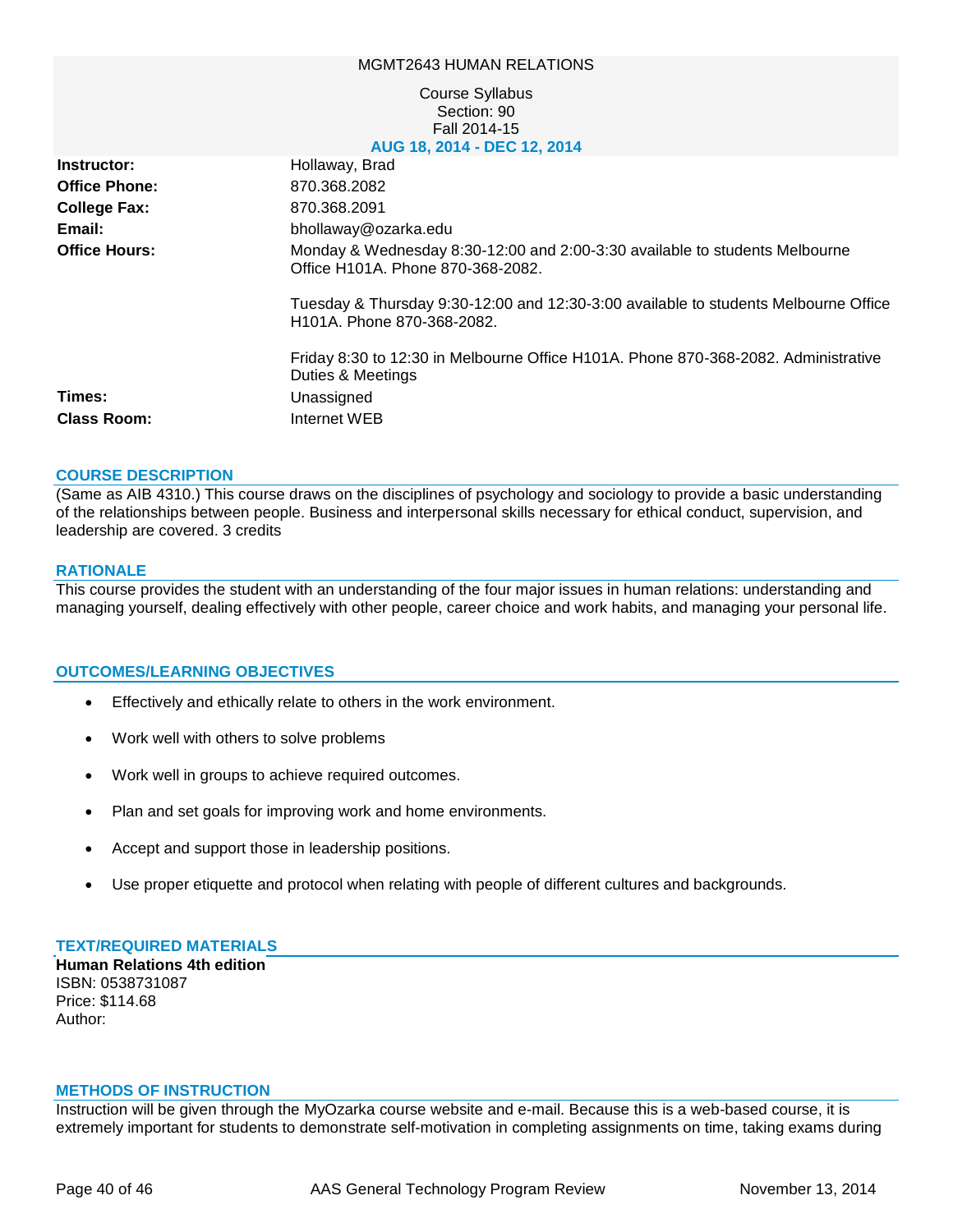the scheduled times, and posting discussions when due. Students will have reading assignments and written homework assignments. Homework assignments will be submitted on the Activities page in MyOzarka.

There will also be discussion board postings via MyOzarka. The instructor will post a discussion question for the topic, to which the students will post a reply or opinion. Your reply or opinion must be formatted in sentence form and in your own words. Probably three to six sentences should effectively cover the discussion. Remember that everyone in the class can read your posting, so be as polite and "clean" as possible. Everyone is entitled to their opinion, and this is not a forum to thrash someone!

Homework assignments will be submitted under Activities in MyOzarka.

Discussions will be posted under Activities in MyOzarka.

Exams will be taken under Activities in MyOzarka.

Proctored Final Exam

All online classes in the Business Technology Department will have a mandatory proctored final exam. This exam will be approximately 25% of the final grade in these classes. This exam may be either online in MyOzarka or a traditional paperand-pencil format, at the discretion of the instructor. All students within a 60 mile radius of any of the four Ozarka College facilities must come on campus to be proctored for this exam. Students outside of this area must arrange for an approved proctor. Details about testing dates and times will be provided by the instructor.

#### **EVALUATION PROCEDURES**

Grades for Human Relations will be based on participation in discussion board postings, homework assignments, four chapter exams, and a proctored comprehensive final exam.

Discussion postings/Participation 23 % of final grade

Homework Assignments 23 %

Four Chapter Exams 29 %

Proctored Comprehensive Final Exam 25 %

### **GRADING SCALE**

90 - 100 A - Excellent 80 - 89 B - Above Average 70 - 79 C - Average 60 - 69 D - Conditional 0 - 59 F - Failing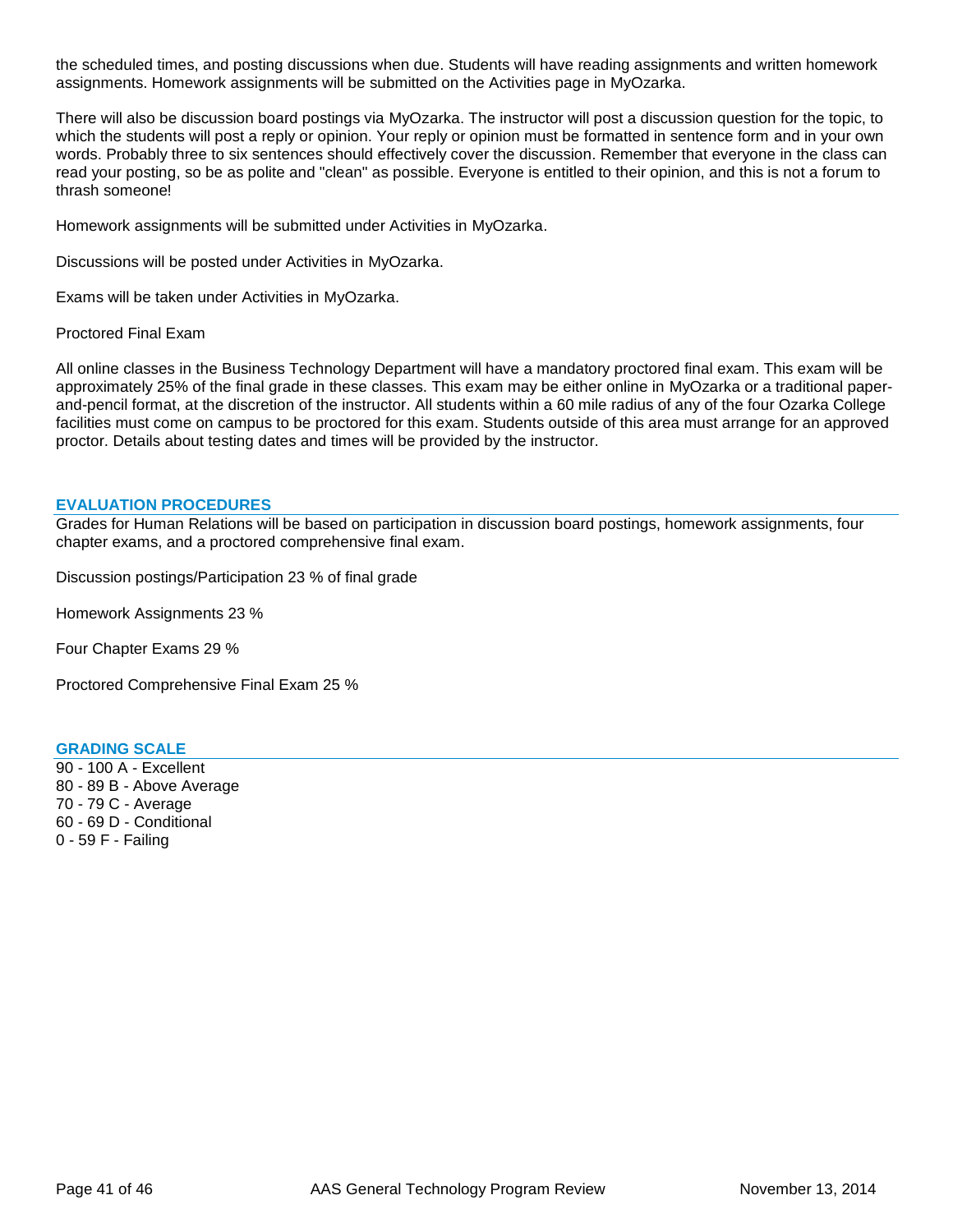# Appendix B

# Instructor Curriculum Vitae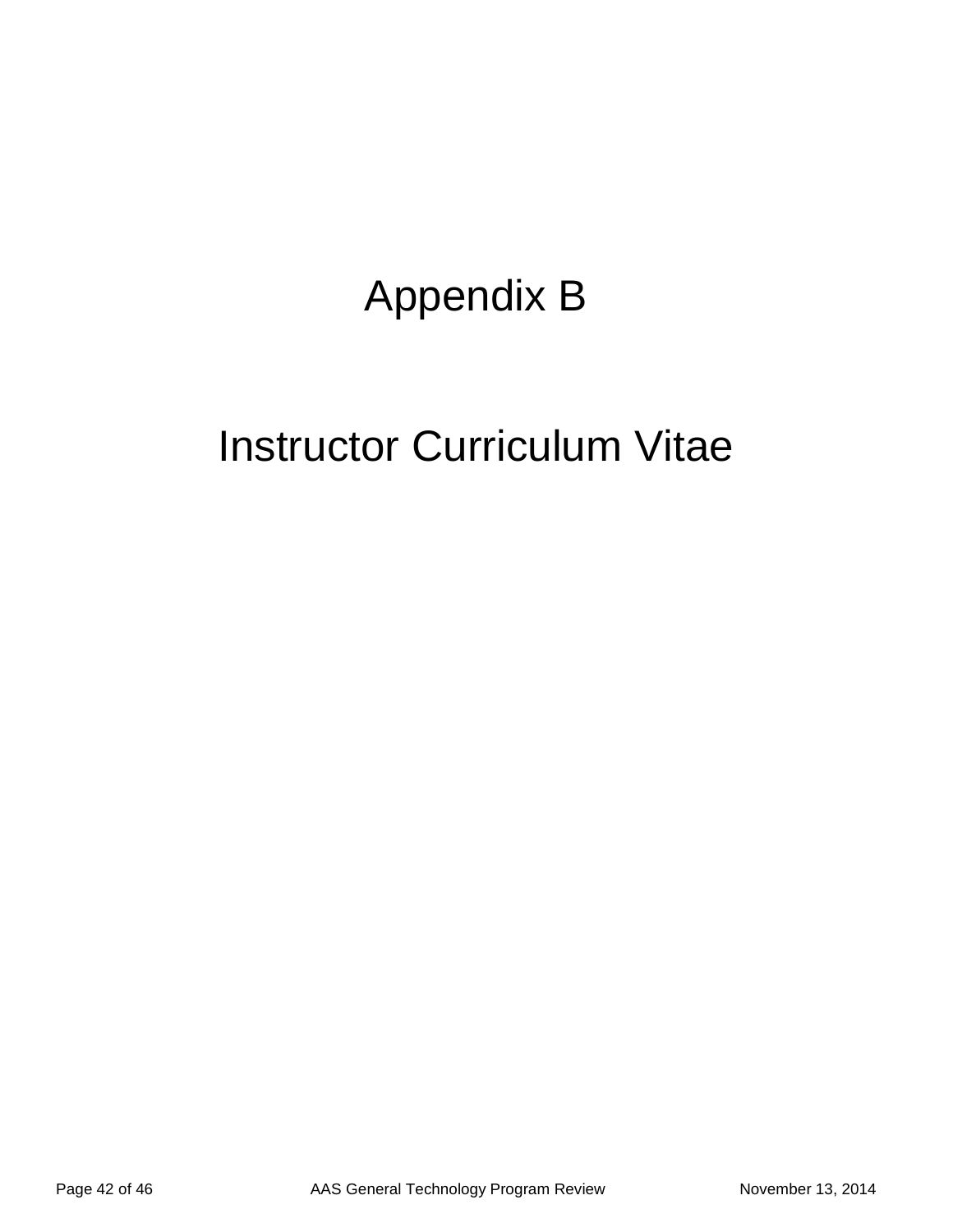| <b>Brad Hollaway</b>                                                          |              |  |  |
|-------------------------------------------------------------------------------|--------------|--|--|
| 54 College Drive, Melbourne, AR 72556   (870) 368-2082   bhollaway@ozarka.edu |              |  |  |
|                                                                               |              |  |  |
|                                                                               |              |  |  |
| <b>EDUCATION</b><br>Arkansas College (now Lyon College), Batesville, AR       |              |  |  |
| <b>BS in Business Management</b>                                              | 1991         |  |  |
|                                                                               |              |  |  |
| University of Central Arkansas, Conway, AR                                    |              |  |  |
| <b>MBA in Business Administration</b>                                         | 1995         |  |  |
|                                                                               |              |  |  |
| <b>TEACHING EXPERIENCE</b>                                                    |              |  |  |
| Ozarka College, Melbourne, AR                                                 | 1999-present |  |  |
| <b>Business Technology Instructor</b>                                         |              |  |  |
| <b>RELATED EXPERIENCE</b>                                                     |              |  |  |
|                                                                               |              |  |  |
| Wendy's Restaurant, Conway, AR                                                | 1997-1999    |  |  |
| Assistant Manager                                                             |              |  |  |
| Delta Express Truck Stop, Conway, AR                                          | 1995 - 1997  |  |  |
| Assistant Manager                                                             |              |  |  |
| <b>MEMBERSHIPS</b>                                                            |              |  |  |
|                                                                               |              |  |  |
| Arkansas Association of Two-Year Colleges                                     |              |  |  |
|                                                                               |              |  |  |
|                                                                               |              |  |  |
|                                                                               |              |  |  |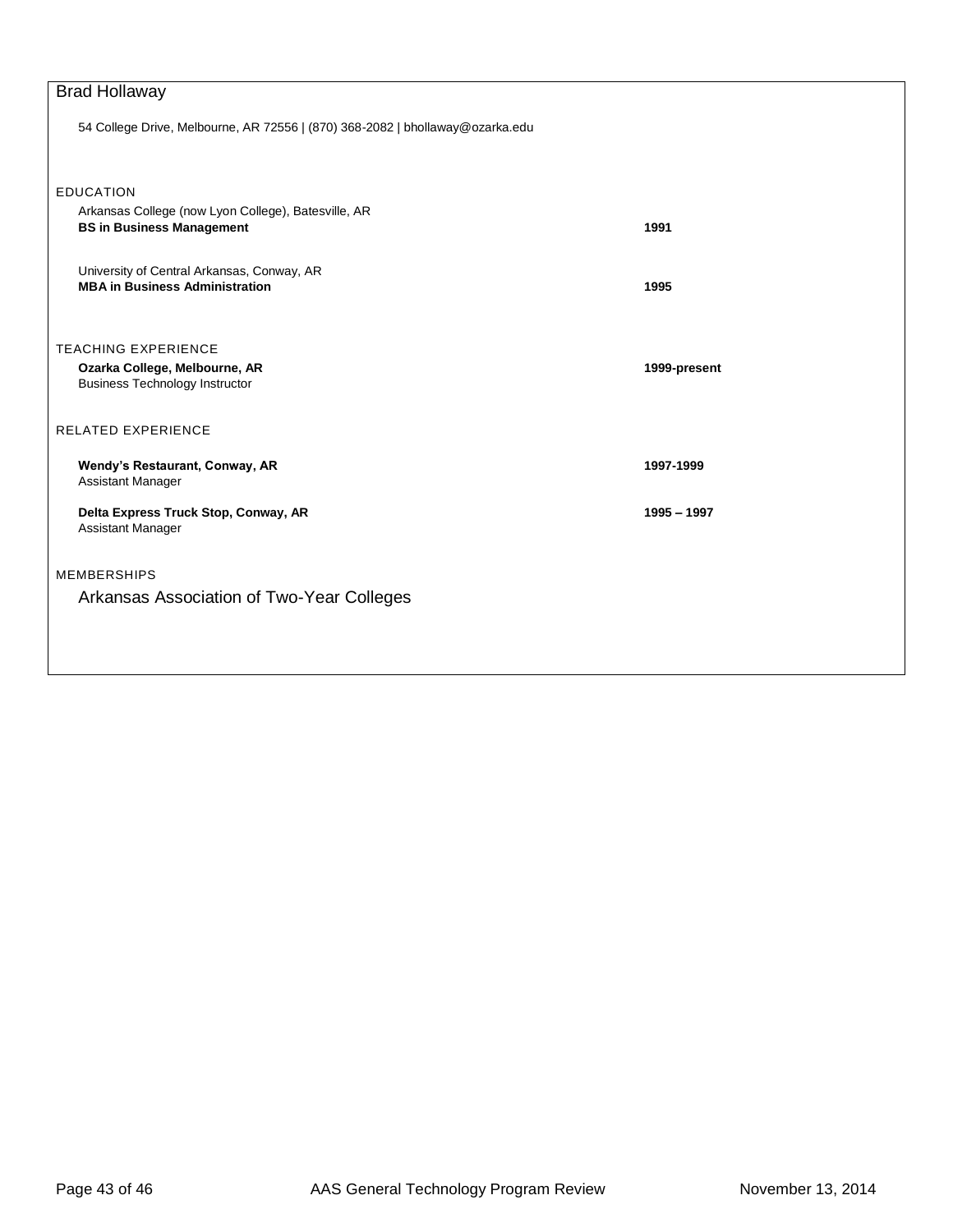# Stephen Baltz

402 Stone Avenue, Mountain View, AR 72560 | (870) 269-5600 | sbaltz@ozarka.edu

| <b>EDUCATION</b>                                                                        |              |
|-----------------------------------------------------------------------------------------|--------------|
| Arkansas State University, Jonesboro, AR<br><b>BS in Business Management</b>            | 1991         |
| Arkansas State University, Jonesboro, AR<br><b>MBA in Business Administration</b>       | 1993         |
| Arkansas State University, Jonesboro, AR<br><b>EdS in Community College Teaching</b>    | 1994         |
| <b>TEACHING EXPERIENCE</b>                                                              |              |
| Ozarka College, Melbourne, AR<br><b>Business Technology Instructor</b>                  | 1999-present |
| Ozarka College, Melbourne, AR<br>Adjunct Business Technology Instructor                 | 1997-1999    |
| University of Arkansas Community College, Batesville, AR<br>Adjunct Business Instructor | 1995         |
| <b>MEMBERSHIPS</b>                                                                      |              |
| Arkansas Association of Two-Year Colleges                                               |              |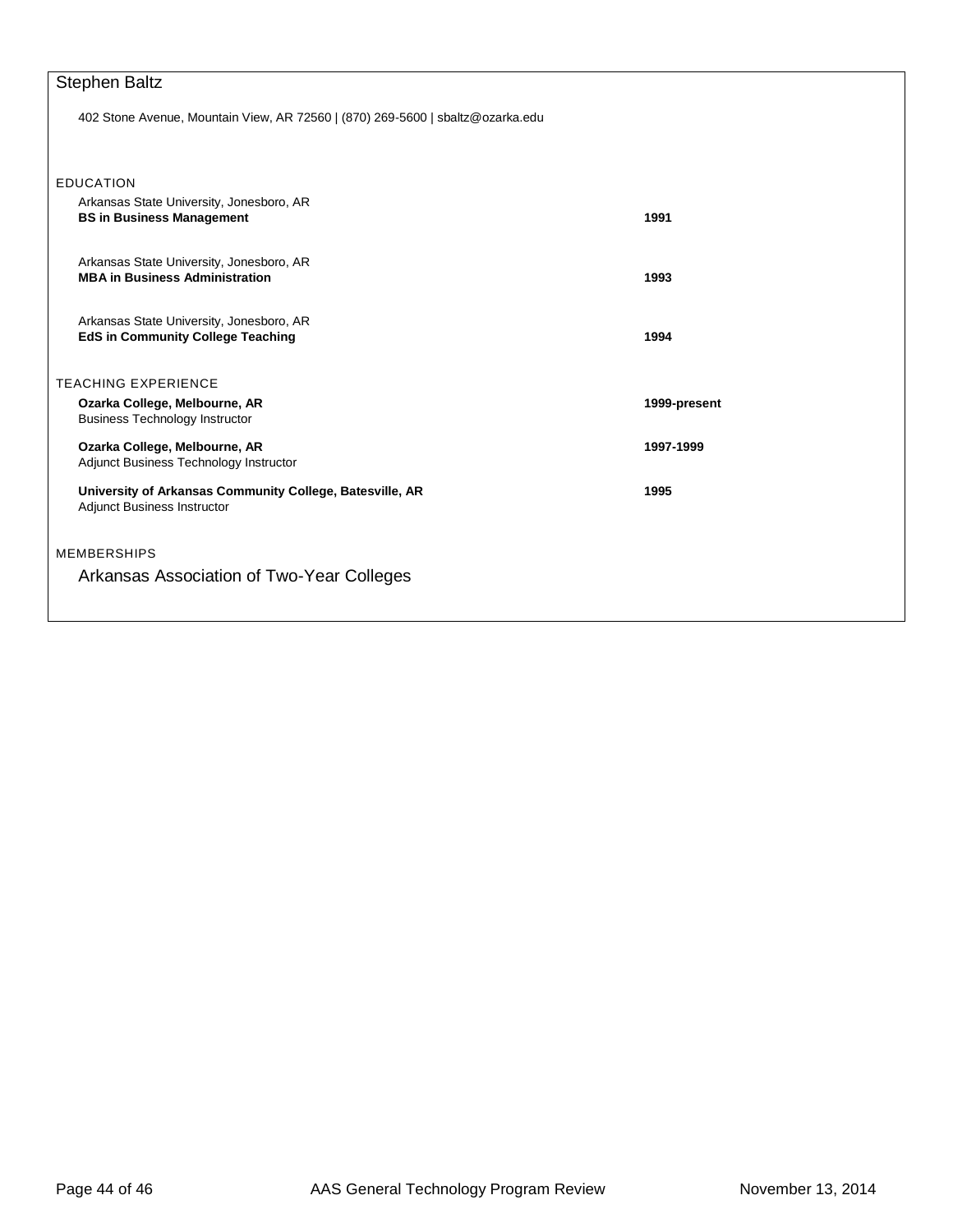# Cheri McKee-McSwain

Box 298, 469 Ruddells Road, Mountain View, Arkansas[, cmcswain@ozarka.edu,](mailto:cmcswain@ozarka.edu) 870-585-2385

|                                                                                                                                                                                                                                                                                                                                                           | EDUCATION:                                                                                                                                                                                                                                                                                                                                                                                                                                                                                                                                                                                                                                                                                                                                                                                                                          |                                         |                              |  |  |  |
|-----------------------------------------------------------------------------------------------------------------------------------------------------------------------------------------------------------------------------------------------------------------------------------------------------------------------------------------------------------|-------------------------------------------------------------------------------------------------------------------------------------------------------------------------------------------------------------------------------------------------------------------------------------------------------------------------------------------------------------------------------------------------------------------------------------------------------------------------------------------------------------------------------------------------------------------------------------------------------------------------------------------------------------------------------------------------------------------------------------------------------------------------------------------------------------------------------------|-----------------------------------------|------------------------------|--|--|--|
|                                                                                                                                                                                                                                                                                                                                                           | Postgraduate Study: University of Missouri at Kansas City, MO<br>Arkansas State University, Mountain Home, AR<br>Ozarka College, Melbourne, AR<br>Master of Arts in Media Communications, Webster University Kansas City, MO<br>Master of Business Administration, Rockhurst College, Kansas City, MO<br>Missouri State Teacher Certification, Central Missouri State University,<br>Warrensburg, MO, with certification in Art, Social Studies and French<br>Bachelor of Arts, Southeast Missouri State University, Cape Girardeau, MO.<br>Majors: Art and History; Minors: English and French<br>EXPERIENCE:<br>Instructor, Ozarka College. Currently provide instruction in: Oral Communications,<br>Fine Arts Visual, Studio Art, Art History. Have in past instructed in Human Relations,<br>Business Communications, Drawing. | 1991<br>2003<br>1971<br>2003 to Current | 2003<br>1990<br>1986<br>1977 |  |  |  |
|                                                                                                                                                                                                                                                                                                                                                           | Free-lance writer. Published in The Springfield News-Leader, Springfield, MO; The<br>Riverfork Rambler, Nixa, MO; The Crane Chronicle, Crane, MO; The Missouri Stone<br>County Genealogical Website.                                                                                                                                                                                                                                                                                                                                                                                                                                                                                                                                                                                                                                | 1993-2001                               |                              |  |  |  |
|                                                                                                                                                                                                                                                                                                                                                           | Social Studies Teacher, Ozark High School, Ozark, Missouri                                                                                                                                                                                                                                                                                                                                                                                                                                                                                                                                                                                                                                                                                                                                                                          | 1996-1997                               |                              |  |  |  |
|                                                                                                                                                                                                                                                                                                                                                           | Education Coordinator, University of Missouri at Kansas City School of Medicine &<br>Truman Medical Center, Kansas City, MO.                                                                                                                                                                                                                                                                                                                                                                                                                                                                                                                                                                                                                                                                                                        | 1990-1992                               |                              |  |  |  |
|                                                                                                                                                                                                                                                                                                                                                           | Southwestern Bell Telephone Company, Kansas City, MO: various positions in<br>Personnel and Public Relations. Last position as management secretary to<br>District Manager-Community Relations.                                                                                                                                                                                                                                                                                                                                                                                                                                                                                                                                                                                                                                     | 1979-1990                               |                              |  |  |  |
|                                                                                                                                                                                                                                                                                                                                                           | High School Teacher, Harrisonville, MO. Taught English & Art.<br>Junior High Teacher, Central Missouri State University Lab School, Warrensburg, MO.<br>Taught Math & Geography.                                                                                                                                                                                                                                                                                                                                                                                                                                                                                                                                                                                                                                                    | 1977-1979                               |                              |  |  |  |
| <b>ACTIVITIES &amp; MEMBERSHIPS</b><br>Alpha Chi Omega: sorority alumnae.<br>Arkansas Craft School member. Was a founding board member of the Arkansas Craft School serving as Personnel Chairperson.<br>Ozarka College: member of Diversity Committee, American Voices Committee and Institutional Improvement.<br>Arkansas Craft Guild: current member. |                                                                                                                                                                                                                                                                                                                                                                                                                                                                                                                                                                                                                                                                                                                                                                                                                                     |                                         |                              |  |  |  |